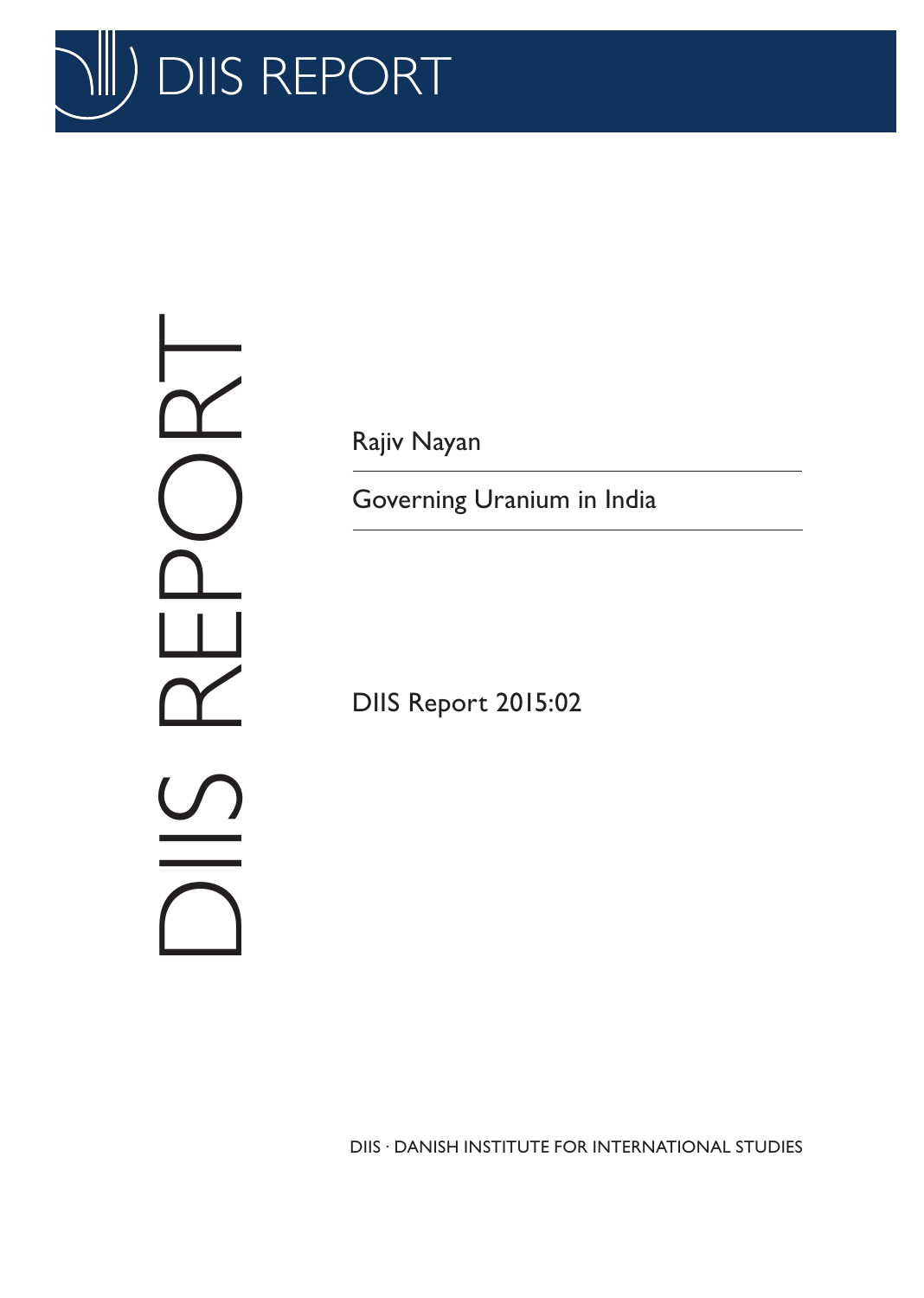© Copenhagen 2015, the author and DIIS Danish Institute for International Studies, DIIS Østbanegade 117, DK 2100 Copenhagen Ph: +45 32 69 87 87 Fax: +45 32 69 87 00 E-mail: diis@diis.dk Web: www.diis.dk

Layout: Allan Lind Jørgensen Printed by Eurographic Denmark

ISBN 978-87-7605-737-4 (print) ISBN 978-87-7605-736-7 (pdf )

Price: DKK 50.00 (VAT included) DIIS publications can be downloaded free of charge from www.diis.dk Hardcopies can be ordered at www.diis.dk

*This report is part of the larger global 'Governing Uranium' project led by DIIS which is made possible by support from the John D. and Catherine T. MacArthur Foundation.*

Rajiv Nayan, Senior Research Associate, The Institute for Defence Studies and Analyses, Delhi. rajivnayan@hotmail.com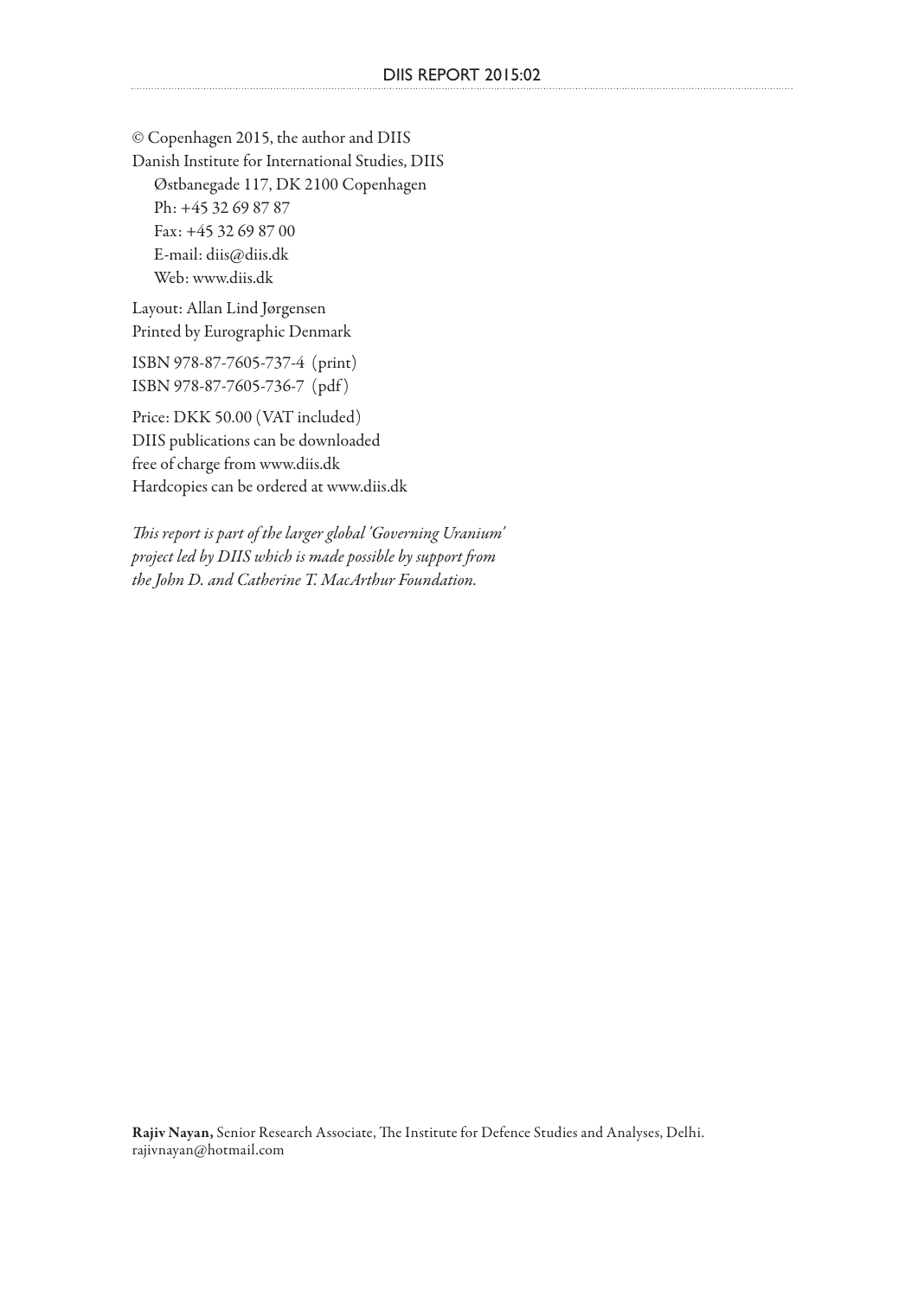# **Contents**

| Introduction                                            | 5  |
|---------------------------------------------------------|----|
| 1. India's Nuclear Industry Demands for Natural Uranium | 7  |
| 2. Status of Uranium Production                         | 12 |
| Exploration                                             | 13 |
| Mining and Processing of Uranium Ore                    | 16 |
| Location                                                | 18 |
| Issues/Challenges                                       | 23 |
| Purity of Uranium                                       | 25 |
| Agreements for Importing Uranium                        | 25 |
| 3. Safeguards                                           | 29 |
| 4. India's Domestic Regulation                          | 36 |
| Safety                                                  | 42 |
| Security                                                | 48 |
| Transportation                                          | 51 |
| <b>Export/Import Regulation</b>                         | 56 |
| Conclusion                                              | 61 |
| Appendices                                              | 64 |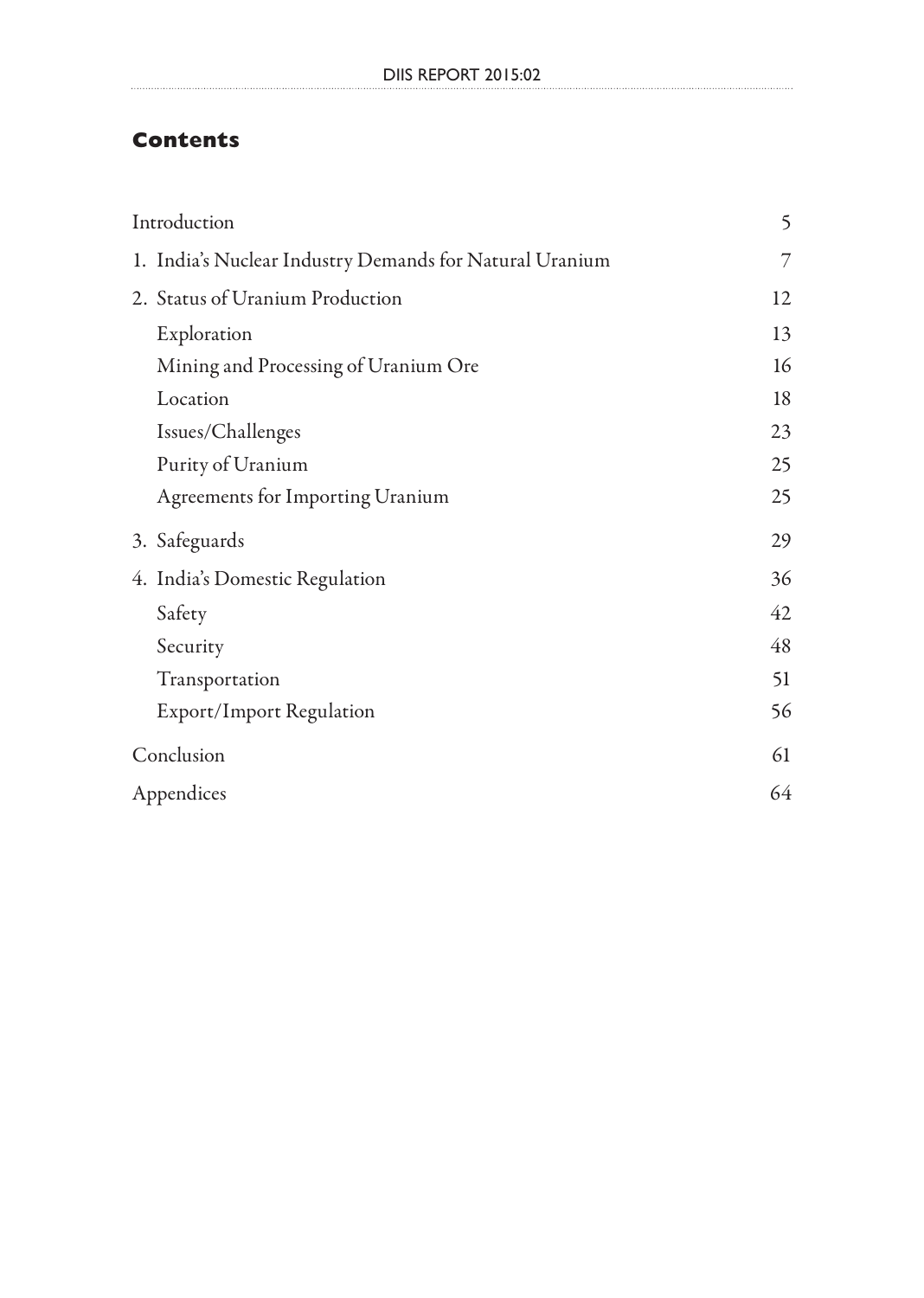# **Tables and Maps**

. . . . . . . .

| Table 1  | <b>Uranium Reserves</b>                                                            | 12 |
|----------|------------------------------------------------------------------------------------|----|
| Table 2  | <b>Exploration of Uranium Reserves</b>                                             | 15 |
| Table 3  | Recent Major Action/Thrust Areas for Uranium Exploration                           | 15 |
| Table 4  | Details of Capacity Utilisation and Profit of NPCIL<br>during the Last Three Years | 27 |
| Table 5  | Details of Orders Placed for Supply of Uranium (May 16, 2012)                      | 27 |
| Table 6  | Details of the Total Amount Paid for the Import of Uranium                         | 27 |
| Table 7  | Details of Quantity of Uranium Imported during<br>the Last Four Years              | 28 |
| Table 8  | Quantity of Uranium Imported during the last Three Years<br>by Country             | 28 |
| Table 9  | Indian Reactors under Safeguards                                                   | 34 |
| Table 10 | Select Rules of the Ministry of Corporate Affairs                                  | 37 |
| Map 1    | Jaduguda Uranium Mines (Jharkhand)                                                 | 20 |
| Map 2    | Andhra Pradesh & Karnataka Uranium Mines                                           | 21 |
| Map 3    | Meghalaya Uranium Mines                                                            | 22 |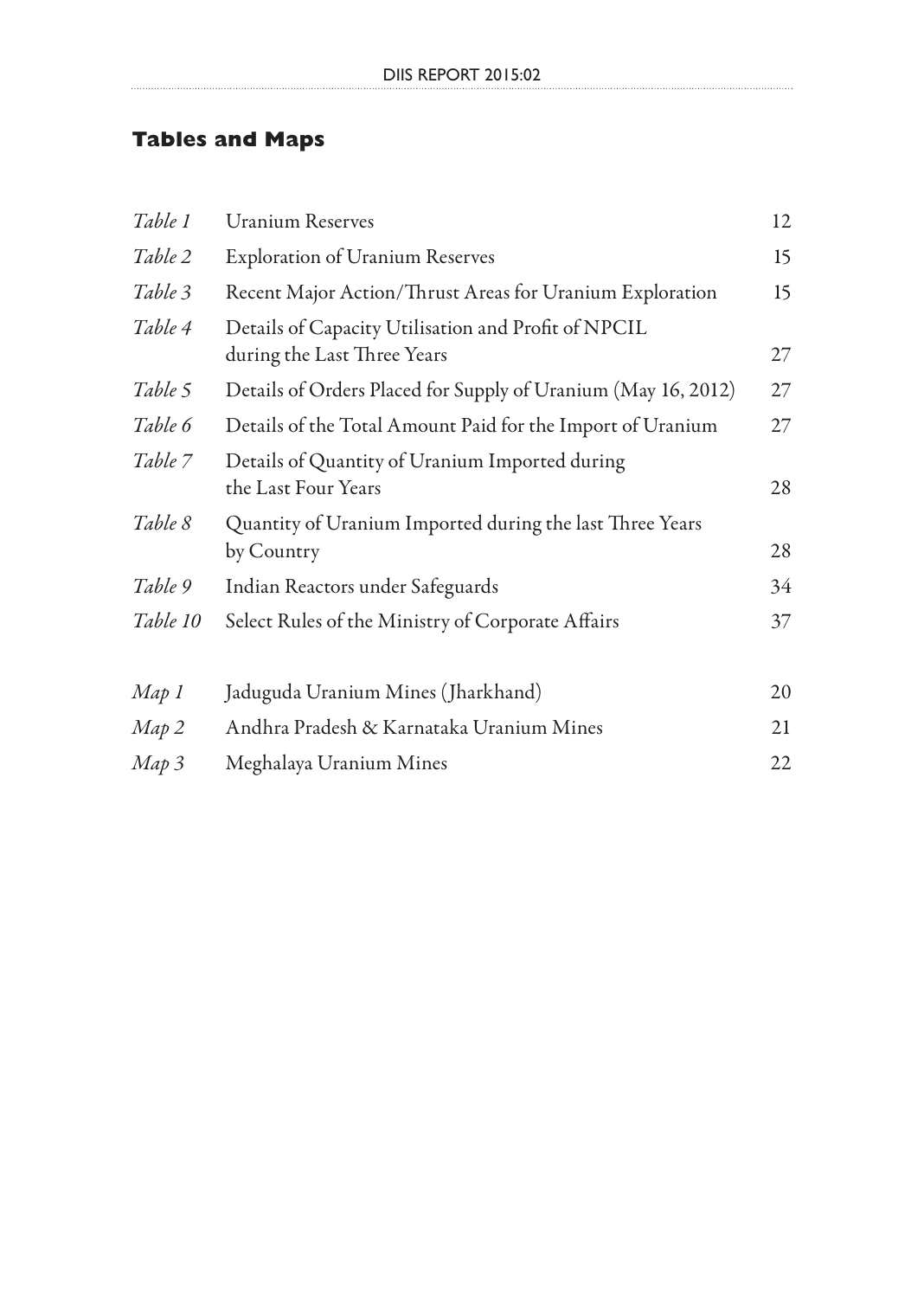#### **Introduction**

India is one of the few countries in the world which has mastered all the stages of nuclear fuel cycle – starting from uranium exploration, mining, extraction and conversion, through fuel fabrication, to reprocessing and waste management. India also possesses nuclear weapons under a doctrine of credible minimum deterrence. Agriculture, medicine, industry and basic research are some of the important areas that are witnessing application of nuclear science and technology in India. But it is the generation of electricity using nuclear energy which has been dominating the discourse in India as in other parts of the world vis-à-vis Indian nuclear science and technology.

A rising economy requires a continuous supply of energy; however, India's available sources of energy are not sufficient. India requires new sources and is focusing on nuclear energy, maintaining that nuclear reactors become cost effective after some years of operation.<sup>1</sup> India is both a producer and importer of uranium and given its limited reserves it consumes all the uranium it produces. So far, it has not exported uranium. India is also relying on a three-stage nuclear energy programme to cut costs, make it somewhat renewable, and ultimately, overcome a limited supply of uranium. In addition, Indian nuclear energy supporters, including the Indian Government, consider nuclear energy environment-friendly.

The July 2005 India-U.S. civil nuclear energy and the India-specific exemptions in the guidelines of the Nuclear Suppliers Group (NSG) have further brought Indian nuclear energy in the limelight. In fact, India is considered one of the drivers of the present phase of global nuclear renaissance. At present, 21 nuclear power reactors are operating with the capacity of 5780 MWe, generating around three percent of India's electricity.2 However, one reactor of 100 MWe is 'under extended shutdown for techno-economic assessment.<sup>3</sup> Seven more are currently being constructed with plans for an additional 25 more (the number may increase).<sup>4</sup>

<sup>1</sup> Anil Kakodkar, "Technology Options for Long-Term Nuclear Power Deployment", *Nu-Power*, 23(1-4),, 2009, pp. 22-28

<sup>2</sup> Government of India, Ministry of Power, "Power Sector at a Glance 'ALL INDIA' at http://www.powermin. nic.in/JSP\_SERVLETS/internal.jsp

<sup>3</sup> Government of India, Department of Atomic Energy, Lok Sabha, Starred question no. 128, "Shortage of Atomic Fuel", July 16, 2014, at http://dae.nic.in/writereaddata/parl/budget2014\_2/lssq128.pdf<br><sup>4</sup> Government of India, Department of Atomic Energy, Lok Sabha, Unstarred Question No 2053, "Atomic Power

Plants", December 5, 2012, at http://dae.nic.in/writereaddata/parl/lsus2053.pdf and Nuclear Power Corporation of India Limited, "A Brief on Jaitapur Nuclear Power Project", at http://npcil.nic.in/main/A\_Brief\_on\_ JNPP.pdf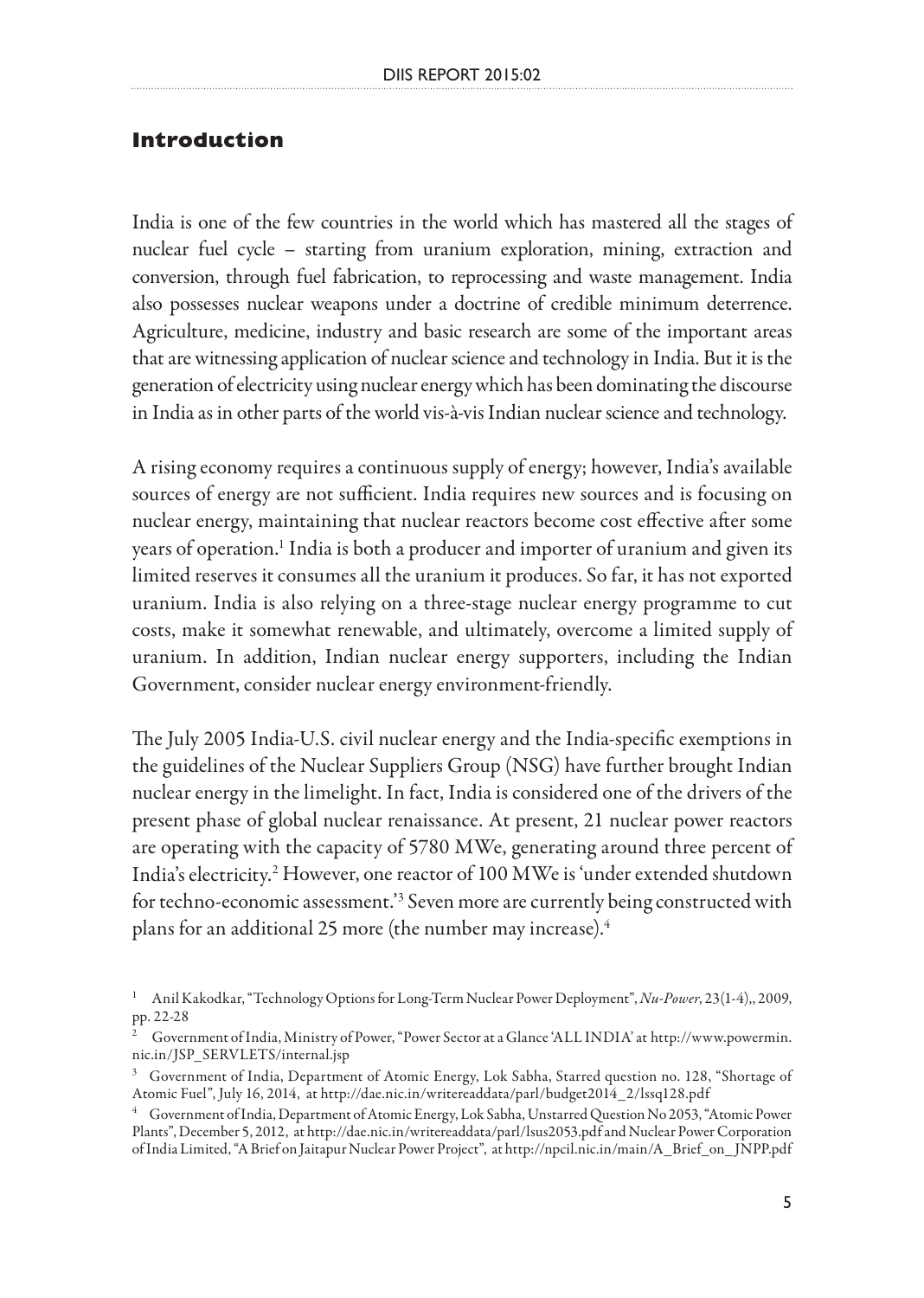The Department of Atomic Energy (DAE) maintains that a reactor with a capacity of 220 MW needs 45 tonnes of UO2 annually, a reactor of 540 MW 100 tonnes of UO2 and the reactor of 700 MW capacity 125 tonnes of UO2.5 This is for the Annual Fuel Requirement at 85 per cent Capacity Factor. Similarly, India is going to import Light Water Reactors (LWRs), mostly around 1000-1150 MW. For the same Annual Fuel Requirement at 85 per cent Capacity Factor, 1000 MW reactor needs 27 tonnes of Low Enriched Uranium(LEU) per reactor. Only Jaitapur will have reactors with the capacity of 1650 MW European Pressurised Reactor from France. However, the term of the contract requires the life time supply of fuel from the French company.<sup>6</sup>

To address apprehensions that an increase in nuclear reactors may usher a new phase of proliferation in the international community, non-proliferation efforts have strengthened, such that the global quest for nuclear energy needs to assure the world on safety, security and safeguards. The Fukushima incident has forced the world to multiply its existing safety measures. The recent campaign for nuclear security has advocated synergising safety and security mechanisms and ideas. All these measures have become vital instruments of global nuclear governance. India has positively responded to safeguards, safety and security demands of nuclear governance in general and uranium governance in particular.

The paper maps the status of uranium in India and the legal and regulatory mechanisms to govern uranium in the country. This research analyses the Indian nuclear industry's demand for natural uranium, its sources of supply and the legal framework that regulates the use of nuclear material in India. It has been conducted as a part of the global 'Governing Uranium' project, led by the Danish Institute for International Studies (DIIS). The project studies the governance of the production and trade of natural uranium. It has focused on the front end of the nuclear fuel cycle. The objective of the project is to find any existing gaps in the global uranium governance and make recommendations for improving transparency, regulation and best practice in natural uranium.

<sup>5</sup> Government of India, Department of Atomic Energy, Lok Sabha, Starred question no. 44, "Uranium Resources", August 7, 2013, at http://dae.nic.in/writereaddata/parl/mansoon2013/lssq44.pdf

 $^6$  Nuclear Power Corporation of India Limited, "A Brief on Jaitapur" at http://www.npcil.nic.in/main/a\_brief\_ on\_jnpp.pdf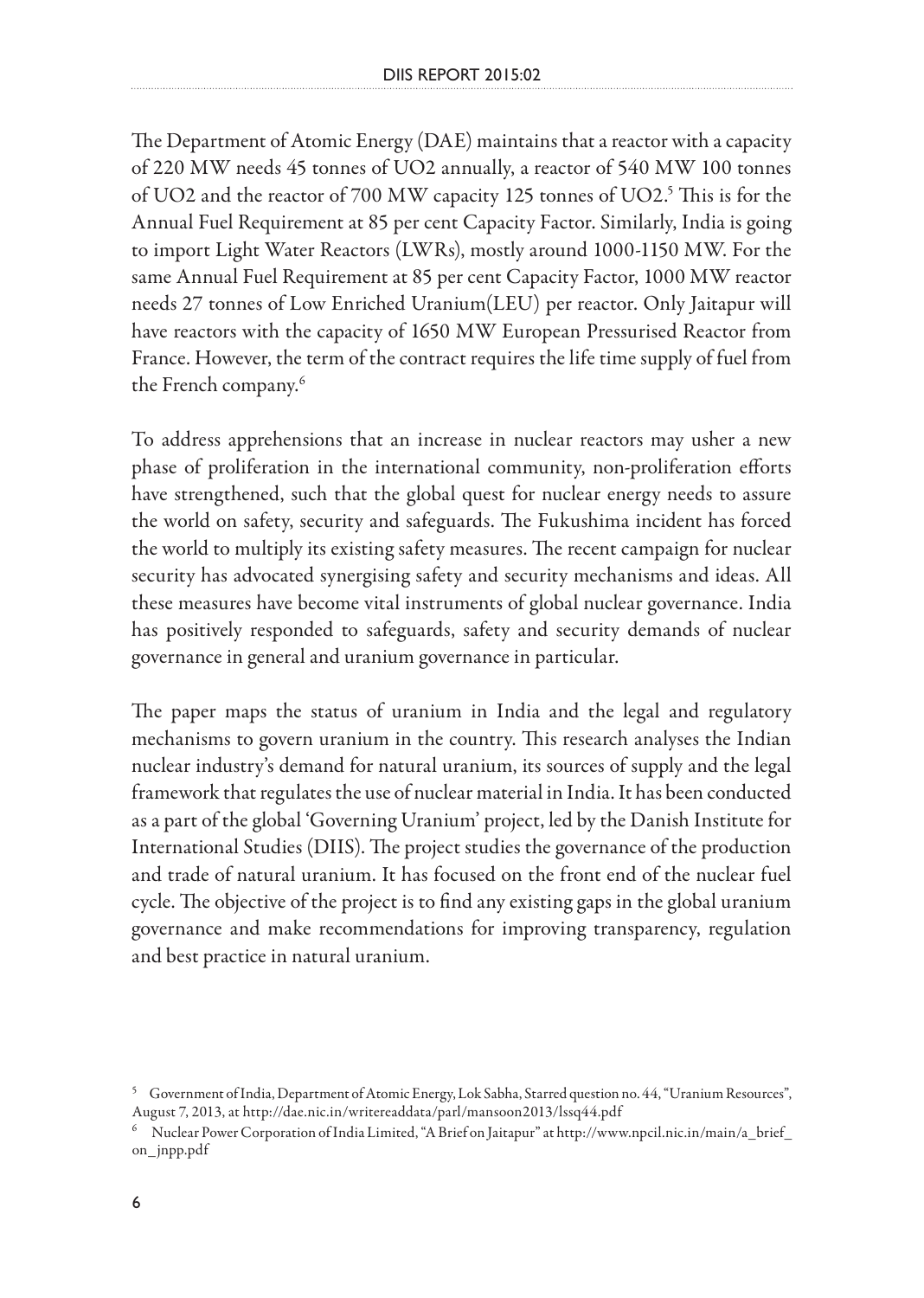### **1. India's Nuclear Industry Demands for Natural Uranium**

The Indian nuclear scientific establishment, for a long period, has been pursuing the path of the three-stage nuclear energy development programme following the closed-cycle approach. In the first stage of the programme, natural uranium is used to feed Pressurised Heavy Water Power Reactors (PHWR); in the second stage, spent fuel is used for fast breeder reactors and finally, the third stage marks a transition to thorium-based technology, utilising Advanced Heavy Water Reactors (AHWRs). India assigns significance to the use of all the three principal fissionable materials—uranium 235, plutonium and uranium 233.

The Indian nuclear fuel cycle involves several institutions for different stages of the fuel cycle. In the front end of the nuclear fuel cycle, the Atomic Minerals Directorate (AMD) for Exploration and Research (AMD) undertakes survey, exploration and evaluation of uranium, thorium, niobium, tantalum, beryllium, zirconium, lithium, yttrium and rare earth elements used for production of indigenous atomic energy in India. The Uranium Corporation of India Ltd. (UCIL) is responsible for mining and processing of uranium ore, and the Indian Rare Earths Ltd. is for minerals sand which have both thorium and rare earth elements.

The Nuclear Fuel Complex (NFC) fabricates fuel and zircaloy for Indian nuclear power reactors. The NFC has a center at Hyderabad and Tutocorin and a few more units are likely to become operational in coming years.The NFC was established in the early 1970s. In the beginning, its production capacity was just 100 tonnes per year (TPY),<sup>7</sup>. However, it has increased gradually, and currently is '850 TPY fuel bundles'8 . The NFC is now capable of meeting fuel requirements of India's indigenous 700 MW PHWRs and prototype fast breeder reactor. India has a plan to use Slightly Enriched Uranium (SEU) for its under construction indigenous 700 MW PHWRs.<sup>9</sup> SEU is different than LEU in that it is specifically  $U^{235}U$ concentration of 0.9% to 2%. Madras Atomic Power Station (MAPS) with 220 MW is conducting test and trial for SEU.<sup>10</sup>

<sup>7</sup> Government of India, Department of Atomic Energy, Lok Sabha, Unstarred Question No 5359, "Nuclear Fuel Complex", May 9, 2012, at http://dae.nic.in/writereaddata/lsus5359.pdf  $^{\rm 8}$  Ibid.

<sup>9</sup> Government of India, Department of Atomic Energy, Lok Sabha, Unstarred Question No. 2437, "Use of uranium", March 28, 2012, at http://dae.nic.in/writereaddata/lsus2437.pdf

<sup>10</sup> Ibid.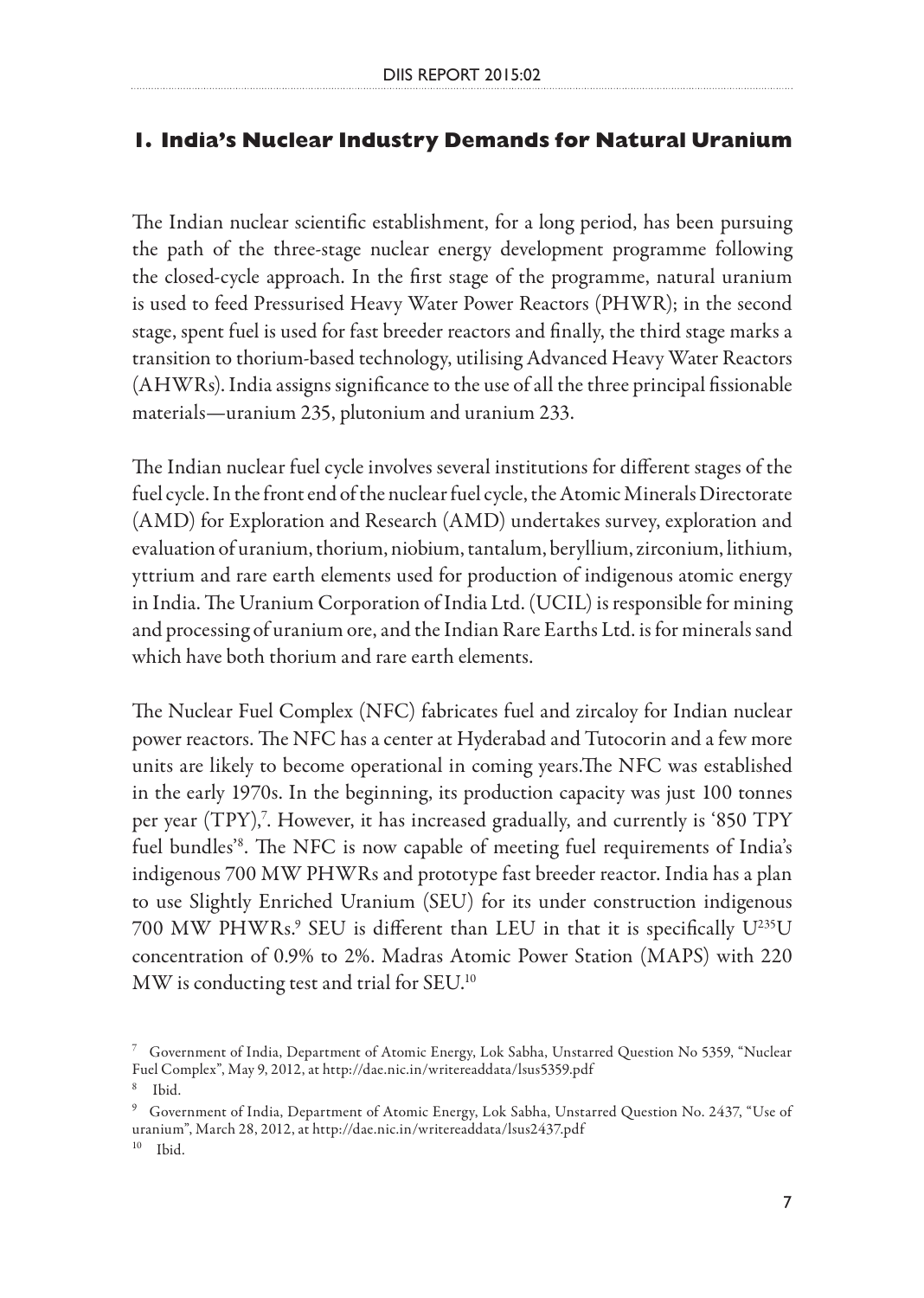The Nuclear Power Corporation of India Limited (NPCIL) operates both PHWRs and LWRs of the country for electricity generation. India has both types of LWRsboiled water and pressurised water reactors. The Government of India maintains, "With the use of SEU fuel for operating PHWRs, the LWR spent fuel can be reused and LWR spent fuel inventory reduced. With increased burn up of SEU fuel in PHWRs, the requirement of fuel and the overall fuel cycle cost will be reduced. These are the advantages of using SEU in PHWRs from LWR spent fuel."11 The Heavy Water Board is another institution that feeds the front end of the nuclear fuel cycle in India. As the name suggests it operates most of India's heavy water plants.

India has invested in back-end nuclear fuel cycle for its closed nuclear energy programme. A number of institutions have been developed and evolved for the back-end. There are three reprocessing plants<sup>12</sup>—one each at Trombay, Tarapur and Kalapakkam to extract plutonium from spent fuel. India has already signed agreements with USA, France, Russia, Kazakhstan and Canada to reprocess spent fuel procured from nuclear material purchased or otherwise acquired from these countries.<sup>13</sup> India has waste management facilities;<sup>14</sup> such as a Waste Immobilisation Plant, Effluent Treatment Plant, Decontamination Centre and Radioactive Solid waste Management Site (RSMS) are located at Trombay. Tarapur Radwaste Augmentation Plant, Low-level liquid Waste Treatment Plant, Sold Waste Management Facility, Decontamination Centre, Waste Immobilisation Plant, Solid Storage & Surveillance Facility are at Tarapur. There is a facility for the immobilisation of waste in a cement matrix at Kalpakkam.

Moreover, there are a number of institutions such as the Raja Ramanna Centre for Advanced Technology and the Tata Institute of Fundamental Research which provide research & development to the Indian nuclear programme. The Indian private sector has also played a very important role in supporting the Indian nuclear programme. Larsen & Toubro, Walchundnagar and Godrej Precision Engineering, among others, are contributing immensely to the Indian nuclear energy programme.

 $^{11}$  Ibid.

<sup>&</sup>lt;sup>12</sup> Government of India, Department of Atomic Energy, Bhabha Atomic Research Center, "Back End of Nuclear Fuel Cycle", at http://www.barc.gov.in/about/anushakti\_benfc.html

<sup>&</sup>lt;sup>13</sup> Government of India, Department of Atomic Energy, Lok Sabha, Unstarred Question No. 2036, "Reprocessing of Spent Fuel", July 23, 2014, at http://dae.nic.in/writereaddata/parl/budget2014\_2/lsus2036.pdf

 $^{14}$  Bhabha Atomic Research Center, "Back End of Nuclear Fuel Cycle", at http://www.barc.gov.in/about/ anushakti\_benfc.html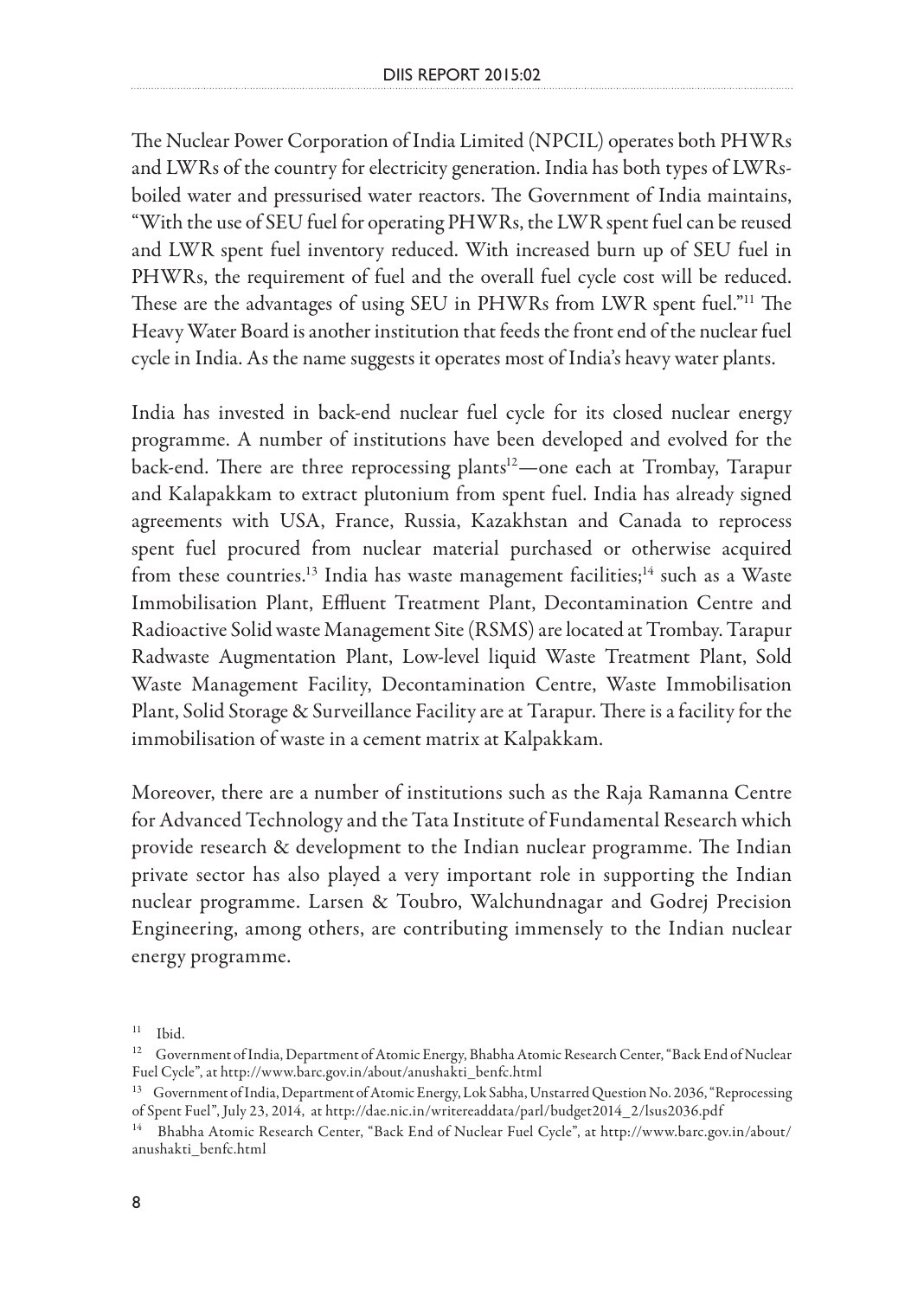The Indian Department of Atomic energy (DAE) maintains that the NPCIL one of the principal Indian companies responsible for nuclear power generation in India—along with other Indian institutions has advanced knowledge of PHWR technology.15According to one of the former heads of the DAE, "Nearly 55 per cent of the scientific publications in the field of PHWRs originated from India in the year 2006."16 Needless to add, India has to rely on an indigenous pool of manpower and technology for its fast breeder reactors and the Advanced HWRs because other countries with advanced nuclear technology are not investing much in such scientific and technological programmes. The former DAE head highlighted similar kind of Indian dominance in the literature on fast breeder and AHWRs as well.<sup>17</sup>

Given its nuclear energy ambitions, India follows a policy of not only developing its own indigenous nuclear power reactors but also taking help from foreign companies. Nuclear energy may constitute an important element in India's energy mix. India's 21 operating nuclear power reactors generate a mere 2.25 percent of India's electricity. As discussed earlier, India has 18 operational PHWRs of which one plant has the capacity of 100 MWe, one of 200 MWe capacity, fourteen of 220 MWe capacity and two plants have 540 MWe along with four 700 MW PHWRs that are under construction. The much-awaited Kudankulam nuclear power plant-1 constructed in collaboration with Russia is the latest reactor to become operational. In November 2014, Koodankulam-2 is also expected to become operational;<sup>18</sup> each Kudanlulam reactor has the capacity of 1000 MWe. On March 31, 2013, the chairman of the Nuclear Power Corporation of India Limited (NPCIL) informed that the overall capacity factor of the then existing 20 nuclear power plants was 80 per cent and "the weighted average Availability Factor was 90%."19 In addition, he said that ten power plants achieved greater than 90 per cent Availability Factor during the financial year 2012-2013.

The 500 MW prototype fast breeder reactor to be fuelled by plutonium for the second stage is under construction. The nuclear establishment is set to operationalise

<sup>15</sup> Government of India, Department of Atomic Energy, "Energy Vision", at http://dae.nic.in/?q=node/105# 16 Anil Kakodkar, "Evolving Indian Nuclear Programme: Rationale and Perspective", Lecture at Indian Academy

of Sciences, Bangalore, July 4, 2008, at http://www.igcar.gov.in/igc2004/111FILE.pdf 17 Ibid.

<sup>18</sup> Nuclear Power Corporation of India Limited, "Kudankulam Atomic Power Project", at http://www.npcil. nic.in/main/ConstructionDetail.aspx?ReactorID=77

<sup>&</sup>lt;sup>19</sup> K. C. Purohit, Chairman's Statement at the 26<sup>th</sup> Annual General Body Meeting-2013,

Nuclear Power Corporation of India Limited, July 5, 2013, at http://www.npcil.nic.in/pdf/CMD\_Statement\_2013.pdf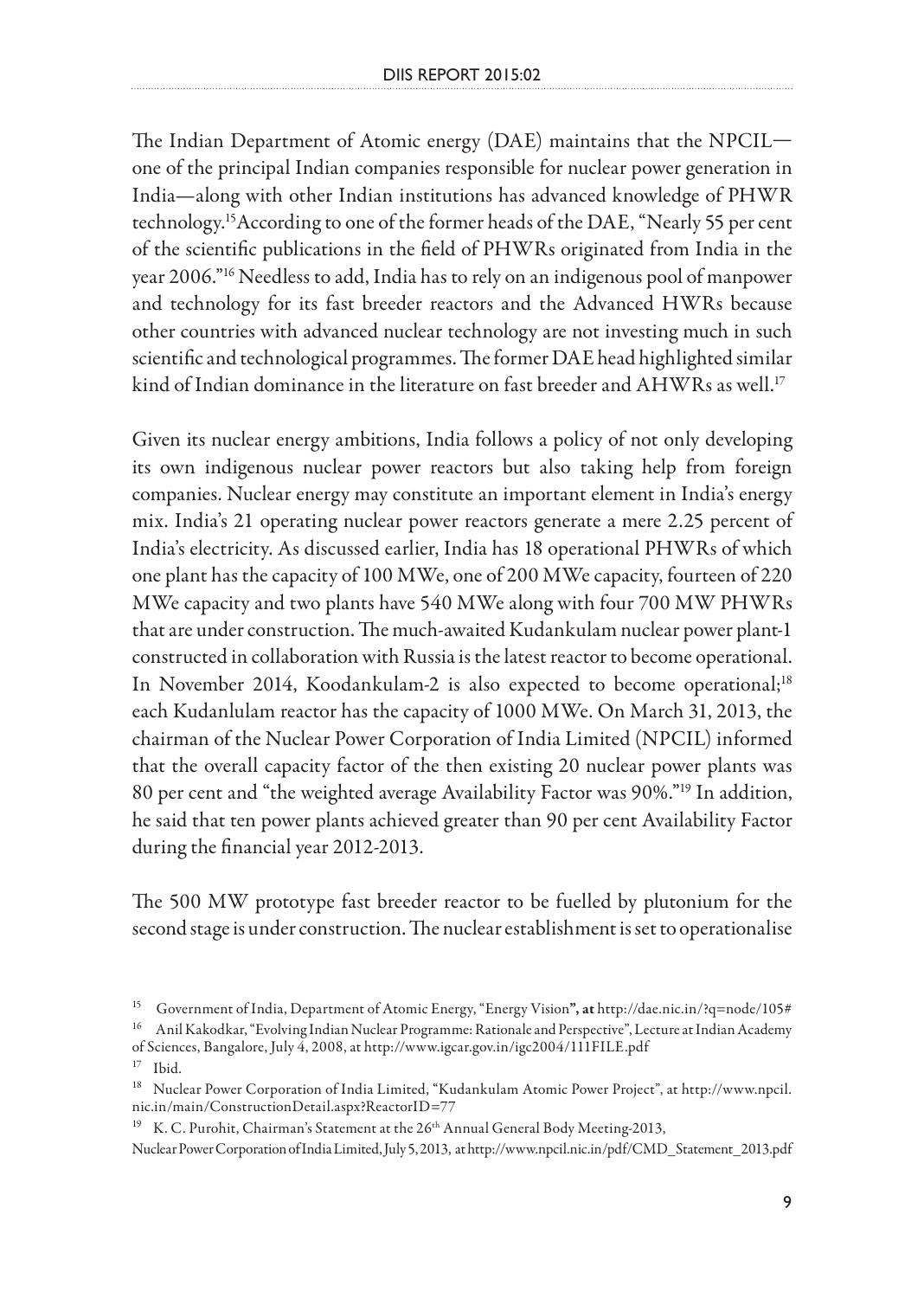it in the early months of 2015 though it was scheduled to become operational in September 2014.<sup>20</sup> The government has also decided to construct more fast breeder reactors to generate enough fuel for the third stage, which will be based on thorium. The DAE has promised to roll out 300 MWe technology demonstrator AHWR for large-scale commercial utilisation of thorium at the end of the 12<sup>th</sup> Five Year Plan.<sup>21</sup> The DAE maintains that the proper operationalisation of the third stage may still take 3-4 decades; however, the designs of all the systems of the reactor are completed.<sup>22</sup>

At least 12 reactors are going to be constructed with foreign collaborations. NPCIL has already signed agreements with foreign operators and companies. It has also signed agreements with other Indian Public Sector Undertakings (PSUs)<sup>23</sup> such as Indian Oil Corporation Limited, National Aluminium Company Limited and National Thermal Power Corporation. Further, the fast breeder reactors will be managed by another PSU—BHAVINI.

Admittedly, the programme has been facing problems and has missed deadlines. By 2020, the Indian nuclear energy programme needs to generate 20,000 MW of energy, though it does not appear to be meeting that target. In general, the nuclear power plants are completed much beyond their original schedules. For years, the Indian nuclear establishment has been claiming that the operation of technology denial regimes or multilateral export controls regimes like the NSG forced them to develop key nuclear technology indigenously. The scarcity of uranium also made the nuclear power plants to run below their capacities. The three-stage programme needs the second stage to become operational, indicating that there needs to be mass production of spent fuel to advance the third stage. In an answer to a question, the Indian Government replied: "several technological challenges are being encountered during the equipment manufacture and construction; and BHAVINI has been successfully overcoming these challenges through indigenous research efforts."24

<sup>20</sup> Government of India, Department of Atomic Energy, Lok Sabha, Unstarred Question No812, "Fast Breeder Reactor", July 16, 2014, at http://dae.nic.in/writereaddata/parl/budget2014\_2/lsus812.pdf

<sup>21</sup> Government of India, Department of Atomic Energy, Lok Sabha, Unstarred Question No 280, "Shortage of Uranium", December 12, 2012,at http://dae.nic.in/writereaddata/lssq280.pdf 22 Ibid.

<sup>&</sup>lt;sup>23</sup> In India, Public Sector Undertakings are corporations owned either by the Central or State Governments of India, at http://india.gov.in/spotlight/public-sector-undertakings-india<br><sup>24</sup> Government of India, Department of Atomic Energy, Lok Sabha, Unstarred Question No 3463, "Fast Breeder

Reactor", February 12, 2014, at http://dae.nic.in/writereaddata/parl/budget2014/lsus3463.pdf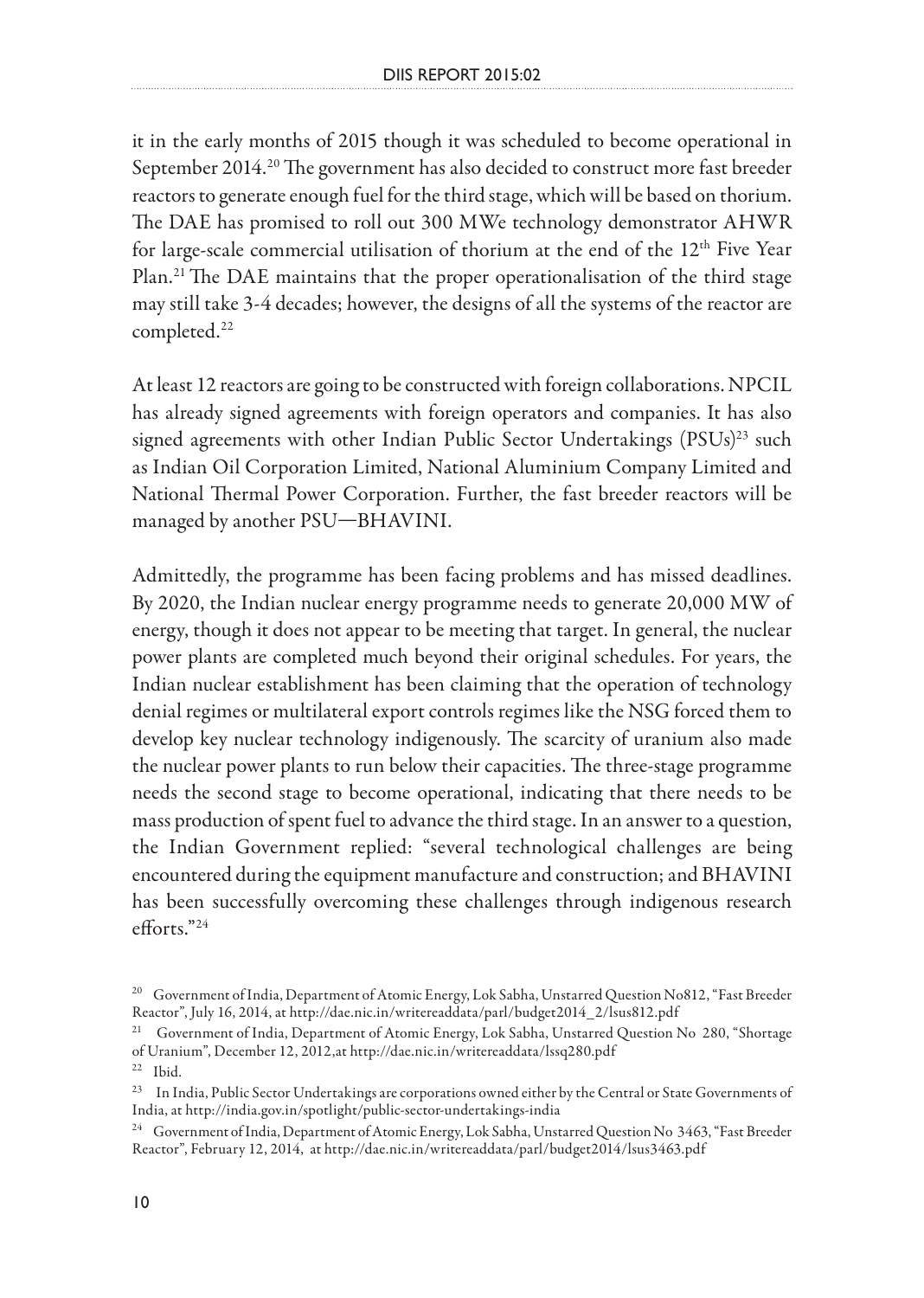The 2011 Fukushima incident, which raised a question on the safety of nuclear power plants, to an extent, also influenced the Indian public opinion. The Kudankulam power plants and the NPCIL-Areva joint nuclear energy reactors complex at Jaitapur witnessed strong protests. At other proposed sites, too, anti-nuclear energy activists and local people raised questions about the feasibility and safety of nuclear energy. Various foreign companies and some key supplier countries like the U.S. have also been raising issues with respect to the Nuclear Liability Act. The Indian Government had to answer queries regarding the feasibility, safety and security of nuclear energy on one hand, and at the same time needs to convince the supplier companies and countries about the need for the Nuclear Liability Act. It continues its commitment to the policy of energy mix, wherein nuclear energy is going to become an important component. India considers it beneficial to pursue nuclear energy for its growing economy. Besides, the nuclear establishment highlighted and made public aware of India's nuclear safety and security commitment quite successfully after the 2011 Fukushima incidents.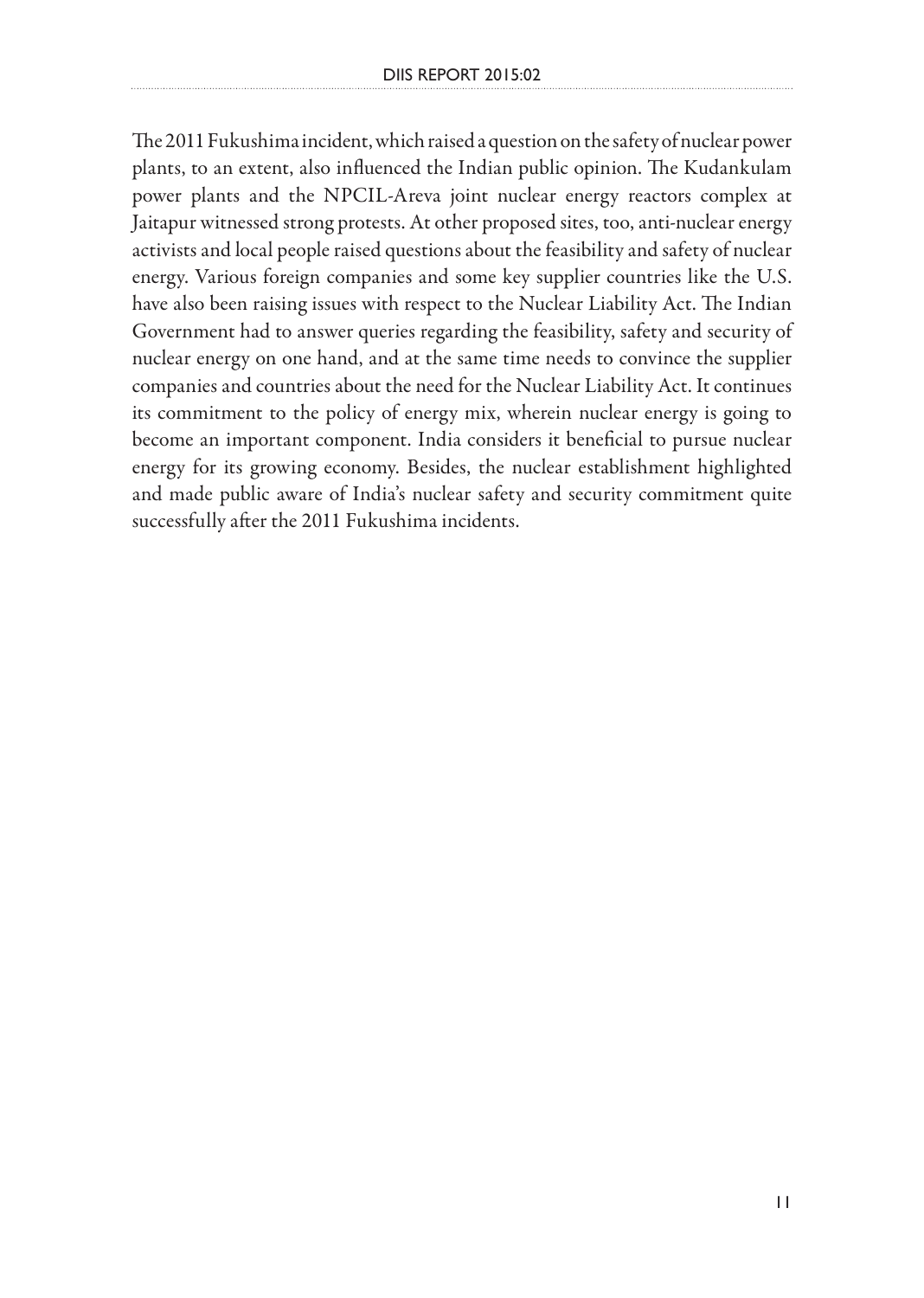#### **2. Status of Uranium Production**

Citing 'public interest', the Government of India does not disclose the exact quantity of uranium produced in India.25 However, the information about the country's uranium reserves is available in the public domain, which can be accessed via different publications of the DAE and other organisations. As mentioned earlier, PHWRs use natural uranium as fuel. The currently operating PHWRs need about 1000 tonnes of UO2 annually. The further expansion needs more production or more procurement from outside the country. In an answer to a question in the Indian Parliament, the Indian Government stated, "The Country's Uranium requirement in the 12th Five Year Plan period, which has started from 2012 and will end in 2017, is estimated to be 5057 tonnes. This includes 318 tonnes of low enriched uranium for Tarapur Atomic Power Station (TAPS) -1&2 and Kudankulam (KK) -1&2."26 Though India has relatively large reserves of thorium oxide,<sup>27</sup> its uranium reserves are comparatively modest.

| State            | <b>Established Uranium Resources (In Tonnes)</b> |
|------------------|--------------------------------------------------|
| Andhra Pradesh   | 93.492                                           |
| Jharkhand        | 53,079                                           |
| Meghalaya        | 20,457                                           |
| Rajasthan        | 7,244                                            |
| Karnataka        | 4,682                                            |
| Chhattisgarh     | 3,986                                            |
| Uttar Pradesh    | 785                                              |
| Uttarakhand      | 100                                              |
| Himachal Pradesh | 784                                              |
| Maharashtra      | 355                                              |
| <b>Total</b>     | 184,964                                          |

#### Table 1. Uranium Reserves

*Source:* Reproduced from Government of India, Department of Atomic Energy, Lok Sabha, starred Question No 379, "Untapped Uranium/Thorium Reserves" December 19, 2012, http://dae.nic.in/ writereaddata/lssq%20379.pdf

<sup>25</sup> Government of India, Department of Atomic Energy, Lok Sabha, starred Question No 379, "Untapped<br>Uranium/Thorium Reserves", December 19, 2012, at http://dae.nic.in/writereaddata/lssq%20379.pdf

 $^{26}$  Government of India, Department of Atomic Energy, Lok Sabha, Unstarred Question No 396, " Requirement of Uranium", December 21, 2012,at http://dae.nic.in/writereaddata/lssq396\_211211.pdf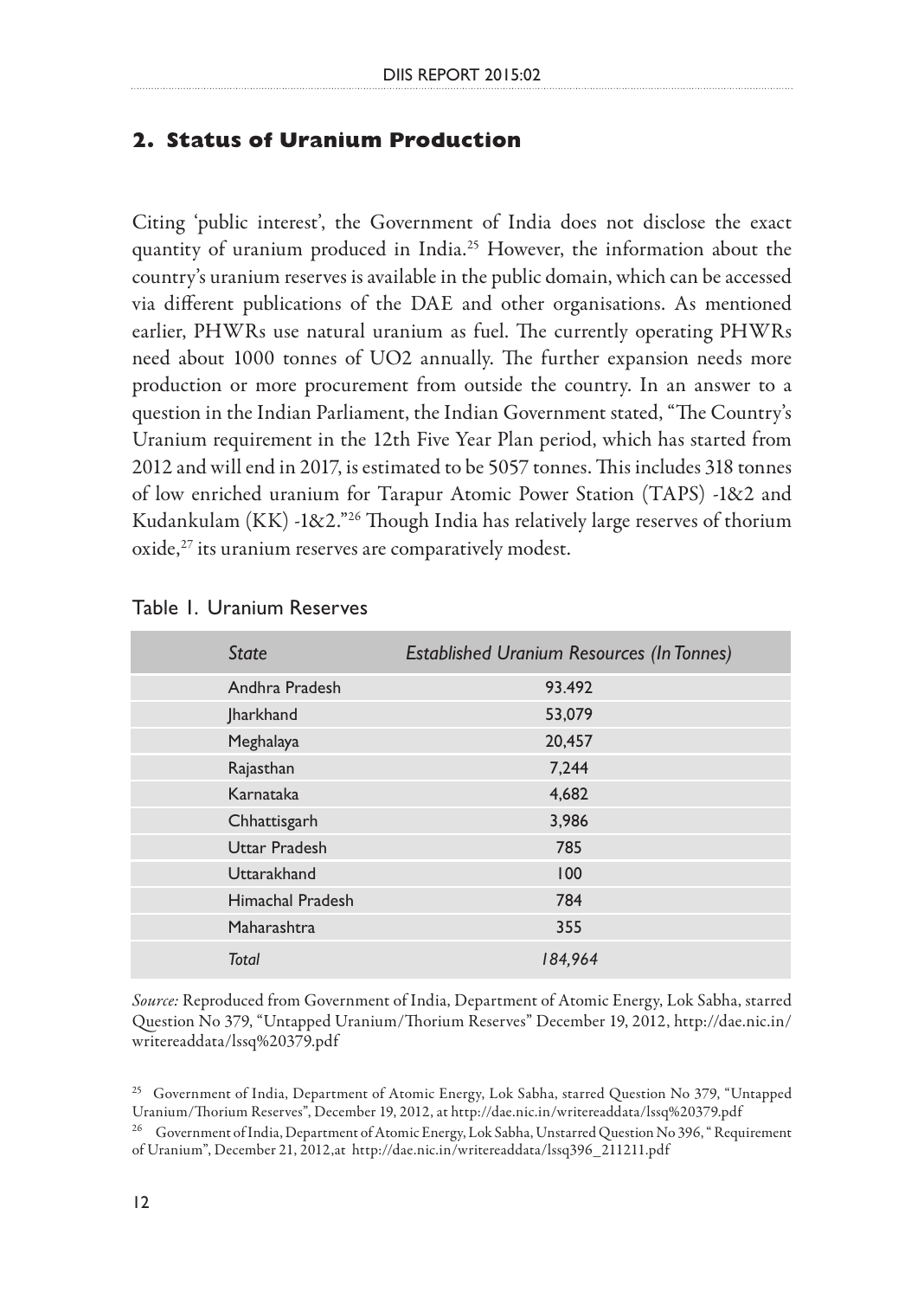As of March 31, 2013, uranium reserves in India stand at 186,650 tonnes<sup>28</sup> and as of May 2014, 211,473 tonnes in situ  $U_{3}O_{8}$  (179,329 tonnes uranium) reserves.<sup>29</sup> In December 2012, in an answer to a question in the Indian Parliament, the DAE, in a tabular form, gave the state-wide breakup of established in situ uranium reserves, which at that time stood at about 184,964 tonnes (see Table 1).

#### **Exploration**

India has been surveying and exploring uranium since 1949. On July 29, 1949, the Rare Minerals Survey Unit was set up.<sup>30</sup> Later, it was renamed as "The Raw Materials Division." In 1958, it was again renamed as the "Atomic Minerals Division." In 1974, Hyderabad became the headquarters of the Atomic Minerals Division. On July 29, 1998, Atomic Minerals Division was re-launched as today's Atomic Minerals Directorate (AMD) for exploration and research. Today, it has seven regional offices. AMD's responsibilities include survey and exploration of atomic mineral reserves in India—particularly, to harness uranium resources required for the development of the nuclear programme of the country.

Survey of nuclear material was apparently one of the three initial necessary activities in the plan of Homi Jahangir Bhabha, who was arguably the chief architect of Indian nuclear science; the other two were development of human resources and programme for instrumentation.<sup>31</sup> In fact, after independence, when the Indian dominion legislature passed the Atomic Energy Act in April 1948 one of the three objectives of the Act was to locate minerals for atomic energy, such as uranium.32

 $^{27}$  8.56 lakh tonnes of thorium Oxide as per Government of India, Department of Atomic Energy, Lok Sabha, starred Question No 379, "Untapped Uranium/Thorium Reserves" December 19, 2012, at http://dae.nic.in/ writereaddata/lssq%20379.pdf

<sup>28</sup> Government of India, Department of Atomic Energy, *Annual Report 2012-13*, at http://dae.nic.in/writereaddata/ areport/ar1213\_big.pdf

<sup>&</sup>lt;sup>29</sup> Government of India, Department of Atomic Energy, Lok Sabha, Unstarred Question No 5033, "Atomic Minerals Deposit", August 13, 2014, at http://dae.nic.in/writereaddata/parl/budget2014\_2/lsus5033.pdf

<sup>&</sup>lt;sup>30</sup> Government of India, Department of Atomic Energy, Atomic Minerals Directorate for Exploration and Research, "Historical Perspective", downloaded on September 2, 2013, at http://www.amd.gov.in/about/history. htm

<sup>&</sup>lt;sup>31</sup> Subodh Mahanti, "Homi Jehangir Bhabha: The Architect of India's Nuclear Programme",

Government of India, Vigyan Prashar, downloaded on September 2, 2013, at http://www.vigyanprasar.gov.in/ dream/jan2000/article1.htm

<sup>&</sup>lt;sup>32</sup> Government of India, Department of Atomic Energy, Atomic Minerals Directorate for Exploration and Research, "Charter of Duties", downloaded on September 2, 2013, at http://www.amd.gov.in/about/charter. htm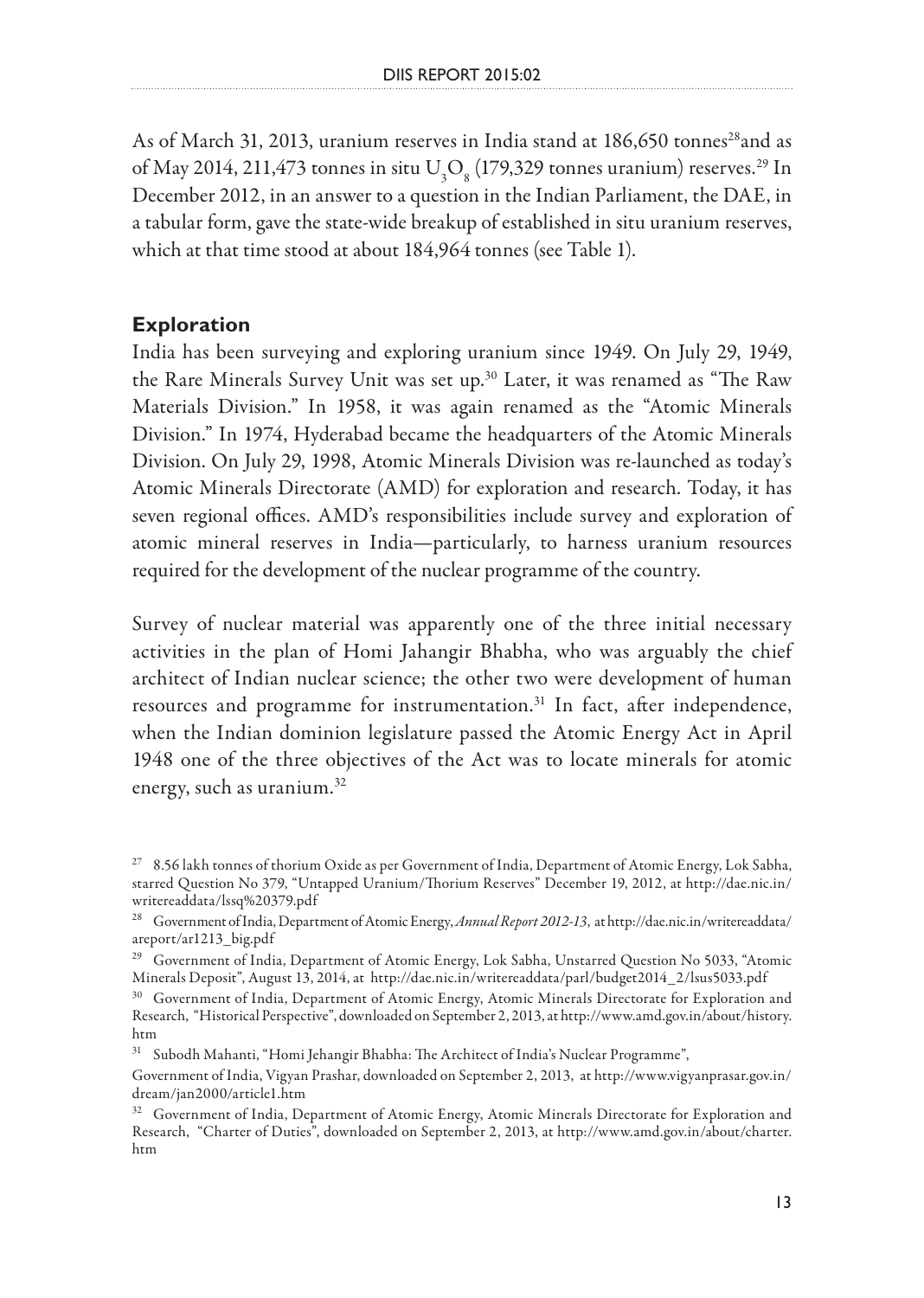In 1951, India discovered uranium deposits at Jaduguda in the Singhbhum district of Jharkhand.33 In subsequent years, more uranium mines were discovered in the belt. The first borehole was drilled with the help of Associated Drilling Company of London in 1951.34 In 1956, uranium reserves were discovered at Umra in the Udaipur district of Rajasthan, and in 1973, at Bodal in the Rajnandagaon district of Chhattisgarh. In 1984, sandstone-type uranium deposits were discovered at Domiasiat in the West Khasi Hills district in Meghalaya. In 1991, uranium deposits were found at Lambapur in the Nalgonda district in Andhra Pradesh, and in 1997, at Gogi in the Gulbarga district of Karnataka.In all the aforementioned states more uranium mines was discovered later.

India has adopted a policy of extensive exploration to locate new uranium deposits in the country. In recent years, it has identified new uranium deposits. The Indian nuclear establishment strongly believes that because of India's geological situation, parts of India other than those already identified may have uranium reserves too.35 The AMD has identified some thrust areas for the exploration of uranium. Many of these thrust areas lie in the districts of some states where uranium deposits have already been discovered. However, some new states and new districts with uranium deposits have also been explored. The Indian nuclear establishment has put these new thrust areas in various categories such as New Delhi fold belt and Chhattisgarh group.

To locate uranium deposits, the AMD has established a highly technical process involving different survey and analytical tools. $36$  Over the years, it has developed an integrated validation system connected to a database. Although in the beginning, India had to import instruments for drilling and other exploratory work, now it develops many of the exploratory instruments indigenously. Several foreign companies also participate in exploration for uranium reserves.<sup>37</sup> The AMD undertakes integrated geological-geophysical-geochemical-radiometric surveys, heliborne geophysical surveys, mapping and reconnoitre/exploratory/stratigraphic

<sup>&</sup>lt;sup>33</sup> Government of India, Department of Atomic Energy, Atomic Minerals Directorate for Exploration and Research, "Milestones", downloaded on September 2, 2013, athttp://www.amd.gov.in/about/milest.htm 34 Ibid.

<sup>&</sup>lt;sup>35</sup> Government of India, Department of Atomic Energy, Lok Sabha, Unstarred Question No 3692, "Shortage of Uranium", March 20, 2013, athttp://dae.nic.in/writereaddata/parl/bud2013/lsus3692.pdf

<sup>&</sup>lt;sup>36</sup> Government of India, Department of Atomic Energy, Lok Sabha, Unstarred Question No 4014, "Exploration of Uranium Resources", August 18, 2010, at http://dae.nic.in/writereaddata/ls180810.pdf#page=2

<sup>&</sup>lt;sup>37</sup> Government of India, Department of Atomic Energy, Rajya Sabha, Unstarred Question No 2731, "Exploration of Uranium Resources", August 19, 2010, at http://dae.nic.in/writereaddata/rs190810.pdf#page=5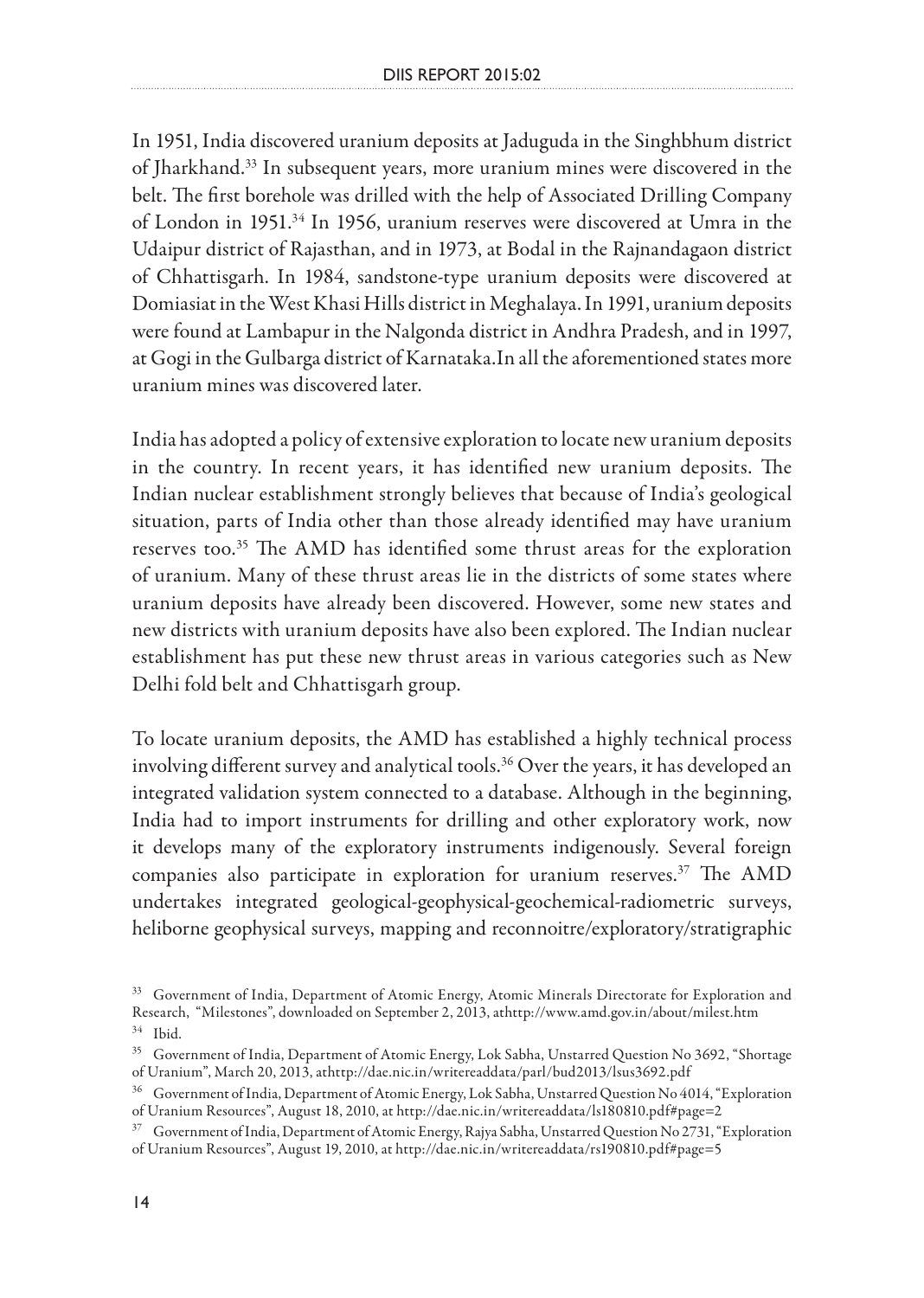| 2008-09 | 2009-10 | $2010 - 11$ | $2011 - 12$ | Total  |
|---------|---------|-------------|-------------|--------|
| 12.688  | 16.520  | 22.628      | 14.263      | 66,099 |

|  | Table 2. Exploration of Uranium Reserves (Figures in Tonnes) |  |  |  |  |
|--|--------------------------------------------------------------|--|--|--|--|
|--|--------------------------------------------------------------|--|--|--|--|

*Sources:* Table adapted fromGovernment of India, Department of Atomic Energy, Lok Sabha, Unstarred Question No 378, "Shortage of Uranium", March 14, 2012, http://dae.nic.in/ writereaddata/lsus378.pdf and 2011-12 data from Government of India, Department of Atomic Energy, *Annual Report 2012-13*, http://dae.nic.in/writereaddata/areport/ar1213\_big.pdf

| State             | <b>District</b>         | Areas                                                                     |
|-------------------|-------------------------|---------------------------------------------------------------------------|
| Andhra Pradesh    | Kadapa                  | I.Tummalapalle<br>2. Rachakuntapalle                                      |
|                   | Guntur                  | Koppunuru                                                                 |
|                   | Nalgonda                | Chitrial                                                                  |
|                   | Mahboobnagar            | I. Akkawaram<br>2. Bamanapalli<br>3. Kappagattu                           |
| Chhattisgarh      | Surguja                 | Chattanpani                                                               |
|                   | Rajnandgaon             | Donagarh near Duwalgudra<br>and Pandutola                                 |
| <b>Jharkhand</b>  | East Singhbhum          | Singridungri-Banadungri                                                   |
|                   | Seraikella-Kharsawan    | Bangurdih                                                                 |
| Karnataka         | Yadgir                  | Gogi                                                                      |
|                   | Gulbarga                | <b>Bhima</b>                                                              |
|                   | Belgaum                 | Badami basin                                                              |
| Madhya Pradesh    | Betul                   | KotaVillage                                                               |
|                   | Dhar                    | Bhimpura-Mogra                                                            |
|                   | Alirajapur              | <b>Salkhera</b>                                                           |
| Meghalaya         | <b>West Khasi Hills</b> | I. Wahkut<br>2. Umthongkut                                                |
| Rajasthan         | Sikar                   | I. Rela<br>2. Rohil<br>3. Sirsori ki dhani<br>4. Kalakhera<br>5. Kalakota |
|                   | <b>Jaipur</b>           | Dangarwala                                                                |
|                   | <b>Bundi</b>            | Umar                                                                      |
|                   | <b>Bhilwara</b>         | Gaga Ka Khera                                                             |
|                   | Nagaur                  | L Didwana<br>2. Singh Talab                                               |
| <b>Tamil Nadu</b> | Vellore                 | Near Kalarpatti/Ponmalai/<br>Almarakottai                                 |

Table 3. Recent Major Action/Thrust Areas for Uranium Exploration

*Sources:* (Adapted from) Government of India, Department of Atomic Energy, Lok Sabha, Unstarred Question No 3601, "Uranium Reserves", August 24, 2011, http://dae.nic.in/writereaddata/3601\_ lsus240811.pdf and Government of India, Department of Atomic Energy, *Annual Report 2012-13*, http://dae.nic.in/writereaddata/areport/ar1213\_big.pdf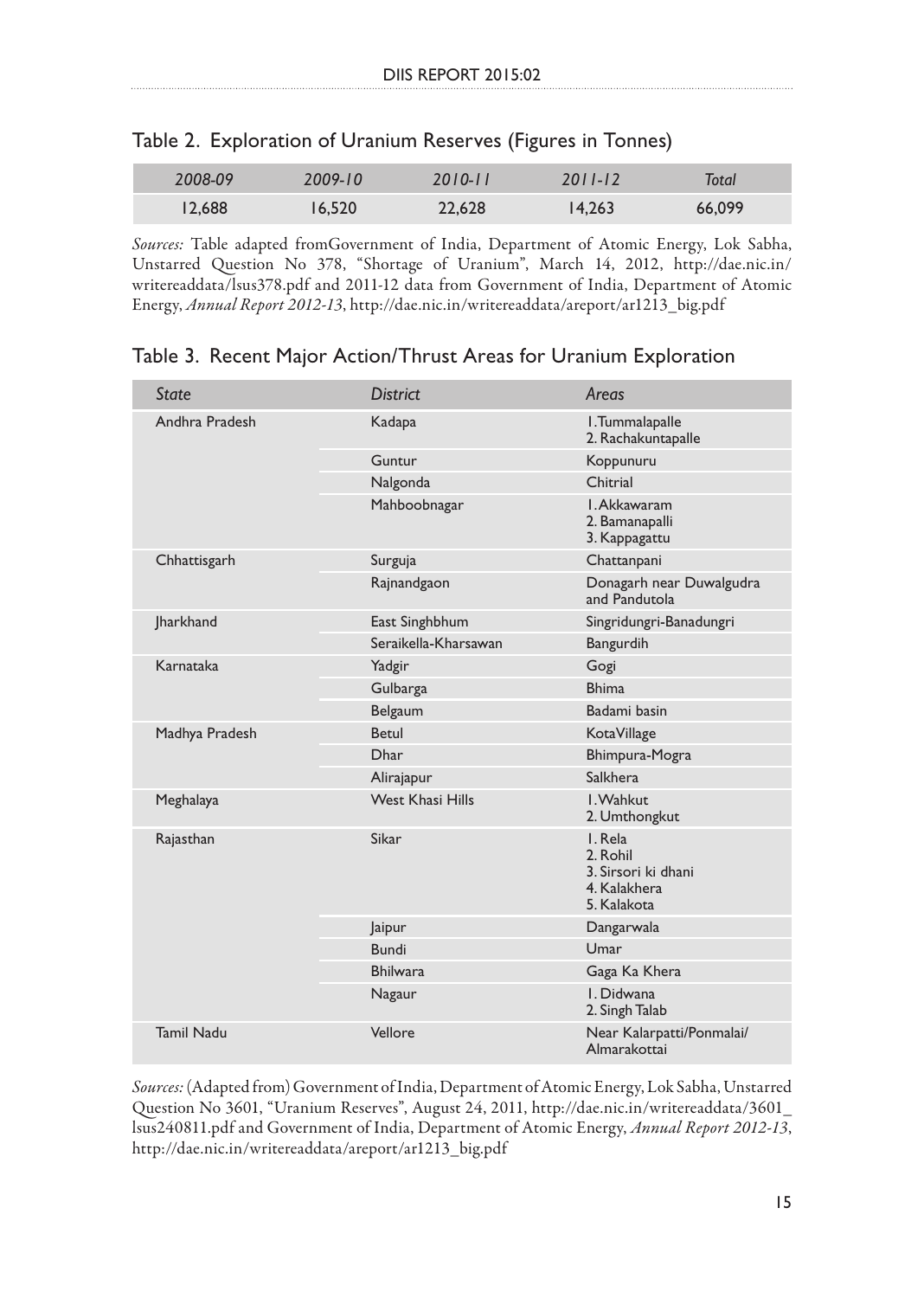drilling, etc. to locate uranium.<sup>38</sup> In exploring uranium, the first step is remote sensing studies/airborne surveys; the next step is geological, geochemical and geophysical surveys; these surveys are taken at different scales. Once the possibility of uranium is indicated, core/non-core drilling and, at times, exploratory mining are carried out. Under the AMD system, the laboratory studies are performed alongside actual exploration to "evolve models for exploration and for optimising the recovery parameters."

#### **Mining and Processing of Uranium Ore**

After the AMD completes the final exploration of uranium, it hands over information/data to Uranium Corporation of India Limited (UCIL). In India, UCIL is the only organisation responsible for mining and processing of uranium ore for commercial purposes. Uranium mined by the UCIL is used for weapons and civil nuclear programmes both. The imported uranium is used for civil nuclear energy purposes only. The UCIL is a Public Sector Undertaking (PSU) under the DAE and was formed on October 4, 1967, to mine and process uranium. It regularly assesses the "techno-economic viability" of extraction and development of uranium resources. Although UCIL is not supposed to conduct any exploration activities of uranium reserves;<sup>39</sup>it works with the AMD to establish uranium reserves.40 On various occasions, mining and exploration of uranium reserves have been discontinued because of the low economic feasibility.

Consequently, not all uranium deposits explored by the AMD are mined and processed. The Indian Government once informed the Indian Parliament:

Factors such as problems on land acquisition, rehabilitation/resettlement of affected persons, environmental sensitivity due to proximity of drinking water sources, reserve forest/tiger sanctuary locations, socio-political issues, availability of water, environmental and forest issues, public consensus, etc. influence the decisions on mining and exploitation of established uranium and thorium resources in the country. The Department [Department of

<sup>&</sup>lt;sup>38</sup> Government of India, Department of Atomic Energy, Lok Sabha, Unstarred Question No 378, "Shortage of<br>Uranium", March 14, 2012, at http://dae.nic.in/writereaddata/lsus378.pdf

<sup>&</sup>lt;sup>39</sup> Government of India, Department of Atomic Energy, Lok Sabha, starred Question No 280, "Shortage of Uranium", December 12, 2012, at http://dae.nic.in/writereaddata/lssq280.pdf

 $^{40}$  Government of India, Department of Atomic Energy, Atomic Minerals Directorate for Exploration and Research, "Uranium Investigations", at http://www.amd.gov.in/work/uranium.htm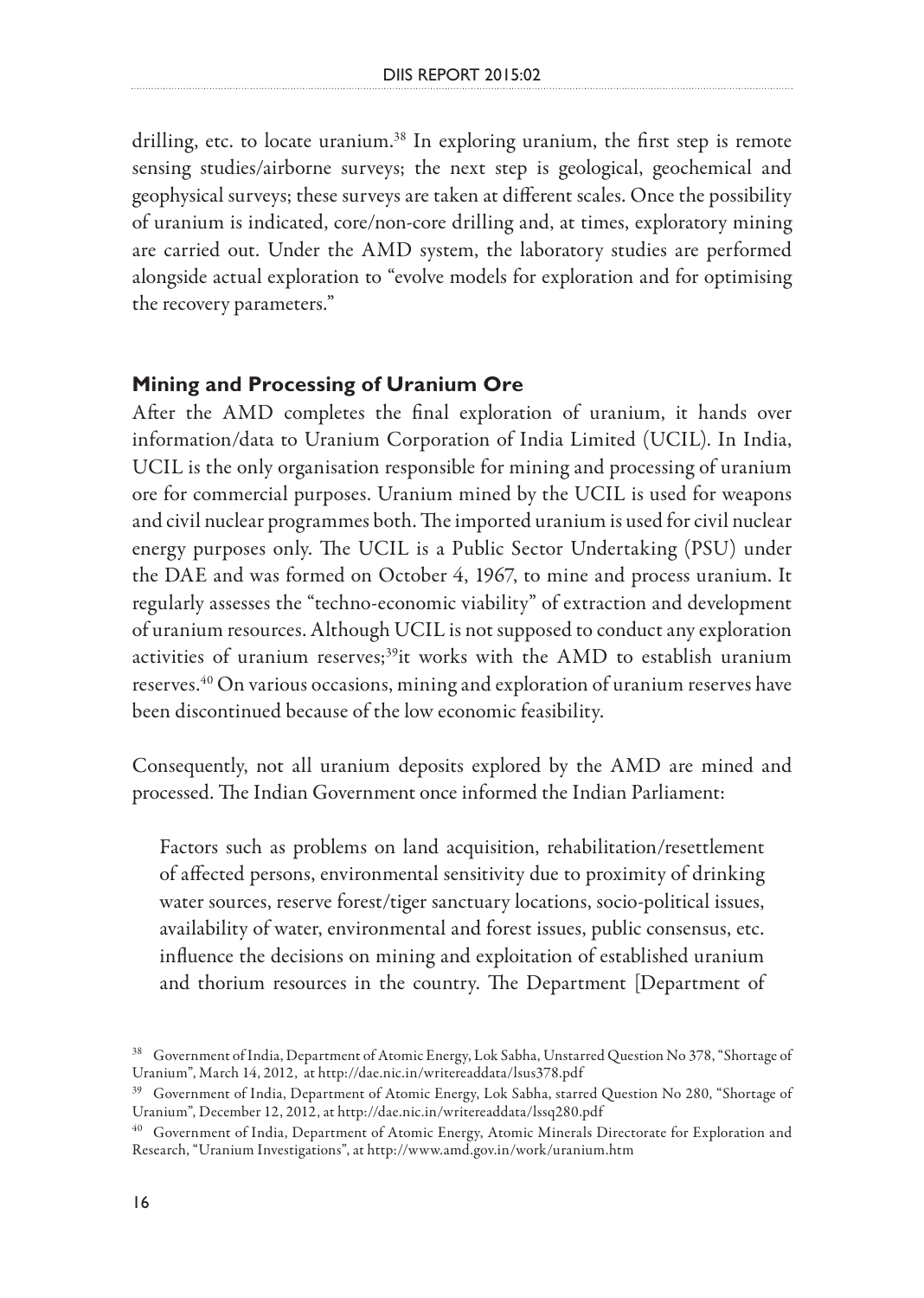Atomic Energy] is continuously making efforts to establish the presence of more uranium and thorium reserves in the country; and exploit the same through mining and processing for utilisation to meet the needs of the country.<sup>41</sup>

For example, AMD undertook survey and exploratory mining at Bodal Mines, Rajnandgaon district in Chhattisgarh; however, it discontinued further exploration because of low economic viability.<sup>42</sup>

The Government of India maintains that "It is not in the public interest to disclose information on the quantum of uranium used in the nuclear power reactors in the country." <sup>43</sup> The DAE also instructs UCIL not to put information on the following in the public domain:

- i. Licensed capacity
- ii. Installed capacity
- iii. Actual production
- iv. Raw material purchased or acquired
- v. Opening and closing stocks of goods produced 44

Although, it allows auditors who audit the report to see relevant documents, but are not encouraged to reveal the data or put it in the public domain. The nuclear establishment maintains that nuclear power companies follow the principles of corporate social responsibility and corporate governance. The Comptroller and Auditor General (CAG) exercises the right of audit, including the performance audit. Needless to add that there is parliamentary oversight and control over UCIL. Even if peer review in nuclear security is not accepted, India has mechanisms to validate the security system of uranium mines and its transportation. Besides, the DAE is accountable to the Indian Parliament which exercises considerable political oversight.

<sup>41</sup> Government of India, Department of Atomic Energy, Lok Sabha, starred Question No 379, "Untapped Uranium/Thorium Reserves"

December 19, 2012, at http://dae.nic.in/writereaddata/lssq%20379.pdf<br><sup>42</sup> Government of India, Department of Atomic Energy, Lok Sabha, Unstarred Question No 3072, "Revival of Uranium Mine", December 12, 2012, at http://dae.nic.in/writereaddata/lsus3072.pdf)

<sup>43</sup> http://164.100.47.132/LssNew/psearch/QResult13.aspx?qref=5936

<sup>44</sup> Uranium Corporation of India Limited, 44th Annual Report- 2010-2011, July 27, 2011, at http://www.ucil. gov.in/web/Annual%20Report10-11-English.pdf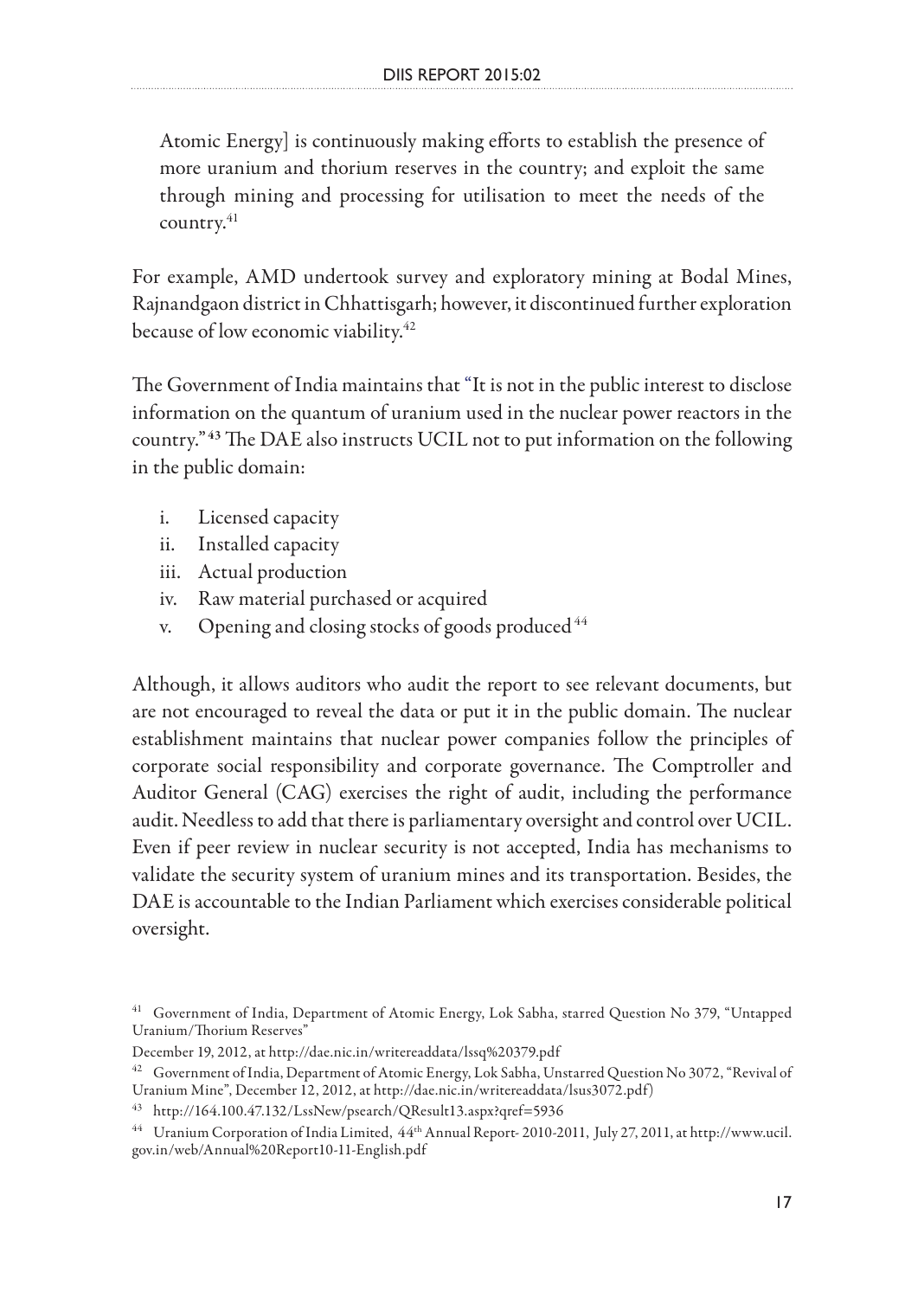### **Location**

At present, the UCIL has a few mines and a processing plant operating mainly in Jharkhand; nevertheless, soon several uranium mines and processing plants may become operational in the other states of India too. All the existing and proposed processing centres have been deliberately located near the uranium mines. Currently, UCIL is running six underground mines and one opencast mine in Jharkhand. The mines at Jaduguda and Bhatin are not only producing good quantity of uranium but also improving further the mining operation. The UCIL is constructing two more underground mines in Jharkhand and one underground mine in Andhra Pradesh. Lambapur area of Andhra Pradesh may have another mine after UCIL obtains licence. Another underground mine is at the pre-project stage in Karnataka. The UCIL may start a few mines in Meghalaya soon.

Additionally, the UCIL receives tails means waste from other mines extracting minerals like Zinc. The UCIL is responsible for extracting uranium from these left over materials. Though extracting uranium from secondary sources such as fertiliser is at the research and development stage and, India has not yet been able to procure substantial uranium through this source.

UCIL runs two processing plants in Jharkhand. However, it is constructing one processing plant with a capacity to process 3,000 tonnes of ore per day in Andhra Pradesh.<sup>45</sup> Another processing plant may come up near the proposed Lambapur mine in Andhra Pradesh. Even in Karnataka, one processing plant is at the pre-project stage. UCIL has also sought clearance for a processing plant in Meghalaya.

#### *Mines*

Jaduguda<sup>46</sup>

- · Mining operations since 1967
- · First uranium mine of India
- · About 160 km in length and 1 to 10 km in width
- · East & West Singhbhum districts of Jharkhand
- · Ore goes to the adjoining processing plant by a conveyor

 $^{46}$  Uranium Corporation of India Limited, "Jaduguda Mines", at http://www.ucil.gov.in/web/jaduguda\_mine. html

<sup>&</sup>lt;sup>45</sup> Government of India, Department of Atomic Energy, Lok Sabha, Unstarred Question No 3601, "Uranium<br>Reserves", August24, 2011, athttp://dae.nic.in/writereaddata/3601\_lsus240811.pdf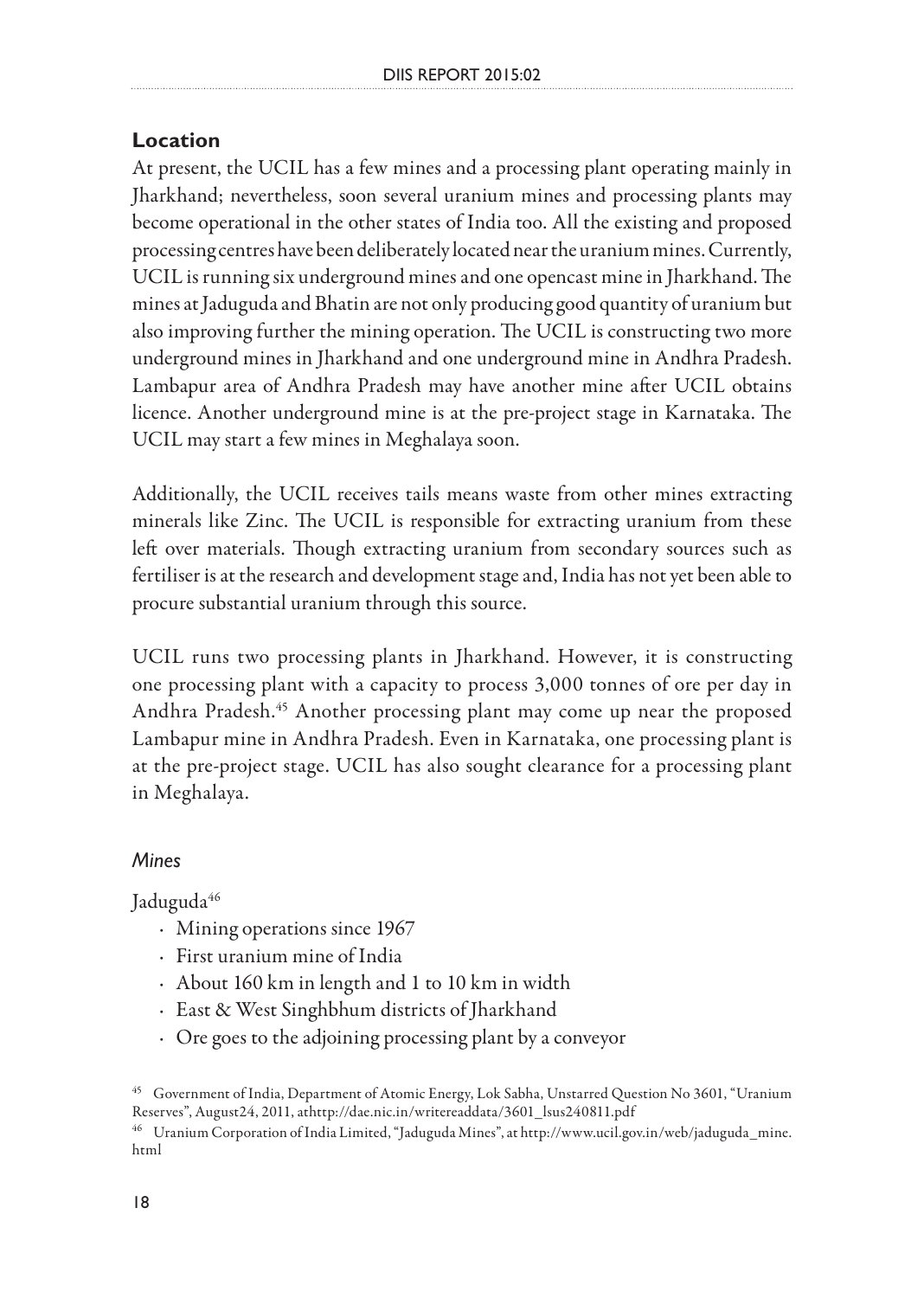- · Highly folded and sheared rocks
- · Thinly disseminated form

### Bhatin47

- Mining operations since 1983<sup>48</sup>
- · 3 km away from Jaduguda
- · An underground mine
- · In East Singhbhum district of Jharkhand
- · Has all other features and infrastructure of Jaduguda

### Turamdih<sup>49</sup>

- · Mining Operations since 2003
- · Located about 24km west of Jaduguda
- · An underground mine
- · In East Singhbhum district of Jharkhand

### Bagjata<sup>50</sup>

- · Mining operations since 2008
- · 25 km east of Jaduguda
- · An underground mine
- · In East Singhbhum district of Jharkhand

### Narwapahar<sup>51</sup>

- · Mining operations since April 1995
- · An underground mine
- · In East Singhbhum district of Jharkhand
- · High productivity because of its infrastructure-friendly structure
- · Improved drilling productivity

<sup>47</sup> Uranium Corporation of India Limited, "Bhatin Mines", athttp://www.ucil.gov.in/web/bhatin\_mine. htmll

<sup>48</sup> Find reference in Uranium Corporation of India Limited, "Environmental Impact Assessment & Environmental Management Plan For Bhatin Mine", December 2010, http://www.indiaenvironmentportal. org.in/files/EIA-bhatin\_mine.pdf

<sup>49</sup> Uranium Corporation of India Limited, "Turmadih Mines", at http://www.ucil.gov.in/web/turmadih\_mine. html

<sup>50</sup> Uranium Corporation of India Limited, "Bagjata Mines", at http://www.ucil.gov.in/web/bagjata\_mine. html

<sup>51</sup> Uranium Corporation of India Limited, "Narwapahar Mines", at http://www.ucil.gov.in/web/narwapahar\_ mine.html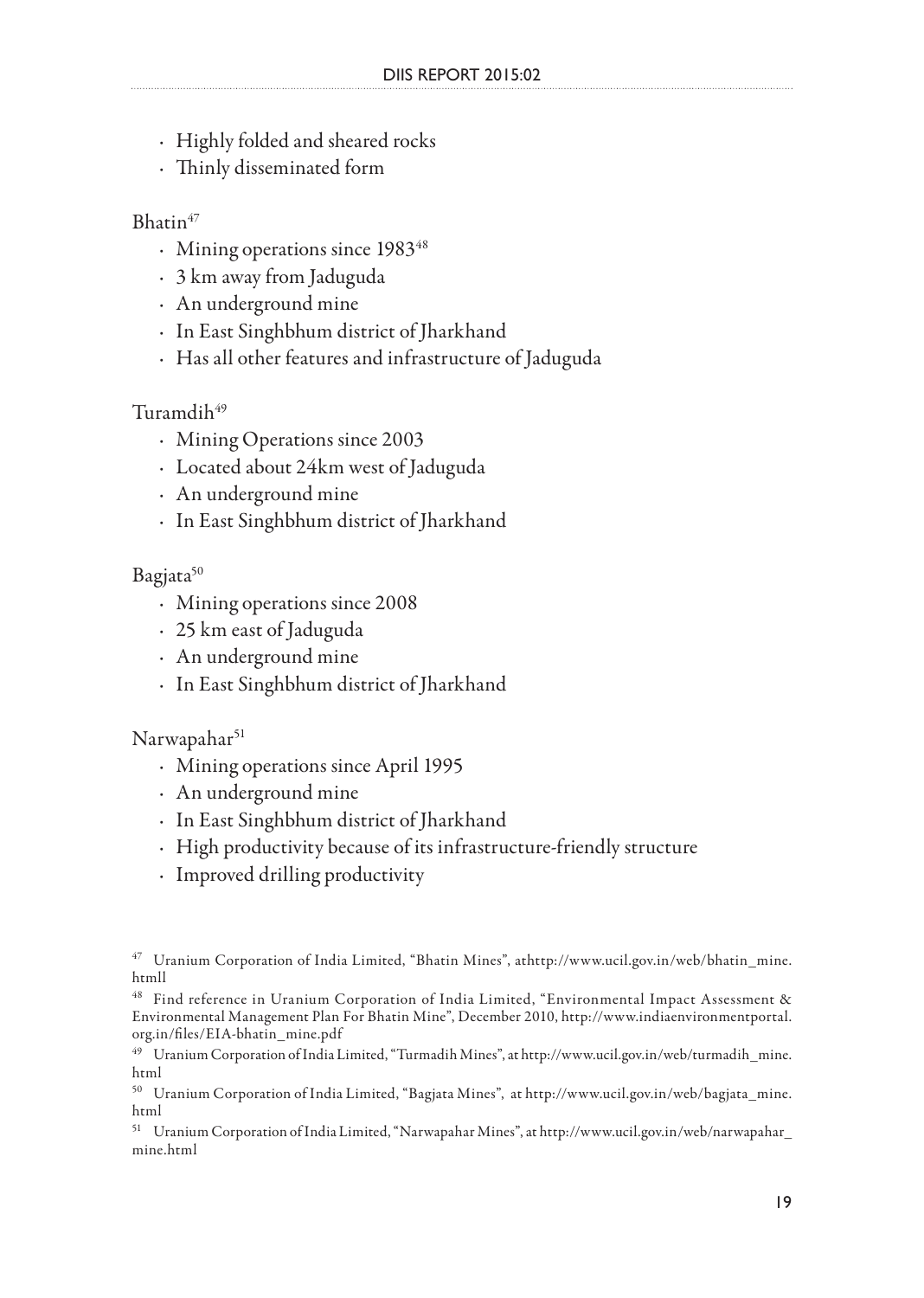



 $Mohuldih<sup>52</sup>$ 

- · Mining operations since April 2012
- · Modern underground mine
- · Seraikella-Kharsawan district of Jharkhand
- · To produce 500 tpd at 100 per cent capacity
- · Ore to go to the Turamdih processing plant,which is situated about 7 km East

### Banduhurang<sup>53</sup>

- · Mining Operations since April 1995
- · Only operating opencast mine
- · Seraikella-Kharsawan district of Jharkhand
- · Use of high productivity machinery
- · First fully mechanised mine

<sup>52</sup> Uranium Corporation of India Limited, "Mohuldih Mine", at http://www.ucil.gov.in/web/mohuldih\_mines.html 53 Uranium Corporation of India Limited, "Banduhurang Mine", at http://www.ucil.gov.in/web/banduhurang\_ mine.html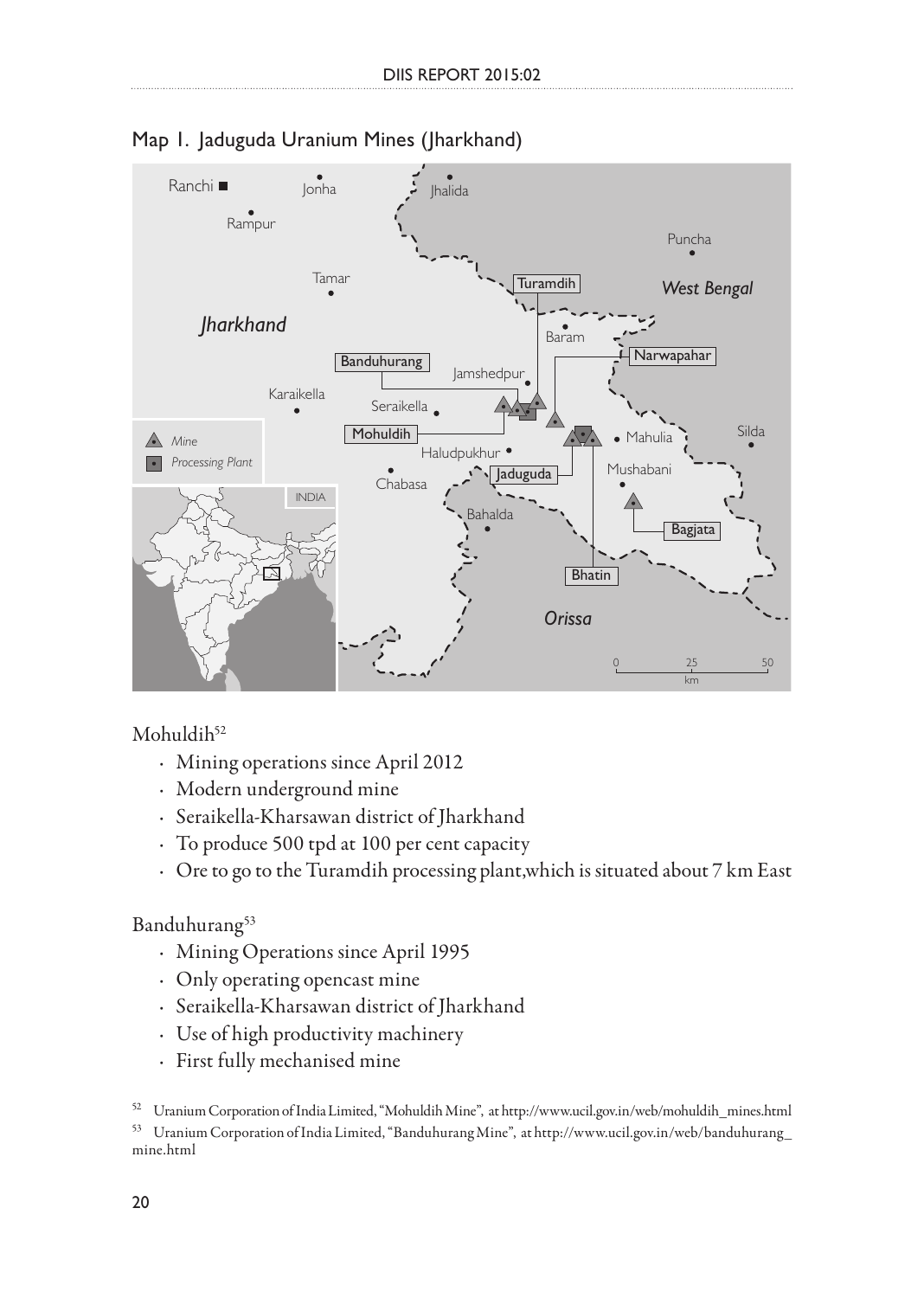



Tummalapalle54

- · Under construction
- · An underground mine
- · Up to a depth of 300m
- · Kadapa district of Andhra Pradesh

#### Lambapur<sup>55</sup>

- · Nalgonda district of Andhra Pradesh
- · In the process of obtaining clearances for construction of three underground and one open cast mines

<sup>54</sup> Uranium Corporation of India Limited, "Tummalapalle Uranium Project", at http://www.ucil.gov.in/web/ tummalapalle\_uranium\_project1.html

<sup>55</sup> Uranium Corporation of India Limited, "Lambapur Uranium Project", at http://www.ucil.gov.in/web/ lambapur\_uranium\_project1.html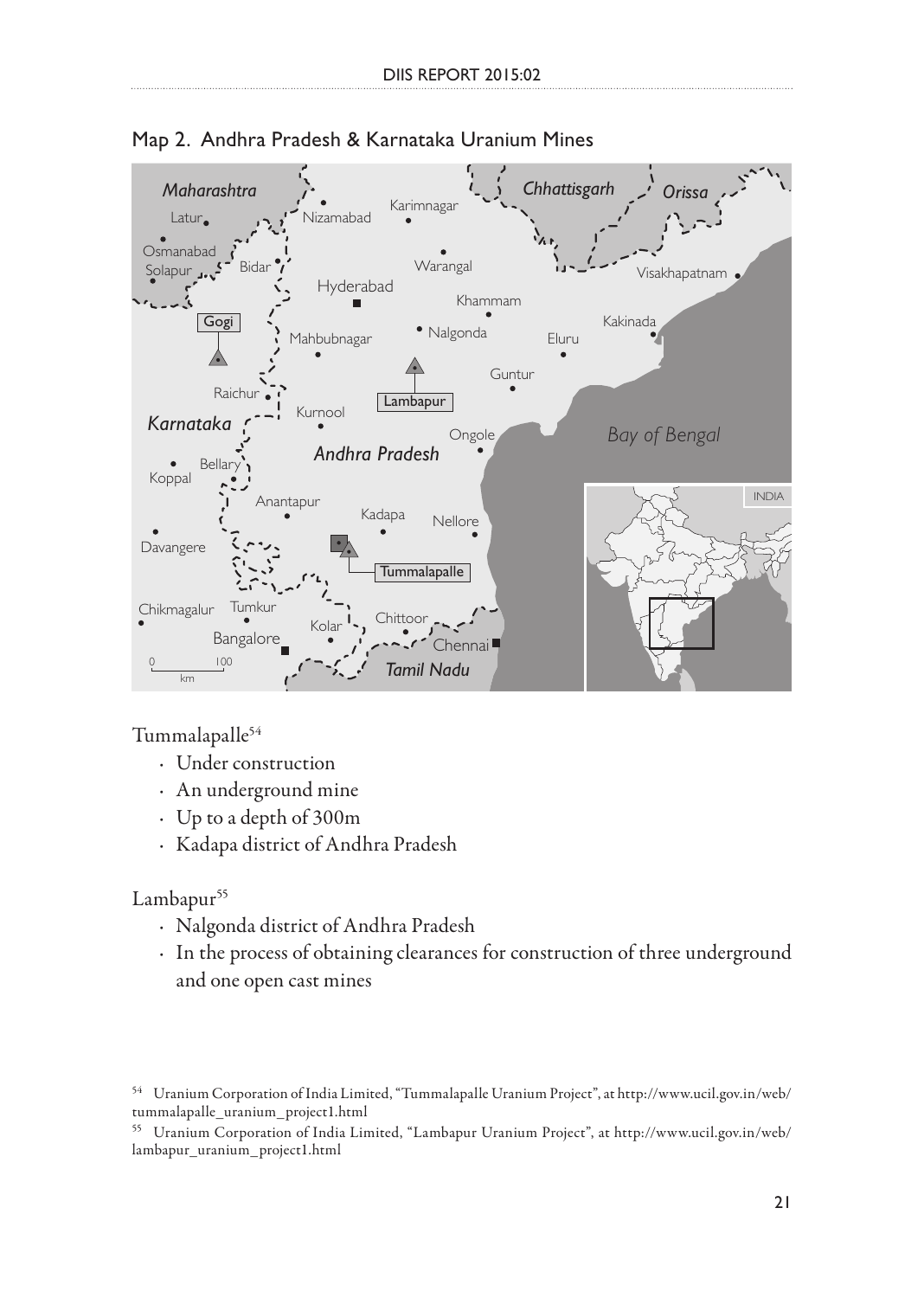Gogi<sup>56</sup>

- · Under pre-project stage
- · An underground mine
- · Yadgir district of Karnataka

Kyelleng-Pyndengsohiong, Mawtahbah57

- · In West Khasi Hills district of Meghalaya
- · Plan to construct opencast mines
- · Site activities soon





<sup>56</sup> Government of India, Department of Atomic Energy, Lok Sabha, Unstarred Question No 3601, "Uranium Reserves", August24, 2011, at http://dae.nic.in/writereaddata/3601\_lsus240811.pdf

<sup>57</sup> Uranium Corporation of India Limited, "KPM Uranium Project", at http://www.ucil.gov.in/web/kpm\_ uranium\_project1.html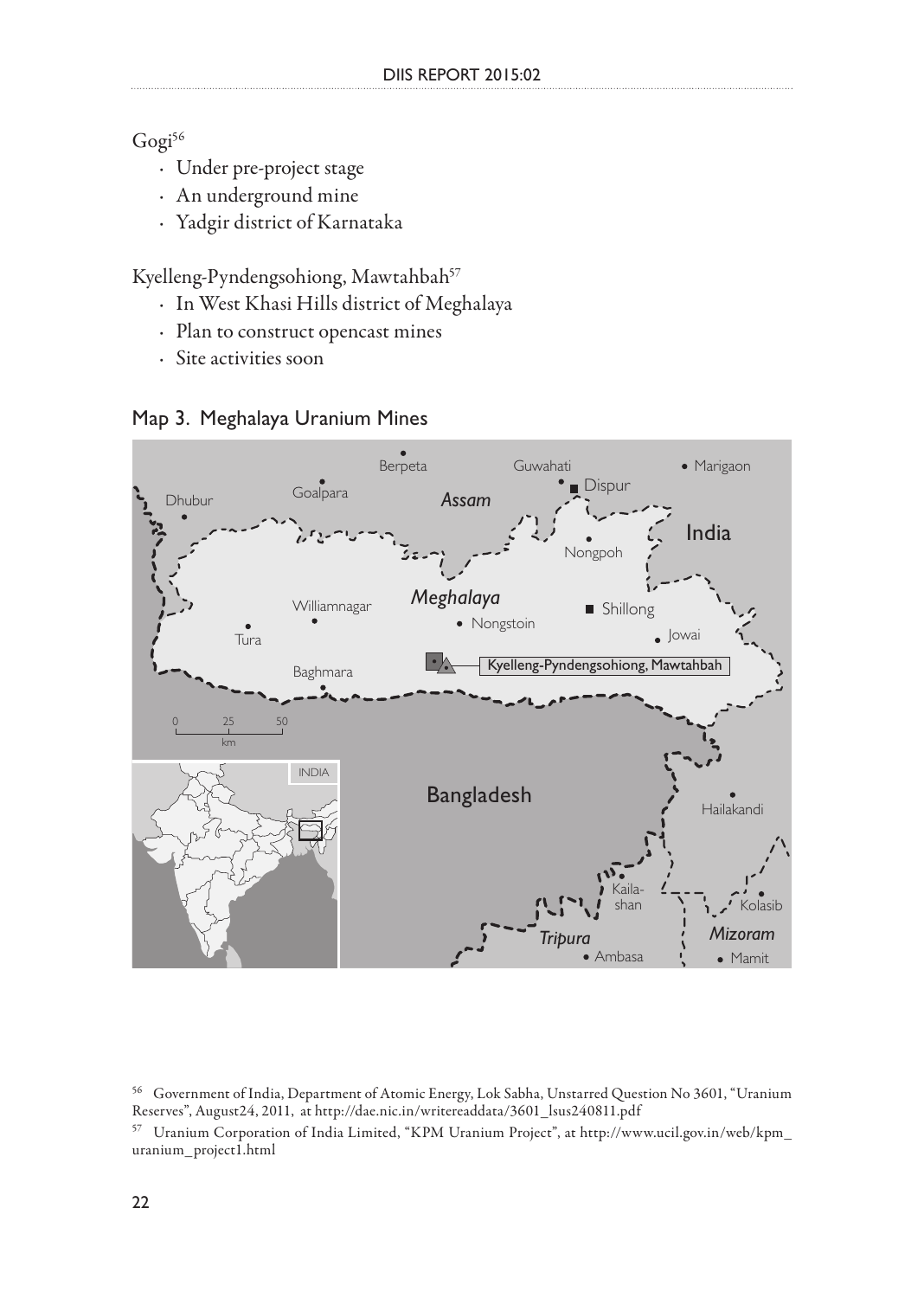#### *Processing Plants/Mills*

Jaduguda<sup>58</sup>

- · Modernised over the years
- · Ore from Jaduguda, Bhatin and Narwapahar
- · Extraction by hydro-metallurgical process
- · Ore undergoes two stages of wet grinding after three stages of crushing
- $\cdot$  Turned into magnesium di-uranate (MgU<sub>2</sub>O<sub>7</sub>), or "Yellowcake"
- · Thickened, washed, filtered and dried in the spray dryer, and finally packed in drums and then sent to Nuclear Fuel Complex at Hyderabad for further processing into UO2 pellets

Turamdih59

- · Ore produced from Turamdih and Banduhurang mines
- · Modernised and getting expanded to treat more ore
- · Uses the Jaduguda process to send uranium to Nuclear Fuel Complex, Hyderabad

#### **Issues/Challenges**

Safety and security implications of heaps of uranium mining wastes are questioned but the Indian nuclear establishment assures that there are no hazardous implications of the generated heaps.<sup>60</sup> A study acknowledges some of the challenges of mining and processing in India.<sup>61</sup> The study notes:

Rising ore production from forthcoming new mines calls for some innovative approach of physical beneficiation of valuable uranium bearing minerals, which will reduce the volume of ore transportation and processing. The available flow-sheet also needs modification for improvement in recovery under different mineralogical conditions. The

<sup>58</sup> Uranium Corporation of India Limited, "Jaduguda Process Plant", at http://www.ucil.gov.in/web/jaduguda\_ mill.html

<sup>59</sup> Uranium Corporation of India Limited, "Turamadih Process Plant", at http://www.ucil.gov.in/web/ turamdih\_mill.html

 $^{60}$  Government of India, Department of Atomic Energy, Rajya Sabha, Unstarred Question No 1399, "Uranium Mining Waste", August 22, 2013, http://dae.nic.in/writereaddata/parl/mansoon2013/rsus1399.pdf

<sup>61</sup> R Gupta and A K Sarangi, "Emerging Trend of Uranium Mining: the Indian Scenario", Presented in the IAEA symposium on "Uranium production and raw materials for the nuclear fuel cycle- Supply and demand, economics, the environment and energy security", Vienna, June 20, 2005, at http://www.ucil.gov.in/web/Papers-Sarangi/ Emerging%20trend%20in%20U%20mining.pdf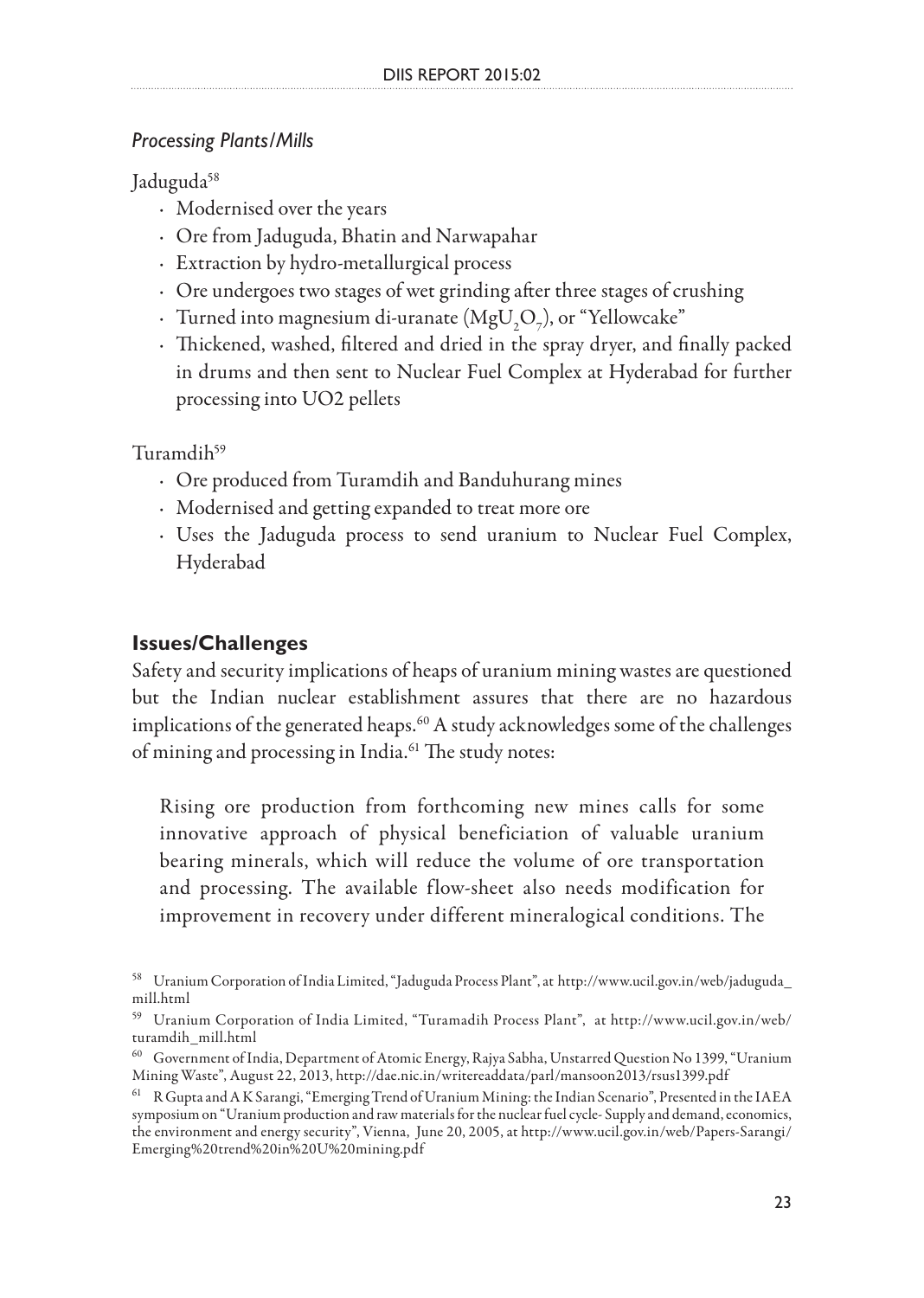plants, with a shorter processing route, need to incorporate measures to maximise the re-use of water, high recovery of the product and minimum discharge of effluents. In the field of tailings management, long-term stability of tailings restricting the movement of contaminants, strengthening of embankment system, maximum re-use of effluents and reclamation of the existing ponds are some of the challenging areas for continuous research and improvement. However, rapid progress has been made in some of these areas by absorbing technology through fundamental transformations.

Solid wastes with less than 0.015 per cent of Uranium Oxide  $\rm U^{}_3O^{}_8$  radioactivity generated in a mine is dumped in waste landfills under the Atomic Energy Regulatory Board (AERB), Directorate General of Mines Safety guidelines and norms. Liquid wastes are treated at the Effluent Treatment Plant (ETP) of uranium ore processing plant.<sup>62</sup> Jaduguda also has three well structured, designed and properly fenced tailing ponds constructed under prescribed guidelines. AERB conducts periodic review as well. UCIL's website provides the following information:

Two types of wastes are generated while processing Uranium ore i.e. liquor depleted in Uranium from ion exchange unit after Uranium recovery and filtered cake depleted in Uranium from filtration of leached slurry. Both are neutralized with lime stone and lime slurry to precipitate the remaining radio nuclides along with heavy metals like manganese, iron, copper etc. The neutralised slurry is classified and the coarse fraction is pumped back to the mines for back filling the voids. The fine particles are pumped into the tailing pond where slime settles and clear water is decanted through decantation wells and sent to the Effluent Treatment Plant for re-treatment. The Tailings Pond is a well-engineered containment having an earthen dam on one side while the other three sides are protected by hills $63$ 

<sup>&</sup>lt;sup>62</sup> Government of India, Department of Atomic Energy, Rajya Sabha, Unstarred Question No 1339, "Uranium Mining Waste", August 22, 2013http://dae.nic.in/writereaddata/parl/mansoon2013/rsus1399. pdf

<sup>63</sup> Uranium Corporation of India Limited, "Tailings Treatment & Disposal", http://www.ucil.gov.in/web/ tailings\_treatment.html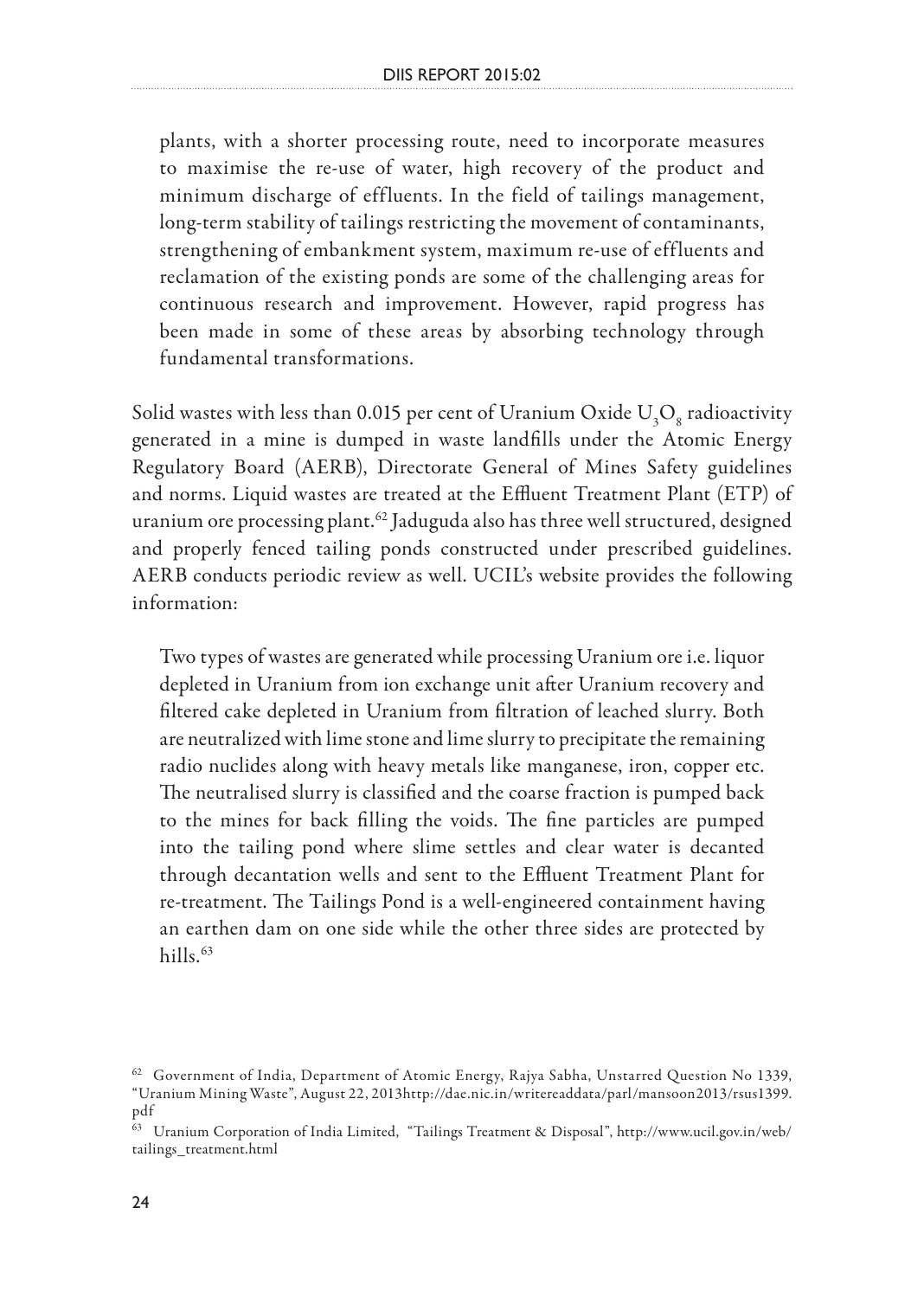#### **Purity of Uranium**

Experts find Indian uranium deposits "generally small, lean in tenor and complex in nature of mineralisation."64 Indian uranium ore is found as pitchblende  $(\mathrm{U}_3\mathrm{O}_8)^{.65}$  In response to a question asked in the Indian Parliament, the DAE replied, "…in comparison to world occurrences, uranium deposits established in India are mostly of low-grade (less than 0.15per cent U). The average grade of Indian Uranium deposits range from 0.030 to 0.180 per cent  ${\rm U}_{\rm 3} {\rm O}_{\rm 8}$ . The uranium deposits world over have a wide range of average grade, starting from 0.01 – 0.03 per cent U at Witwatersrand, through 0.13 – 0.22 per cent U at Ranger Deposits, Australia, to as high as 17.8 per cent at McArthur River deposit, Canada (source: IAEA Tech Doc.1629, 2009)."66

#### **Agreements for Importing Uranium**

The three-stage nuclear energy programme of India is intended for the "maximum utilization of the limited uranium resources," yet the expansion of the first stage requires natural uranium to feed the existing and newly constructed reactors. The Indian nuclear establishment maintains that the known uranium deposits can feed nuclear power plants with a capacity of about 10,000 MWe only.<sup>67</sup> Although the known uranium reserve has been increasing steadily, India still has to import uranium from other countries to feed its planned future nuclear reactors. According to the DAE, as of March 2013, "out of 19 operating Nuclear Power Reactors in the country with installed capacity of 4680 MW, ten nuclear power reactors with a capacity of 2840 MW are fuelled with Indigenous uranium, which is not available in the required quantity. The remaining nine nuclear reactors with a capacity of 1840 MW are under International Atomic Energy Agency (IAEA) safeguards. These nine reactors use imported uranium, which is available in required quantity."<sup>68</sup>

<sup>64</sup> R Gupta and A K Sarangi, "Emerging Trend of Uranium Mining: the Indian Scenario", Presented in the IAEA symposium on "Uranium production and raw materials for the nuclear fuel cycle- Supply and demand, economics, the environment and energy security", Vienna; Jun. 20-24, 2005, at http://www.ucil.gov.in/web/ Papers-Sarangi/Emerging%20trend%20in%20U%20mining.pdf

<sup>65</sup> Government of India, Atomic Energy Regulatory Board, *Radiological Safety in Uranium Mining and Milling,*  AERB Safety Guidelines No. AERB/FE-FCF/SG-2, August 2007, at http://www.aerb.gov.in/AERBPortal/ pages/English/t/publications/CODESGUIDES/SG-FCF-2.pdf

<sup>66</sup> Government of India, Department of Atomic Energy, Lok Sabha, Unstarred Question No 3278, "Uranium Reserves", December 14, 2011, at http://dae.nic.in/writereaddata/3278-lsus141211.pdf  $^{67}$  Ibid.

<sup>68</sup> Government of India, Department of Atomic Energy, Lok Sabha, Unstarred Question No 3692, "Shortage of Uranium", March 20, 2013,at http://dae.nic.in/writereaddata/parl/bud2013/lsus3692.pdf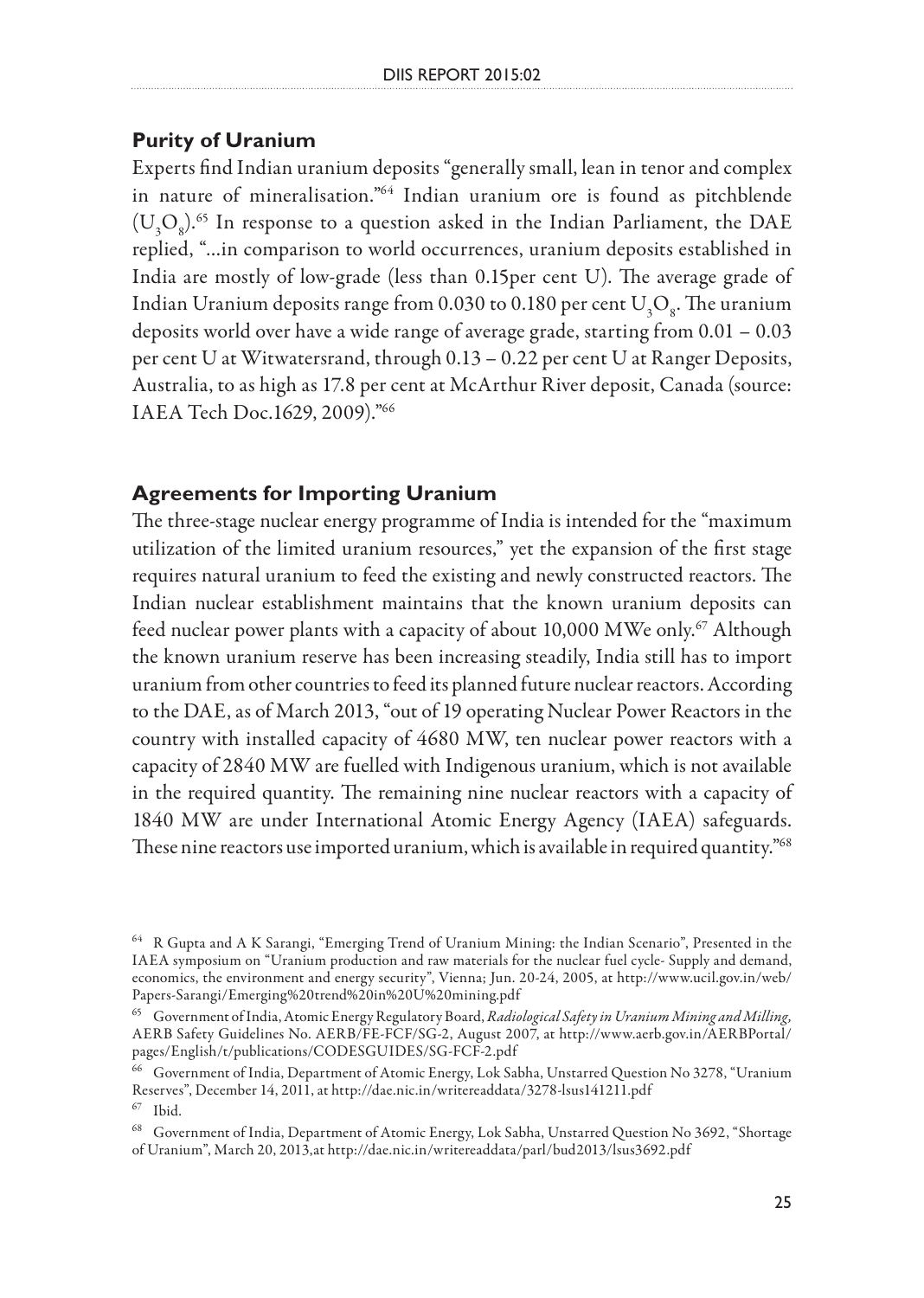However, in yet another statement, the DAE stated that imported uranium is being used in ten reactors under IAEA safeguards.<sup>69</sup>

The DAE admitted that shortage of uranium affects the functioning of the power plants. The UCIL has been 'exploring the possibility of participation in uranium properties with the companies'70 of countries such as Namibia and Mongolia. Several countries such as Australia<sup>71</sup> and Canada<sup>72</sup> have signed agreements for supply of uranium to India. India is negotiating with these countries for detailed administrative/contractual agreements. As of now, India has purchased uranium from France, Russia, Kazakhstan<sup>73</sup>, and Uzbekistan.<sup>74</sup> The Uzbek Company, M/s. NMMC Uzbekistan will supply 2000 MT of Uranium in the form of Uranium Ore Concentrate during 2014-2018.75

The government is also planning to "acquire stakes" in uranium mine in foreign countries.<sup>76</sup> NPCIL and UCIL may form a joint venture company for the task.<sup>77</sup> India may be partnering with Russia or any other country. The government intends to create a reserve for uranium for the future.

 $75$  Ibid.

<sup>&</sup>lt;sup>69</sup> Government of India, Department of Atomic Energy, Lok Sabha, Unstarred Question No 3601, "Uranium Reserves", August 24, 2011, athttp://dae.nic.in/writereaddata/3601\_lsus240811.pdf

 $70$  Government of India, Ministry of Atomic Energy, Lok Sabha, Acquisition of Uranium Mines Abroad, Unstarred Question no 3547, answered on July 29, 2009

<sup>71</sup> Government of India, Ministry of External Affairs, "Joint Statement on the State Visit of Prime Minister of Australia to India", September 5, 2014 at http://www.mea.gov.in/bilateral-documents.htm?dtl/23976/t+Statement+on+ the+State+Visit+of+Prime+Minister+of+Australia+to+India; , Government of India, Ministry of External Affairs, "MOUs/Agreements signed during the visit of Prime Minister of Australia to India (4-5 September, 2014)", September 5, 2014, at http://www.mea.gov.in/bilateral-documents.htm?dtl/23975/g+the+visit+of+ Prime+Minister+of+Australia+to+India+45+September+2014

 $72$  Government of India, Ministry of External Affairs, "Note on Agreement and MOUs signed with Canada during PM's visit", June 27, 2010, at http://www.mea.gov.in/media-briefings.htm?dtl/2989/ Note+on+Agreement+and+MOUs+signed+with+Canada+during+PMs+visit; Prime Minister of Canada Office, "Canada-India Nuclear Cooperation Agreement", http://www.pm.gc.ca/eng/news/2012/11/06/canadaindia-nuclear-cooperation-agreement

<sup>73</sup> Government of India, Department of Atomic Energy, Lok Sabha, Unstarred Question No 3692, "Shortage

 $^{74}$  Government of India, Department of Atomic Energy, Lok Sabha, Unstarred Question No. 4894, "Agreement for Supply of Uranium", August 13, 2014 at http://dae.nic.in/writereaddata/parl/budget2014\_2/lsus4894. pdf

<sup>76</sup> Government of India, Department of Atomic Energy, Lok Sabha, Unstarred Question No 378, "Shortage of Uranium", March 14, 2012,at http://dae.nic.in/writereaddata/lsus378.pdf

<sup>77</sup> Government of India, Department of Atomic Energy, Rajya Sabha, Unstarred Question No 1246, "New Uranium Mines in the Country", August 23, 2012, http://dae.nic.in/writereaddata/rsus1246.pdf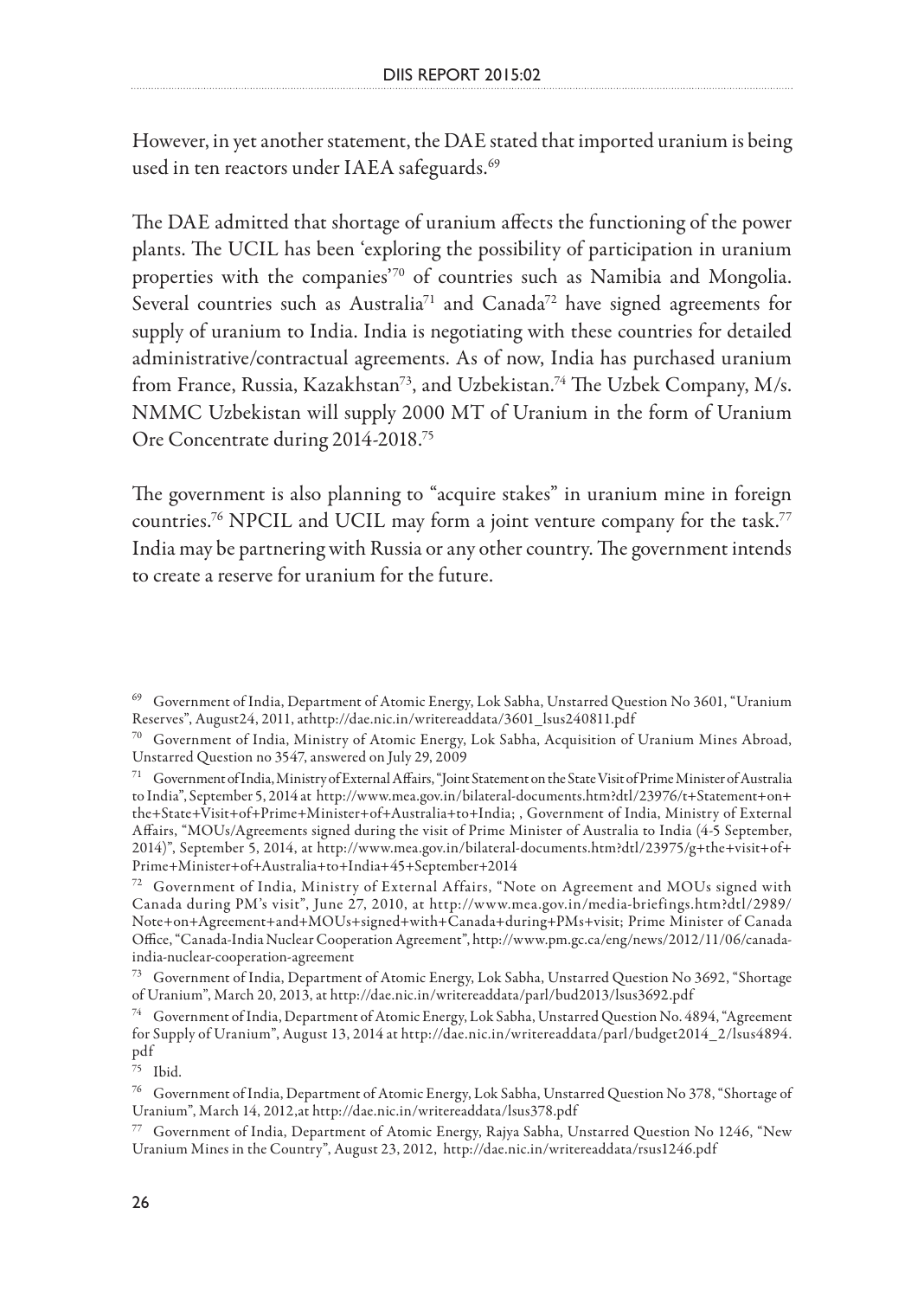|                                               | 2009-10 | $2010 - 11$ | $2011 - 12$ |  |
|-----------------------------------------------|---------|-------------|-------------|--|
| Capacity Utilisation (%)                      | 6 I     |             | 79          |  |
| Profit after Tax<br>(Indian Rupees in Crores) | 416     | 1.376       | $1.945*$    |  |

Table 4. Details of Capacity Utilisation and Profit of NPCIL during the Last Three Years

\* Provisional

*Source:* Table reproduced from: Government of India, Department of Atomic Energy, Lok Sabha, Unstarred Question No 6550, "Supply of Uranium", May 16, 2012, http://dae.nic.in/writereaddata/ lsus6550.pdf

| Serial<br><b>Number</b> | Firm/Country                     | Year of<br>Order |
|-------------------------|----------------------------------|------------------|
|                         | M/s. AREVA, France               | 2008             |
| $\mathbf{2}$            | M/s. SC TVEL Corporation, Russia | 2009             |
|                         | M/s. NAC Kazatomprom, Kazakhstan | 2009             |

*Source:* Table reproduced from Government of India, Department of Atomic Energy, Lok Sabha, Unstarred Question No 6550, "Supply of Uranium", May 16, 2012, http://dae.nic.in/writereaddata/ lsus6550.pdf

### Table 6. Details of the Total Amount Paid for the Import of Uranium (in Rupees)

| Firm/Country                               |           |                | Year        |             |             |
|--------------------------------------------|-----------|----------------|-------------|-------------|-------------|
|                                            | 2008-09   | $2009 - 10$    | $2010 - 11$ | $2011 - 12$ | $2012 - 13$ |
| M/s.AREVA, France                          | $120.54*$ | $145.54*$      | 0.00        | 0.00        | 0.00        |
| M/s. JSC TVEL,                             | $57.92**$ | 273.78**       | $312.50**$  | 425.55**    | 98.98**     |
| Corporation, Russia                        | 127.77@   | $352.70\omega$ | 0.00        | 0.00        | 0.00        |
| $M/s$ . NAC.<br>Kazatomprom,<br>Kazakhstan | 0.00      | 0.00           | 379.84*     | 328.28*     | 0.00        |

\* Payment towards import of Uranium in the form of Natural Uranium Ore Concentrate.

\*\* Payment towards import of Uranium in the form of Natural Uranium Di-oxide Pellets.

@ Payment towards import of Uranium in the form of Enriched Uranium Di-oxide Pellets.

*Source:* Table reproduced from Government of India, Department of Atomic Energy, Lok Sabha, Unstarred Question No 6550, "Supply of Uranium", May 16, 2012, http://dae.nic.in/writereaddata/ lsus6550.pdf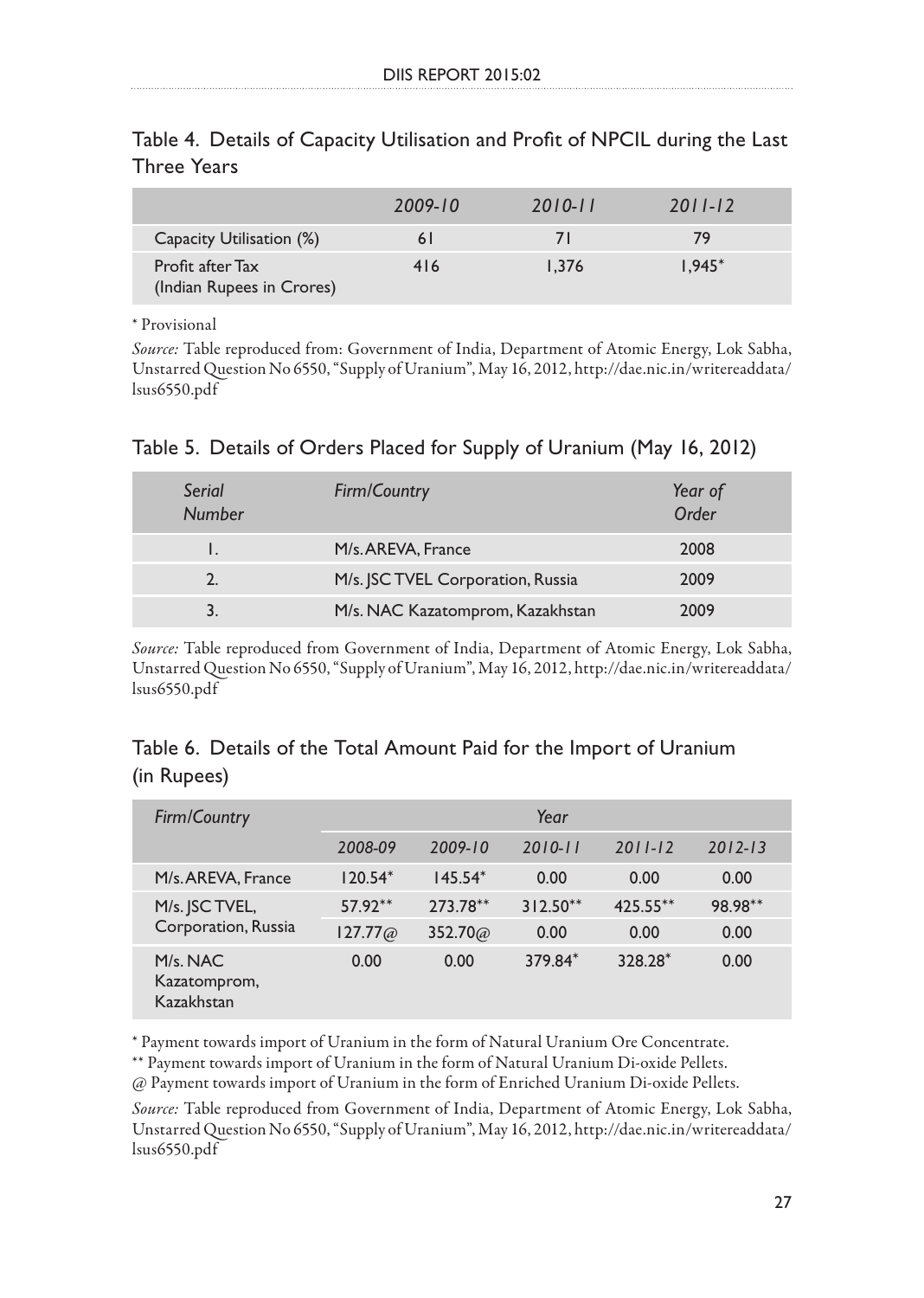| Firm/Country                              | Total<br>Quantity | <b>Quantity Received So Far</b> |             |             |             |             |  |
|-------------------------------------------|-------------------|---------------------------------|-------------|-------------|-------------|-------------|--|
|                                           | Ordered           | 2008-09                         | $2009 - 10$ | $2010 - 11$ | $2011 - 12$ | $2012 - 13$ |  |
| M/s.AREVA, France                         | $300*$            | $60.49*$                        | 239.38*     | Nil         | Nil         | Nil         |  |
| M/s. JSC TVEL,                            | $2.000**$         | Nil                             | 150.33      | 179.79      | 296.08      | 59.43       |  |
| Corporation, Russia                       | $58\omega$        | Nil                             | 58.29       | Nil         | Nil         | Nil         |  |
| $M/s$ , NAC<br>Kazatomprom,<br>Kazakhstan | $2.100*$          | Nil                             | Nil         | 600         | 350         | Nil         |  |

Table 7. Details of Quantity of Uranium Imported during the Last Four Years (in Metric Tonnes)

\* In the form of Natural Uranium Ore Concentrate (UOC).

\*\* In the form of Natural Uranium Di-oxide  $(UO_2)$  Pellets.

 $\oslash$  In the form of Enriched Uranium Di-oxide  $(\mathrm{UO}_2)$  Pellets

*Source:* Table reproduced from Government of India, Department of Atomic Energy, Lok Sabha, Unstarred Question No 6550, "Supply of Uranium", May 16, 2012, http://dae.nic.in/writereaddata/ lsus6550.pdf

| Year        | Firm/Country                               | <b>Material</b>                     | Quantity (in MT) |
|-------------|--------------------------------------------|-------------------------------------|------------------|
| $2011 - 12$ | M/s. JSC TVEL<br>Corporation, Russia       | Natural Uranium<br>Di-oxide Pellets | 296.08           |
|             | $M/s$ . NAC.<br>KazatomProm,<br>Kazakhstan | Natural Uranium<br>Ore Concentrate  | 350.00           |
| $2012 - 13$ | M/s. JSC TVEL<br>Corporation, Russia       | Natural Uranium<br>Di-oxide Pellets | 295.64           |
|             | M/s. NAC<br>KazatomProm,<br>Kazakhstan     | Natural Uranium<br>Ore Concentrate  | 402.50           |
| $2013 - 14$ | M/s. JSC TVEL<br>Corporation, Russia       | Natural Uranium<br>Di-oxide Pellets | 296.31           |
|             | M/s. NAC<br>KazatomProm,<br>Kazakhstan     | Natural Uranium<br>Ore Concentrate  | 460.00           |

#### Table 8. Quantity of Uranium imported during the last three years by country

*Source:* The Table Reproduced from Government of India, Department of Atomic Energy, Lok Sabha, Unstarred Question No 4894, "Agreement for Supply of Uranium", http://dae.nic.in/ writereaddata/parl/budget2014\_2/lsus4894.pdf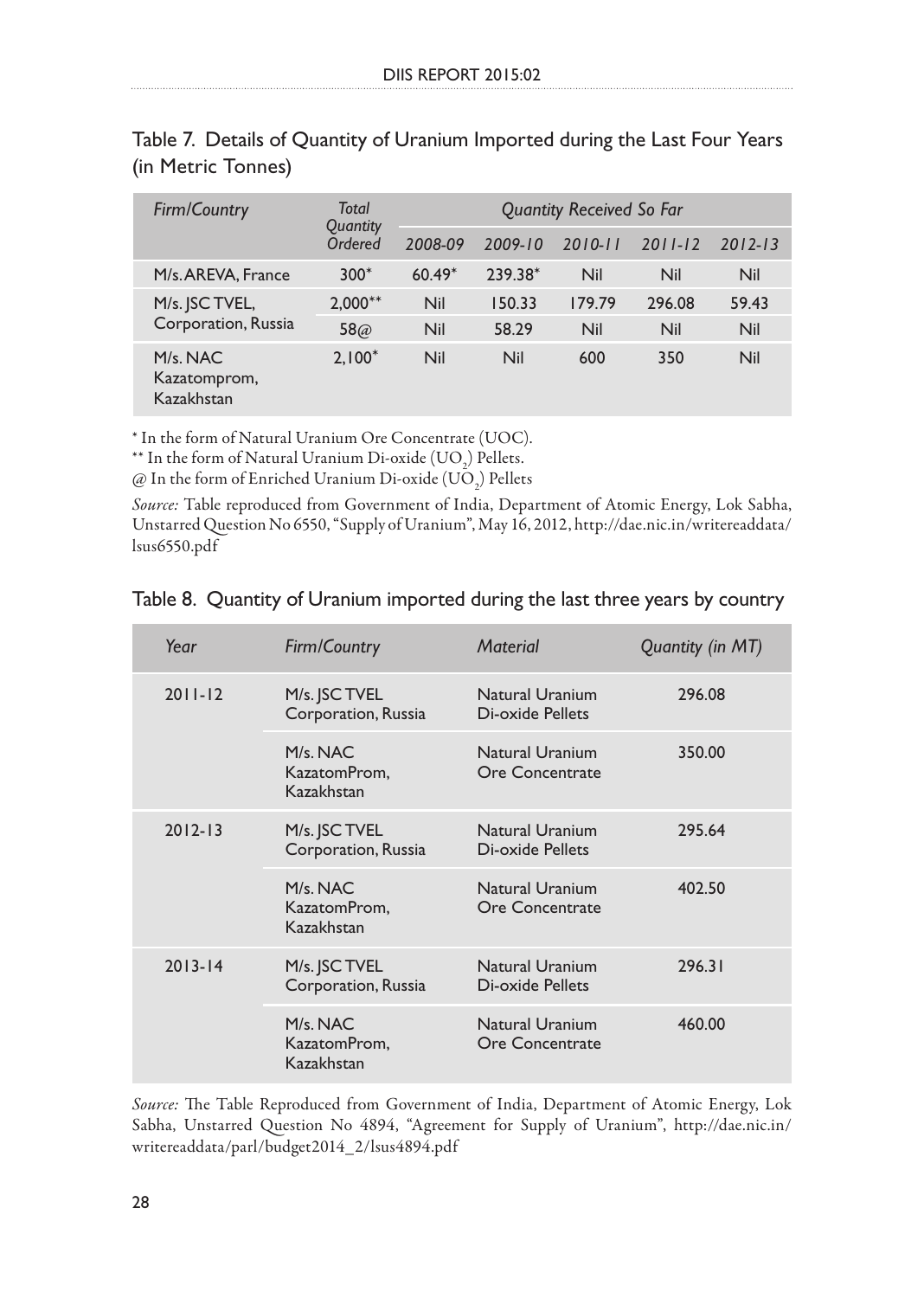### **3. Safeguards**

India has evolved its approach towards the safeguards system over the years. Since a long period, India along with many other developing countries and the socialist bloc considered the safeguards system a spider's web suspecting it to throttle the scientific and technological development of the non-western world in general and the developing world in particular. However, later, it accepted safeguards on some of its facilities. In recent times, India has been attaching great importance to safeguards activities and been quite active in IAEA meetings.

The famous July 18, 2005 joint statement issued by the Indian Prime Minister Manmohan Singh and the then the U.S. President George Bush paid considerable attention to a safeguards arrangement that India may embrace for the future nuclear commerce. It intones:

The [Indian] Prime Minister conveyed that for his part, India would reciprocally agree that it would be ready to assume the same responsibilities and practices and acquire the same benefits and advantages as other leading countries with advanced nuclear technology, such as the United States. These responsibilities and practices consist of identifying and separating civilian and military nuclear facilities and programs in a phased manner and filing a declaration regarding its civilians facilities with the International Atomic Energy Agency (IAEA); taking a decision to place voluntarily its civilian nuclear facilities under IAEA safeguards; signing and adhering to an Additional Protocol with respect to civilian nuclear facilities….

As India did not join the Nuclear Non-proliferation Treaty (NPT), it was not under compulsions to embrace the safeguards arrangements structured for the NPT member countries. India continued to stick to the Type 66 safeguards arrangement, based on the document contained in INFCIRC/66/Rev.2 of the IAEA. As the name suggests, it is the second revised version of the original document. This document was approved by the board of governors of the IAEA in 1965. Before the advent of the NPT a country that had to safeguard its nuclear facility used this document for developing safeguards arrangements with the IAEA. It is supposed to hinder diversion of any material to "further any military purpose."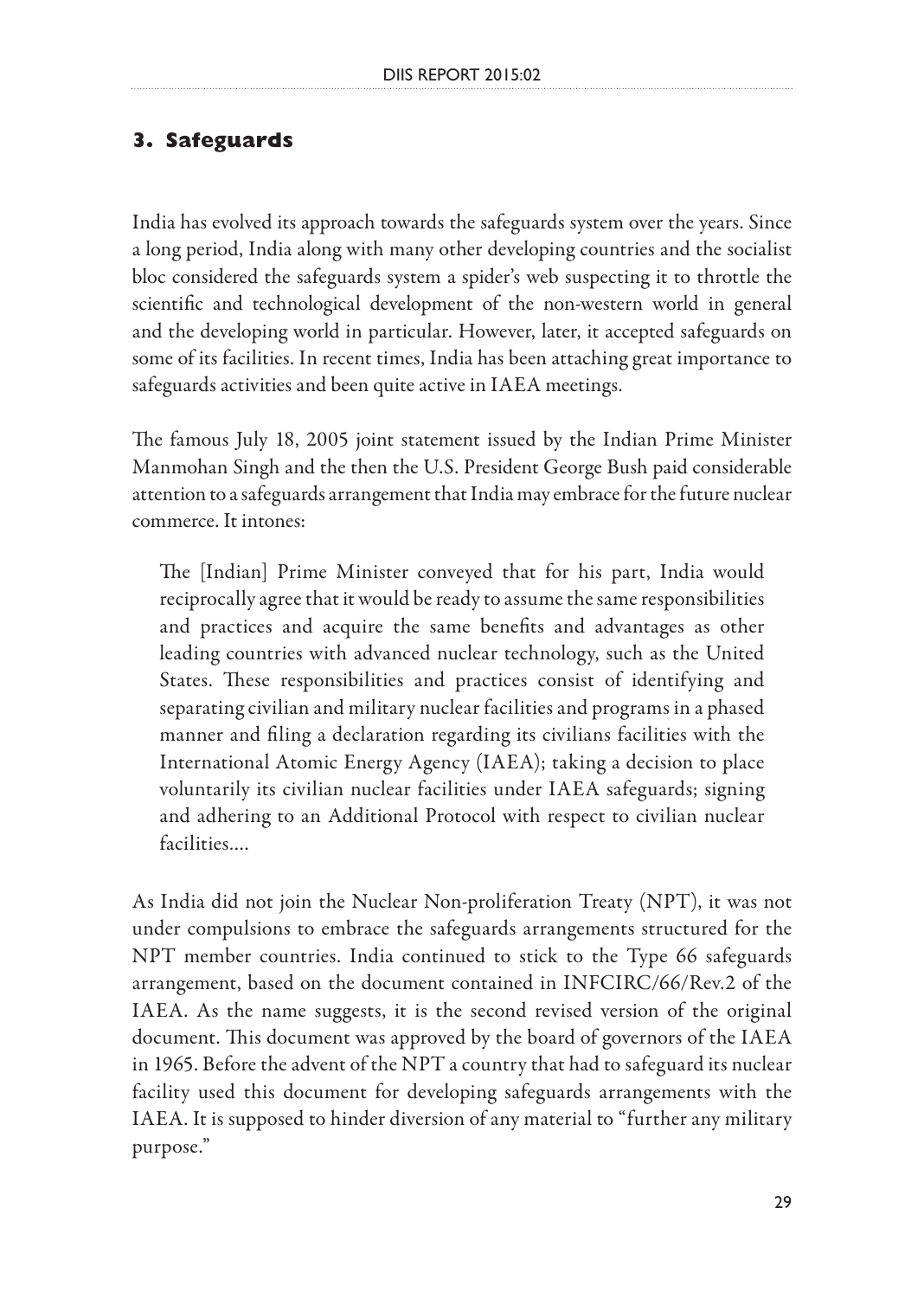So far, India has signed international safeguards with only one inspection agency the IAEA. Before July 18, 2005, it had already signed agreements with the IAEA to put six reactors under safeguards. All these reactors were placed under the provisions of the IAEA document INFIRCIRC/66/Rev.2. Moreover, India had accepted facility-specific safeguards on those installations. Nevertheless, when the July 18, 2005 India-U.S. joint statement proposed to separate India's nuclear facilities into civilian and military/ strategic, it agreed to place several of its facilities under IAEA safeguards.78

India signed an umbrella safeguards agreement with the IAEA in 2008.79 India ratified an Additional Protocol which it had signed in 2009. This Additional Protocol entered into force on July 25, 2014.<sup>80</sup> India deposited its instrument of accession of the Convention on the Physical Protection of Nuclear Material on March 12, 2002, and the Amendment of the Convention on September 19, 2007.<sup>81</sup> It signed the International Convention for the Suppression of Acts of Nuclear Terrorism on July 24, 2006 and ratified it on December 1, 2006.<sup>82</sup> It has also extended political support for the Code of Conduct on Safety and Security of Radioactive Sources.

<sup>78</sup> International Atomic Energy Agency, "Agreement between the Government of India and the International Atomic Energy Agency for the Application of Safeguards to Civilian Nuclear Facilities: Addition to the List of Facilities Subject to Safeguards Under the Agreement", INFCIRC/754/Add.1, November 12, 2009, at http://www.iaea.org/Publications/Documents/Infcircs/2009/infcirc754a1.pdf; International Atomic Energy Agency, "Agreement between the Government of India and the International Atomic Energy Agency for the Application of Safeguards to Civilian Nuclear Facilities: Addition to the List of Facilities Subject to Safeguards Under the Agreement", INFCIRC/ /754/Add.2, April 7, 2010, at http://www.iaea.org/ Publications/Documents/Infcircs/2010/infcirc754a2.pdf; International Atomic Energy Agency, "Agreement between the Government of India and the International Atomic Energy Agency for the Application of Safeguards to Civilian Nuclear Facilities: Addition to the List of Facilities Subject to Safeguards Under the Agreement", INFCIRC/ /754/Add.3, December 16, 2010, at http://www.iaea.org/Publications/Documents/ Infcircs/2010/infcirc754a3.pdf; International Atomic Energy Agency, "Agreement between the Government of India and the International Atomic Energy Agency for the Application of Safeguards to Civilian Nuclear Facilities: Addition to the List of Facilities Subject to Safeguards Under the Agreement", INFCIRC/ /754/ Add.4, December 19, 2012, at http://www.iaea.org/Publications/Documents/Infcircs/2012/infcirc754a4. pdf

<sup>79</sup> International Atomic Energy Agency, "Agreement between the Government of India and the International Atomic Energy Agency for the Application of Safeguards to Civilian Nuclear Facilities", INFCIRC/754, May 29, 2009, http://www.iaea.org/sites/default/files/publications/documents/infcircs/2009/infcirc754.pdf

<sup>80</sup> Abha Dixit, "India's Additional Protocol Enters into Force", International Atomic Energy Agency, July 25, 2014, http://www.iaea.org/newscenter/news/indias-additional-protocol-enters-force and International Atomic Energy Agency, "Protocol Additional to the Agreement between the Government of India and the International Atomic Energy Agency for the Application of Safeguards to Civilian Nuclear Facilities", INFCIRC/754/Add.6, August 1, 2014, http://www.iaea.org/sites/default/files/infcirc754a6.pdf

<sup>81</sup> Government of India, Department of Atomic Energy, Lok Sabha, Unstarred Question No 3196, "Ratification of Amendments in IAEA", December 12, 2012, http://dae.nic.in/writereaddata/lsus3196.pdf

<sup>82</sup> United Nations Treaty Collection, "International Convention for the Suppression of Acts of Nuclear Terrorism" Audiovisual Library of International Law, January 4, 2015,https://treaties.un.org/Pages/ViewDetailsIII. aspx?&src=UNTSONLINE&mtdsg\_no=XVIII~15&chapter=18&Temp=mtdsg3&lang=en#Participants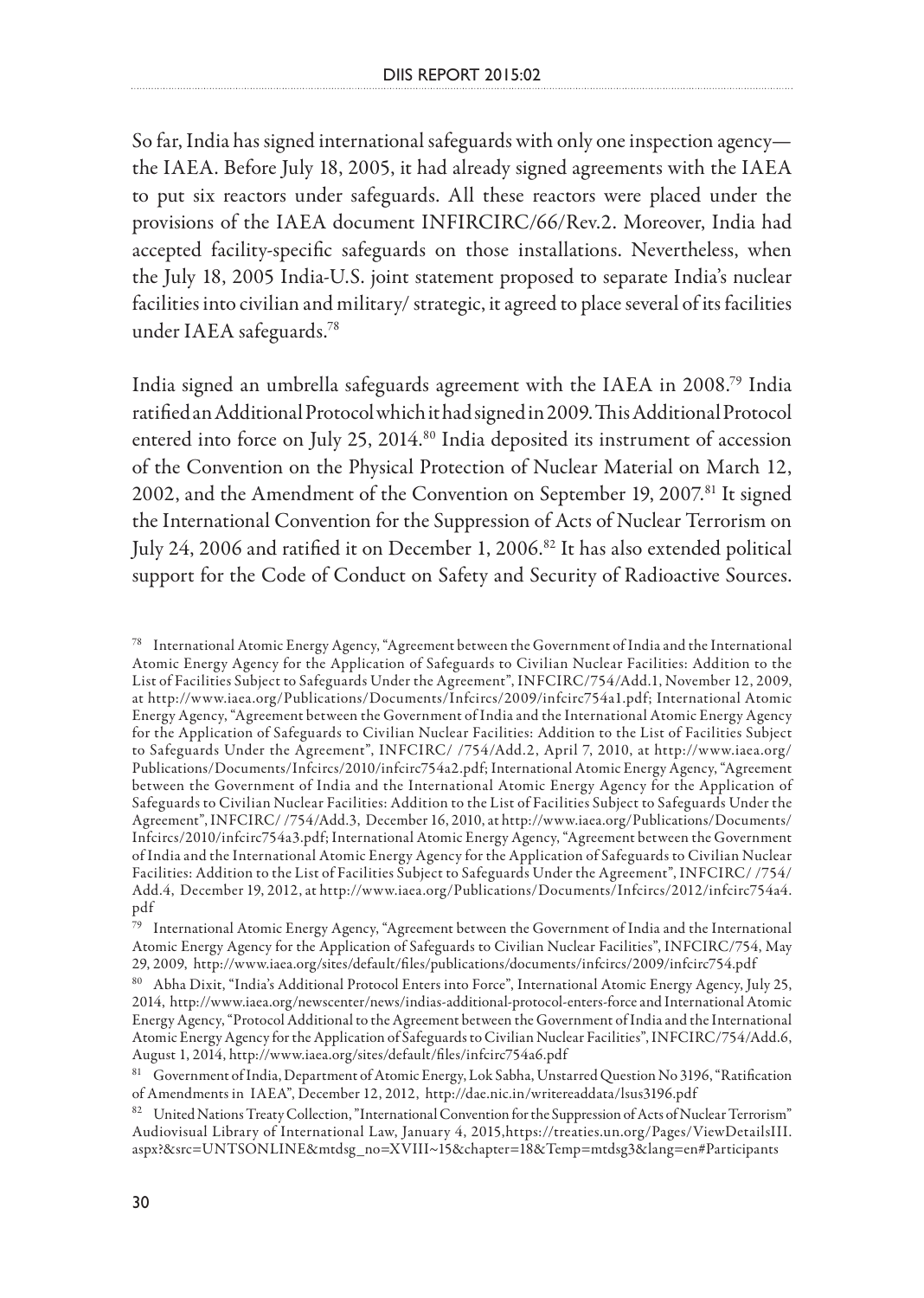India participated in and became a party to the communiqués issued during the three Nucleear Security Summits held in April 2010 in Washington, March 2012 in Seoul and in The Hague in March 2014 . For a long period, India has also been active in international bodies such as the IAEA and World Association of Nuclear Operators to promote nuclear safety.

The umbrella safeguards agreement<sup>83</sup> in its preamble attaches nuclear fuel supply assurance as a condition for accepting the new safeguards arrangement. It declares:

- India will place its civilian nuclear facilities under Agency safeguards so as to facilitate full civil nuclear cooperation between India and member states of the agency and to provide assurance against withdrawal of safeguard nuclear material from civilian use at any time;
- An essential basis of India's concurrence to accept agency safeguards under an India-specific safeguards agreement…is the conclusion of international cooperation agreements creating the necessary conditions for India to obtain access to the international fuel market, including reliable, uninterrupted and continuous access to fuel supplies from companies in several nations, as well as support for an Indian effort to develop a strategic reserve of nuclear fuel to guard against any disruption of supply over the lifetime of India's reactors; and
- India may take corrective measures to ensure uninterrupted operation of its civilian nuclear reactors in the event of disruption of foreign fuel supplies.

On August 1, 2008, the IAEA board of governors approved the agreement for India-related safeguards. This agreement is also called the model safeguards or the 'umbrella agreement.' This may provide an enabling document for any future bilateral or multilateral civil nuclear agreement concerning India. The agreement has covered nuclear material along with nuclear facilities; non-nuclear material; equipment; components; special fissile material generated with the help of safeguarded facility or goods; heavy water and so on. The general principle of the agreement is to ensure that safeguarded nuclear material is not withdrawn or transferred whenever and wherever India wants. It has to follow certain procedures and protocols. Certainly, India cannot use uranium for weapons or any other military purposes. Under this agreement, previously concluded safeguards agreement may be continued if all parties give their consent.

<sup>83</sup> Agreement between the Government of India and the International Atomic Energy Agency for the Application of Safeguards to Civilian Nuclear Facilities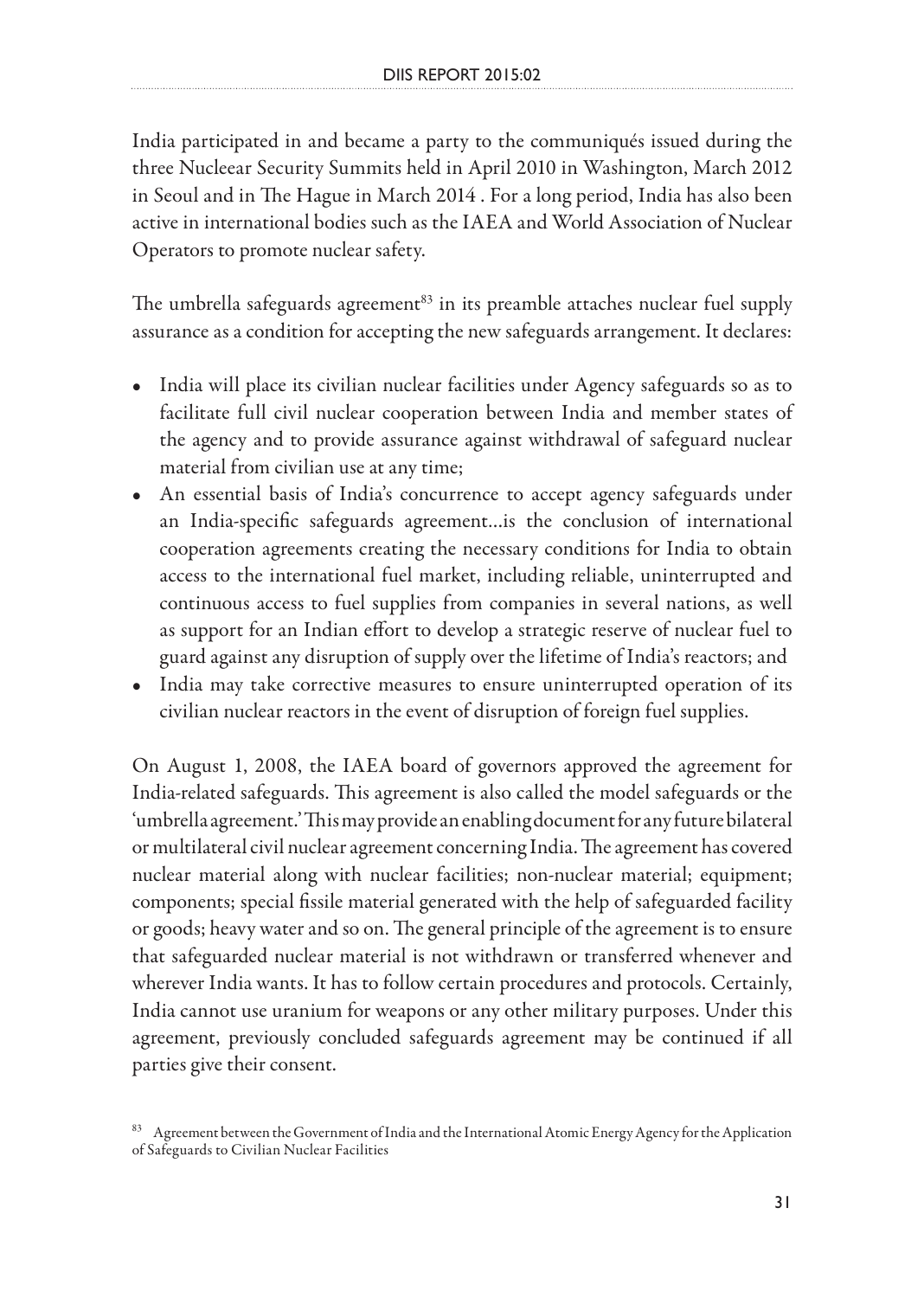First, imported uranium is to be used in a facility which is under safeguards. Such facilities are to be notified to the IAEA by India. The import of uranium is to be notified within four weeks of its arrival. India also has to inform the IAEA about all the facilities which are using imported uranium and the precise amount of uranium in each nuclear facility. Second, if any uranium under safeguards is to be transferred to any other facility, it has to be designated by India. Section E of the agreement has provisions for conversion plants, enrichment plants and fabrication plants. Special procedures have been laid down for reports, inspections, residues, scrap and waste and blending of nuclear materials at these sites.

The Paragraph 19 of the agreement demands that the list submitted to the IAEA should have "to the extent relevant, the nuclear and chemical composition, physical form and quantity of the nuclear material; the date of shipment; the date of receipt; the identity of the consigner and the consignee; and any other relevant information, such as the type and capacity of any facility (or parts thereof), …." However, the agreement allows exemptions, for example, if there are ten or less than ten metric tonnes in total of natural uranium at a given time. The agreement also expects India to keep accounting records of safeguarded nuclear material like uranium. The records are to be routinely reported to the IAEA. Paragraph 52, requires a special report for loss or destruction of nuclear material for any explained or unexplained reasons.

Moreover, the agreement requires design information of the facility in which uranium is going to be used such that any modification done needs to be conveyed to the IAEA. However, India may restrict transmission of data to the IAEA. In that case, the IAEA may come to the Indian facility to review the design. The agency may undertake a routine or special inspection to audit records and reports, verification of uranium through physical inspection, measurement and sampling and for any unanticipated event. The frequency of a routine inspection is to be decided by the amount of uranium or any other nuclear material. For example, a facility using more than 15 and less than 20 kilograms of uranium may have 4 maximum routine inspections every year. Details have been given in Paragraph 67 of the agreement. The agreement has provisions for routine reports and inspections for safeguarded nuclear material outside principal nuclear facilities, keeping uranium in sealed storage and so on.

Like the previous agreements the option of termination and suspension of safeguards would continue in the current umbrella or India-specific agreement.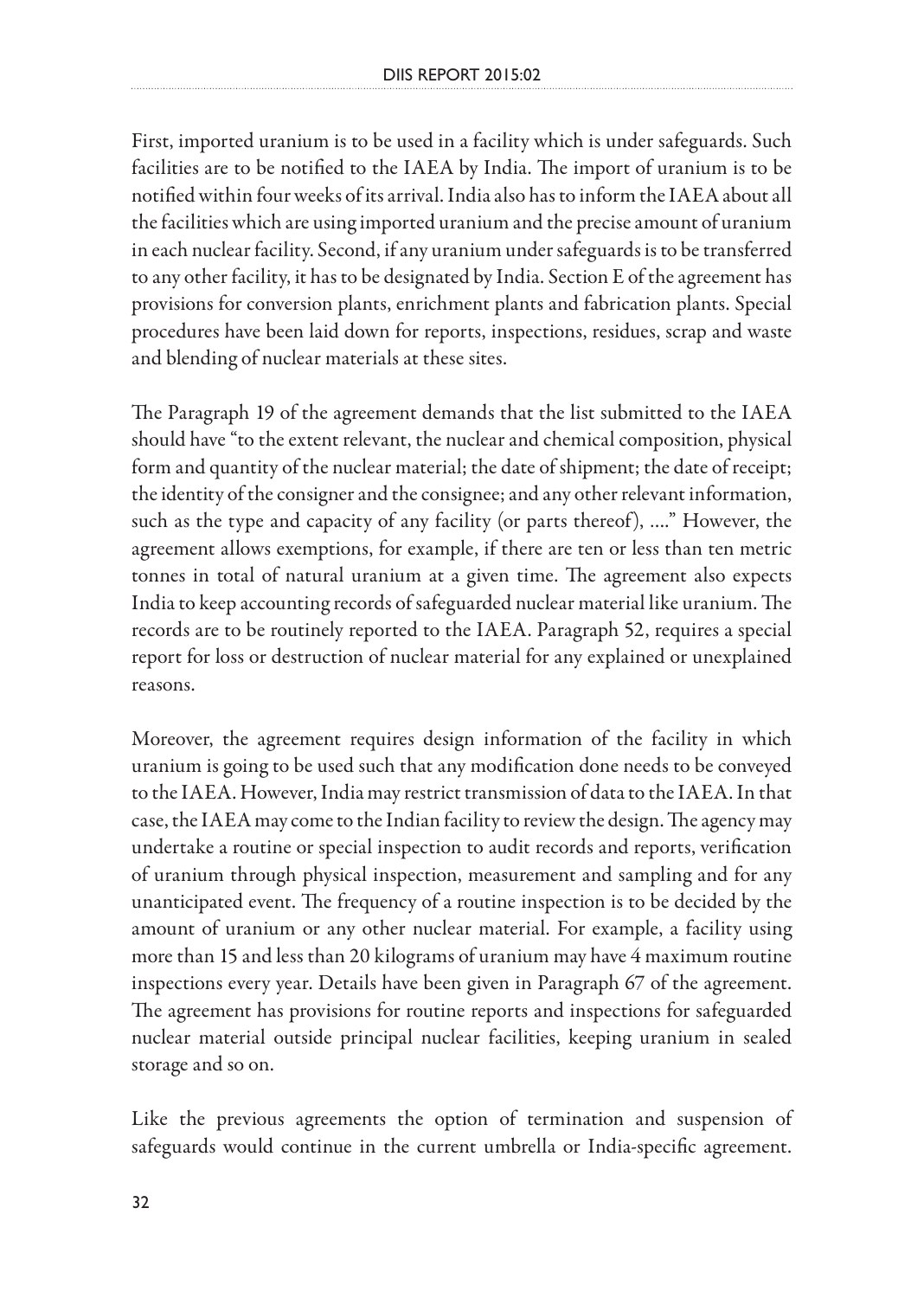The suspension, however, is for lesser amount of uranium not exceeding 10 metric tonnes at a time in India. Generally, it is granted when the facility where uranium is being used is under repair or maintenance. The agreement talks of a range of conditions in which safeguards are terminated. If uranium is returned to the original supplier, the safeguards arrangement may be terminated. The agreement also allows termination if uranium remains unimproved during safeguards, or becomes unusable or irrecoverable. When uranium is used for non-nuclear purposes, termination is permitted.

Like the previous agreements, the new model has provisions for transfer of nuclear material or any good from one facility to another. Section F of the model umbrella agreement in four paragraphs details the method and manner in which transfer is to take place.<sup>84</sup> The detailed criteria include: return of material to the original supplier, removal of material from a principal nuclear facility, consumption and dilution of nuclear material in a way that it becomes useless for nuclear activity from the point of view of safeguards, some fissionable isotopes with special weight and the enrichment level, the replacement of the same amount of heavy water or by better quality for terminating safeguards on heavy water and so on and so forth. Of course, if any material or good has been procured under the safeguards agreement, the IAEA would have to be informed, and safeguards would continue to operate wherever an item is transferred.

The model agreement through Section V lays down the necessity of physical protection of the facilities and nuclear material procured under it. Like some past agreements, it recommends India to take into account guidelines provided through the IAEA document INFCIRC/225. The umbrella agreement asks to take into account recommendations of not only the fifth version but also any subsequently revised version of INFCIRC/225. Other safeguards agreements also took into account the version that existed at the time of drafting of a particular agreement.

Moreover, Article XII C of the IAEA Statue would continue to guide in noncompliance with the agreement. The Article XII C of the Statute states:

The staff of inspectors shall also have the responsibility of obtaining and verifying the accounting referred to …and with all other conditions of the project prescribed in the agreement between the Agency and the State or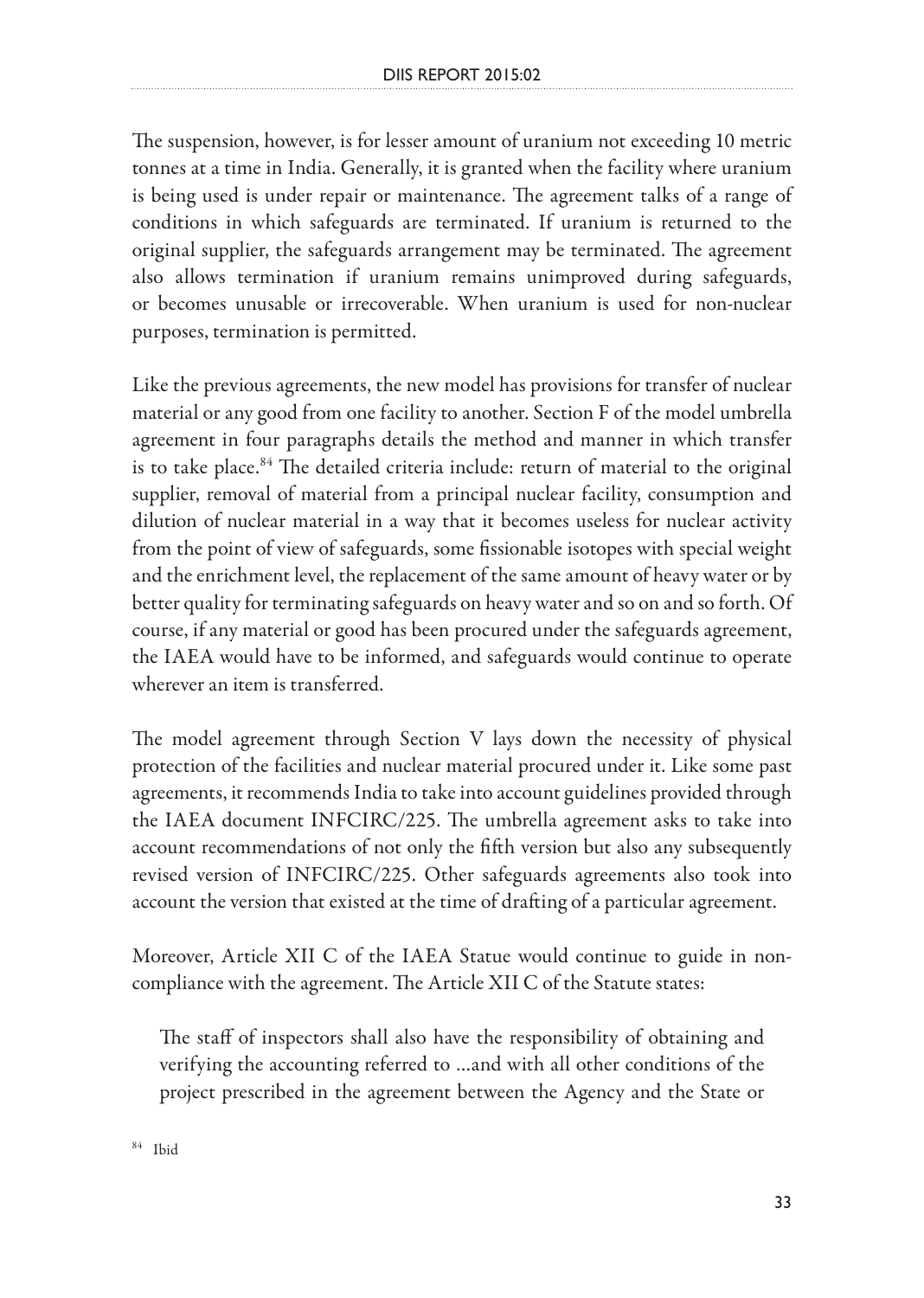States concerned. The inspectors shall report any non-compliance to the Director General who shall thereupon transmit the report to the Board of Governors. The Board shall call upon the recipient State or States to remedy forthwith any non-compliance which it finds to have occurred. The Board shall report the non-compliance to all members and to the Security Council and General Assembly of the United Nations. In the event of failure of the recipient State or States to take fully corrective action within a reasonable time, the Board may take one or both of the following measures: direct curtailment or suspension of assistance being provided by the Agency or by a member, and call for the return of materials and equipment made available to the recipient member or group of members. The Agency may also, in accordance with article XIX, suspend any non- complying member from the exercise of the privileges and rights of membership.<sup>85</sup>

The umbrella agreement greatly differs from the previous arrangements for dispute resolution. Section 105 of the agreement prefers the approach of consultations and negotiations regarding interpretation or application of any provision of the agreement. India may explain its position to the IAEA board of governors. In the pre-1975 India-related safeguards agreements, there was no explicit dispute resolution section. In the later agreements, generally, the provision for an *arbitral tribunal* was made for a dispute not settled by negotiations. Such a tribunal was/

| Unit                 | Location               | Capacity (MW)   |
|----------------------|------------------------|-----------------|
| <b>TAPS 1&amp;2</b>  | Tarapur, Maharashtra   | $2 \times 160$  |
| RAPS $I^*$           | Rawatbhata, Rajasthan  | 100             |
| RAPS <sub>2</sub>    |                        | 200             |
| <b>RAPS 3&amp;4</b>  |                        | $2 \times 220$  |
| <b>RAPS 5&amp;6</b>  |                        | $2 \times 220$  |
| <b>KAPS 1&amp;2</b>  | Kakrapar, Gujarat      | $2 \times 220$  |
| <b>KKNPP 1&amp;2</b> | Kudankulam, Tamil Nadu | $2 \times 1000$ |

#### Table 9. Indian Reactors under Safeguards

\* under extended shutdown since October 2004.

Table reproduced from: Government of India, Department of Atomic Energy, Rajya Sabha, Unstarred Question No 3078, "Nuclear Reactor under IAEA Safeguards", August 7, 2014, http:// dae.nic.in/writereaddata/parl/budget2014\_2/rsus3078.pdf

<sup>85</sup> International Atomic Energy Agency, Statute of the IAEA, at http://www.iaea.org/About/statute\_text. html#A1.13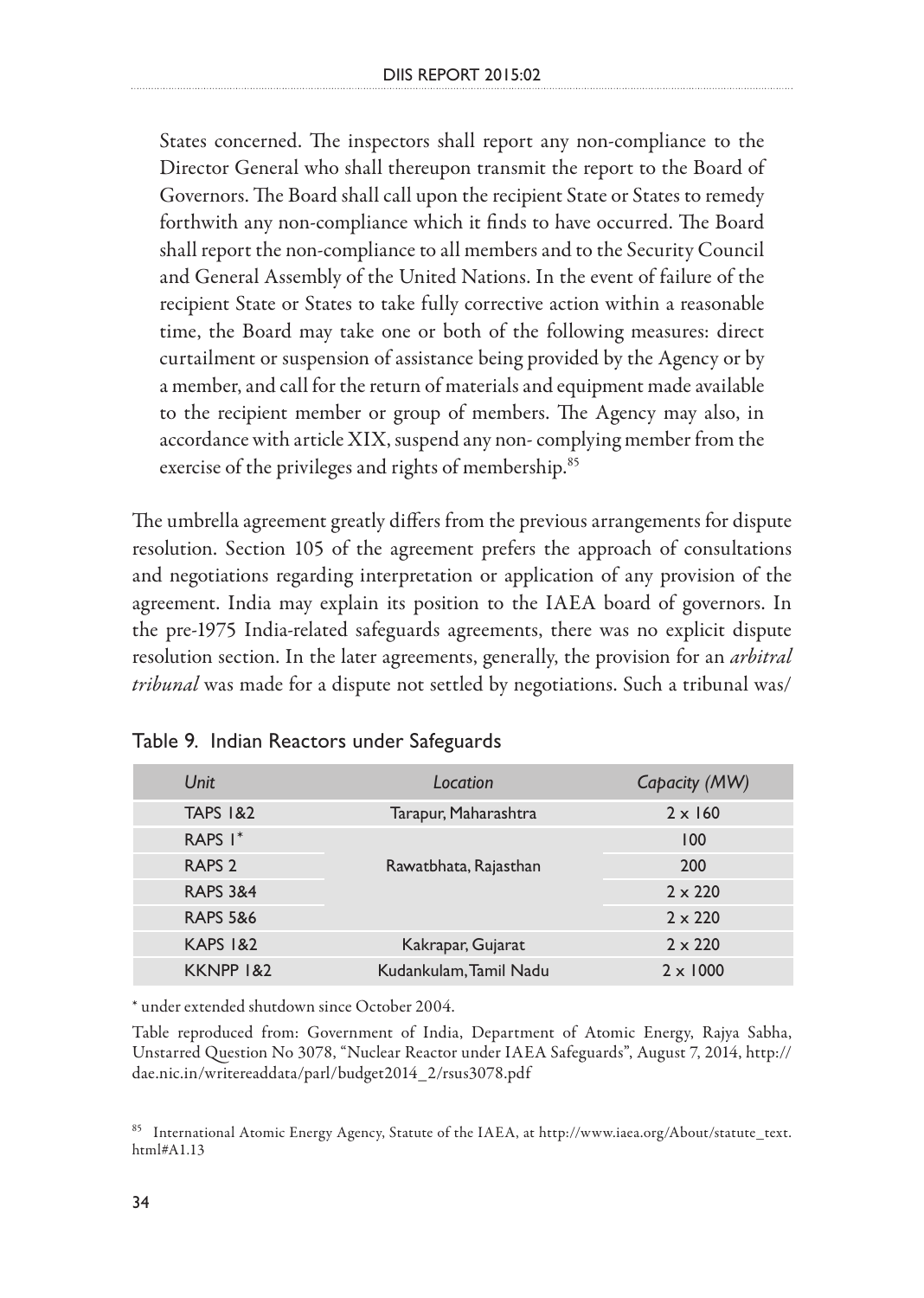is to be composed of three persons: one designated by India, another by the IAEA and the third a chairman to be elected by both the arbitrators. In case within 30 days of the notice for adjudication another party does not designate an arbitrator, the party giving notice may approach the president of the International Court of Justice. The president of International Court of Justice may also be approached if the third arbitrator is not elected after the designation of the second arbitrator.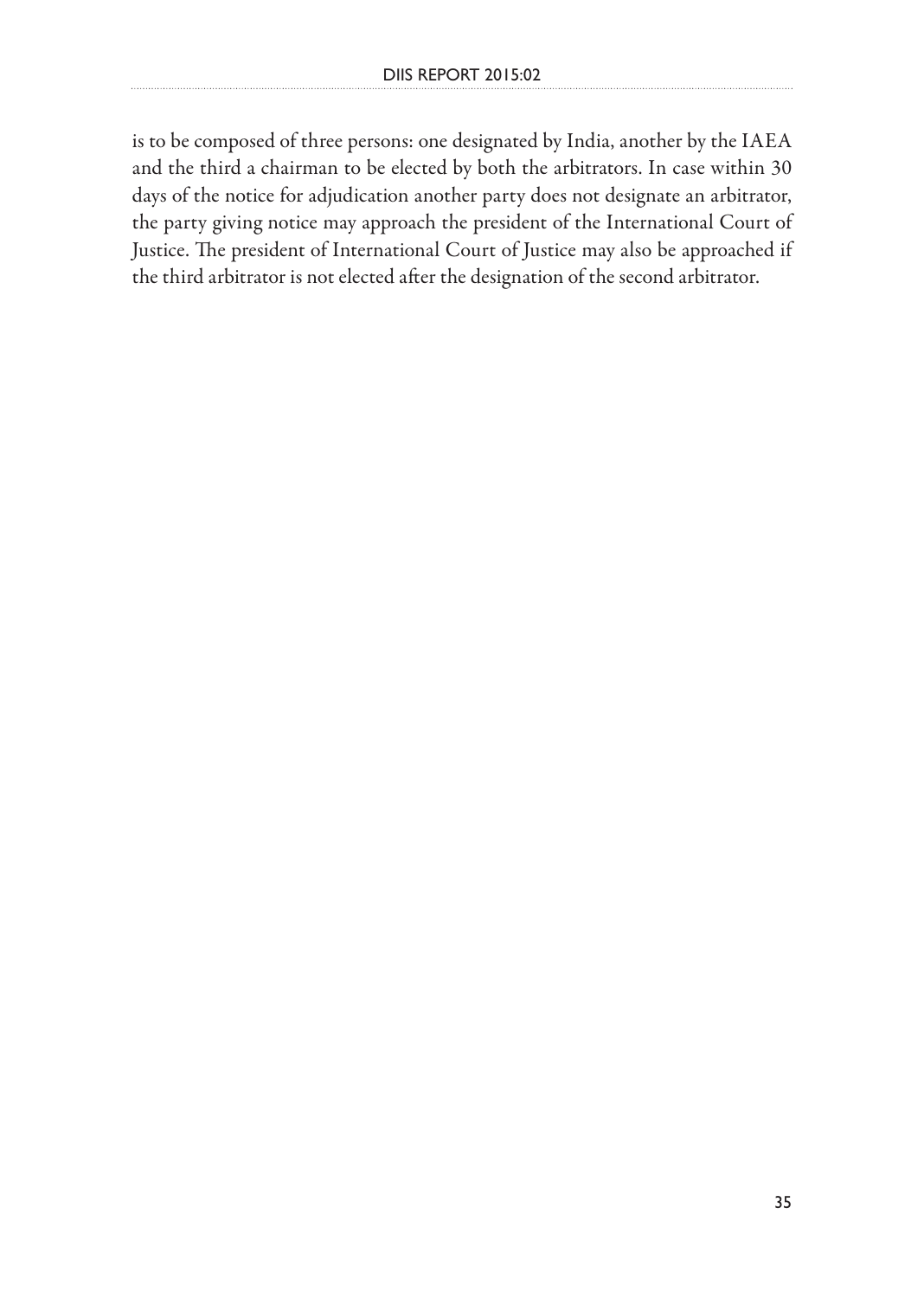#### **4. India's Domestic Regulation**

As the control of atomic energy lies with the central government, its body or delegated authorities such as the DAE, its body AMD and the PSU like UCIL undertake regulatory or other atomic energy activities. Yet, a number of other central and state-level institutions -Ministry of Environment & Forests, State Pollution Control Boards, AERB, and Directorate General of Mines Safetyregulate uranium relating activities with the help of laws and regulations which may not have any direct nuclear manifestation. These are general laws and institutions meant to regulate industrial activities in general and other related activities.

The Companies Act, 2013 is another industrial law relevant for uranium industry in India.86 The 2013 Act has replaced the Companies Act, 1956. The act wants a company to constitute a board and asks the management of the company to follow set procedures in running the company. The 2013 act has provisions for corporate social responsibility policy for Indian companies and constitution of National Financial Reporting Authority. Under Section 135 (5) of the Companies Act 2013, a company with 'net worth of rupees five hundred crore or more, or turnover of rupees one thousand crore or more or a net profit of rupees five crore or more during any financial year'87 is supposed to spend 'at least two per cent of the average net profits of the company made during the three immediately preceding financial years.'88 For the functioning of a company, the act maintains that annual general meeting, records, inspection of the records, maintenance and even inspection of documents in electronic form, annual returns, audited financial statement, Internal audit, appointment of auditors well defined powers and duties of auditors and auditing standard and so on are necessary.

The act also prescribes prohibitions and restrictions regarding political contributions, winding up of company, obstruction of investigation proceedings, disclosure of certain Information and so forth. It has provisions for tribunal, punishment, books and papers of company to be evidence, and penalty for furnishing false statement, mutilation, destruction of documents. However, it protects action taken in good

<sup>86</sup> Government of India, Ministry of Law and Justice, "The Companies Act 2013", the Gazette of India, August 30, 2013, at http://www.mca.gov.in/Ministry/pdf/CompaniesAct2013.pdf

<sup>87</sup> Government of India, Ministry of Law and Justice, "The Companies Act, 2013", the Gazette of India, August 30, 2013, http://indiacode.nic.in/acts-in-pdf/182013.pdf

<sup>88</sup> Ibid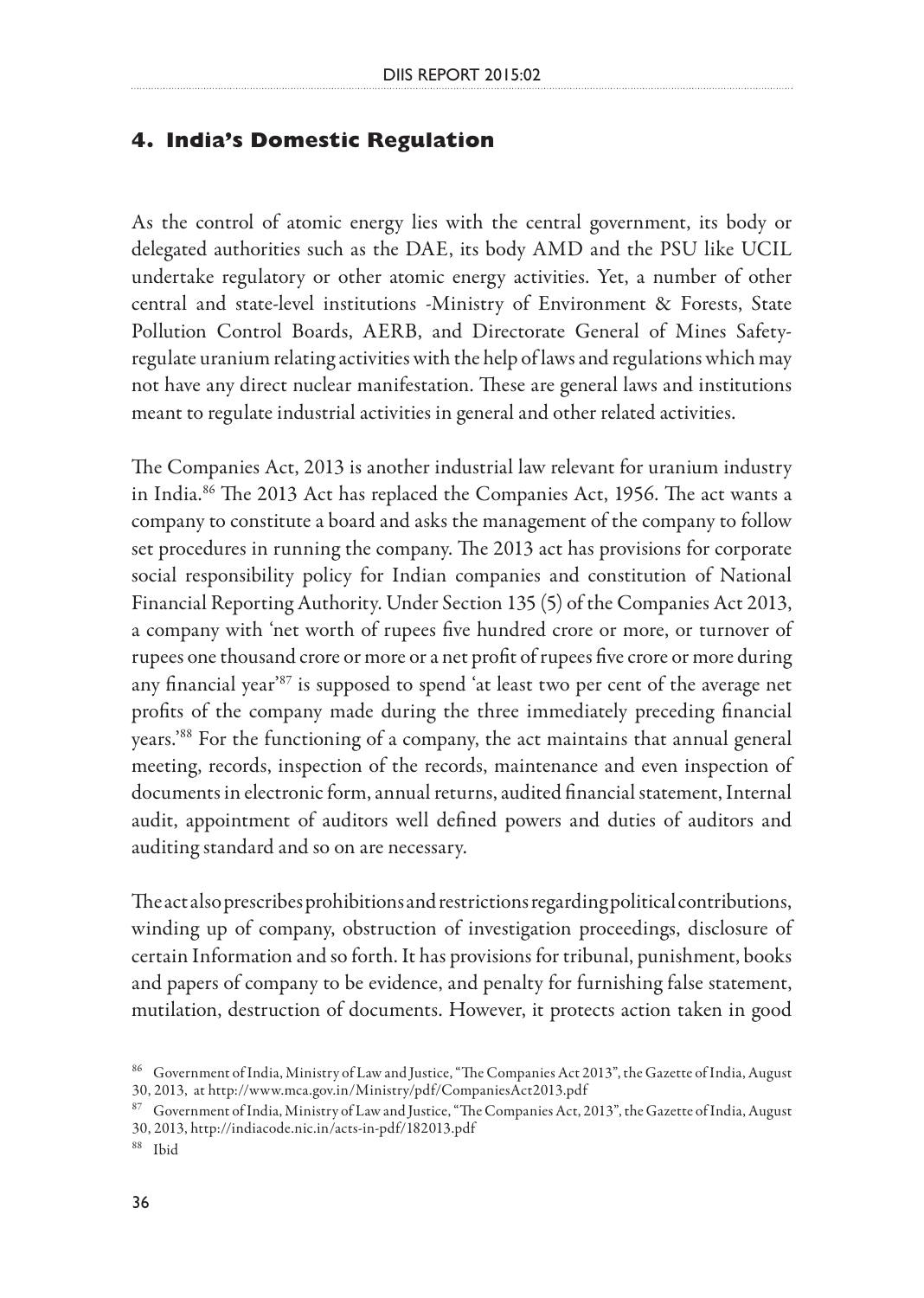faith. The government uses act to make rules and issues circulars, notifications, guidelines, and orders to implement the act.

Uranium mines have to comply with forest related rules and regulation. India has Forest (Conservation) Act, 1980 with Amendments made in 1988, Forest (Conservation) Rules. 2003, amended in 2004 along with guidelines and clarifications. The legal and regulatory mechanisms require project details, justification for locating the project in forest areas, cost of the project, details of

### Table 10. Select Rules of the Ministry of Corporate Affairs

| Companies (Central Government's) General Rules and Forms                                                                                                      |
|---------------------------------------------------------------------------------------------------------------------------------------------------------------|
| <b>Companies Regulations</b>                                                                                                                                  |
| Companies (Branch Audit Exemption) Rules                                                                                                                      |
| Companies (Court) Rules                                                                                                                                       |
| Companies (Preservation and Disposal of Records) Rules                                                                                                        |
| Companies (Public Trustee) Rules                                                                                                                              |
| Companies (Particulars of Employees) Rules                                                                                                                    |
| Public Trustee (Destruction of Records) Rules                                                                                                                 |
| Companies (Disclosure of Particulars in the Report of Board of Directors) Rules                                                                               |
| Companies (Appointment and Qualifications of Secretary) Rules                                                                                                 |
| Company Law Board Regulations                                                                                                                                 |
| Company Law Board (Qualifications, Experience and Other Conditions of Service of<br>Members) (Amendment) Rules                                                |
| Company Law Board (Qualifications, Experience and Other Conditions Of Service of<br>Members) Rules                                                            |
|                                                                                                                                                               |
| The Companies (Compliance Certificate) Rules                                                                                                                  |
| The Companies (Passing of the Resolution by Postal Ballot) Rules                                                                                              |
| Disposal of Records (in the Offices of the Registrars of Companies) Rules                                                                                     |
| I. Companies (Cost Audit Report) Rules<br>2. Companies (Auditor's Report) Order                                                                               |
| I. Companies (Accounting Standard), Rules<br>2. Companies (Cost Accounting Records) Rules                                                                     |
| I. Companies (Filing of documents and forms in XBRL) Rules<br>2. Companies (Filing of Documents and Forms in Extensible Business Reporting<br>Language) Rules |
| Companies (Central Government's) Rules                                                                                                                        |
| Companies Directors Identification Number (Amendment) Rules                                                                                                   |

*Source:* Government of India, Ministry of External Affairs, "The Companies Act", http://www.mca. gov.in/MinistryV2/companiesact.html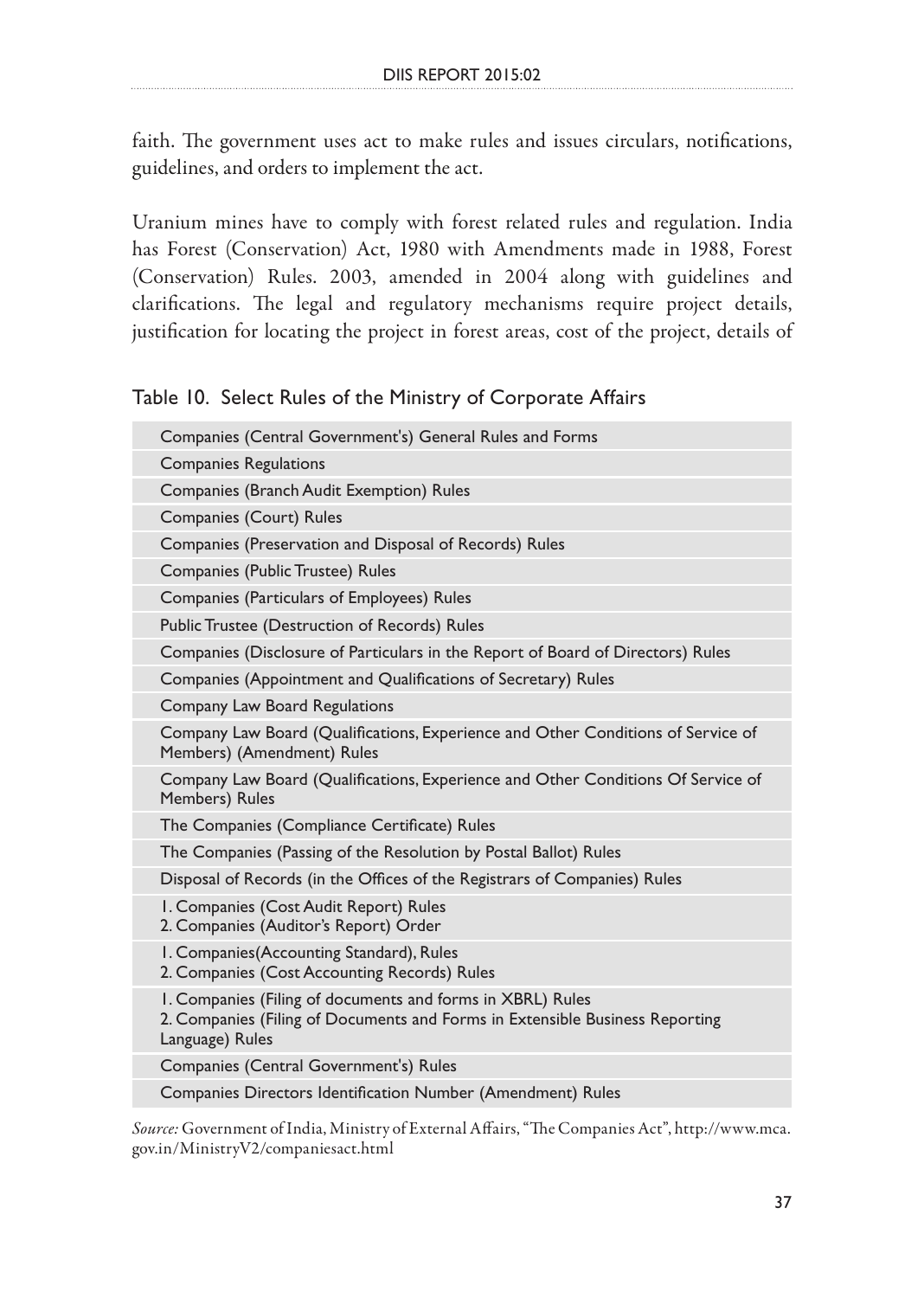displacement of people as well as rehabilitation plan and phased reclamation of mine area. The forest related rules ask the UCIL to take an undertaking for bearing the cost of raising and maintenance of compensatory afforestation. When underground mining is done, law requires that surface areas are to be fenced and afforested. There are provisions for punishment of a person or persons guilty of offences under the act. For the entire exercise, the nuclear establishment is supposed to undertake cost-benefit analysis.

Uranium mining has to comply environmental laws and policies of the government of India as well. And India has very impressive legal and regulatory framework for environmental protection. The Water (Prevention and Control of Pollution) Act, 1974, amended 1988, the Water (Prevention and Control of Pollution) Cess (Amendment) Act, 2003, the Water (Prevention and Control of Pollution) Cess Act, 1977, amended 1992, the Air (Prevention & Control of Pollution) Act, the Environment Protection Act, the National Environmental Tribunal Act, the National Environment Appellate Authority Act the Forest Conservation Act, 1980, the Public Liability Insurance Act and the National Green Tribunal Act are some of the relevant laws. All the laws are implemented through rules and notifications issued by different government agencies. The objectives of the national environment policy are conservation and efficient use of environment.

Mines and Minerals (Development and Regulation) Act as well as Mineral Conservation & Development Rules along with Mineral Conservation Rules further guide mining and exploration of uranium. The act requires license for reconnaissance, prospecting or mining operations in any area. The UCIL has to take license and have to seek the land on lease from the state government. In fact, the Indian court stopped production of uranium ore because of delay from the state government on the renewal of area where uranium had been mined.<sup>89</sup> The act has the provision for royalties for leasing mine. Under the act, the Government of India regulates excavation or collection of minerals from a mine. It also asks to be taken by mine operators for the purpose of beneficiation of ores to take necessary steps. The mining body is expected to keep record of all the major changes and activities, including new borings and shaft sinking.

<sup>89</sup> Probal Sanatani, "Jharkhand Orders Uranium Mine Shut, Supplies Hit", *the Hindustan Times*, September 09, 2014, http://www.hindustantimes.com/india-news/jharkhand-orders-uranium-mine-shut-supplies-hit/ article1-1261967.aspx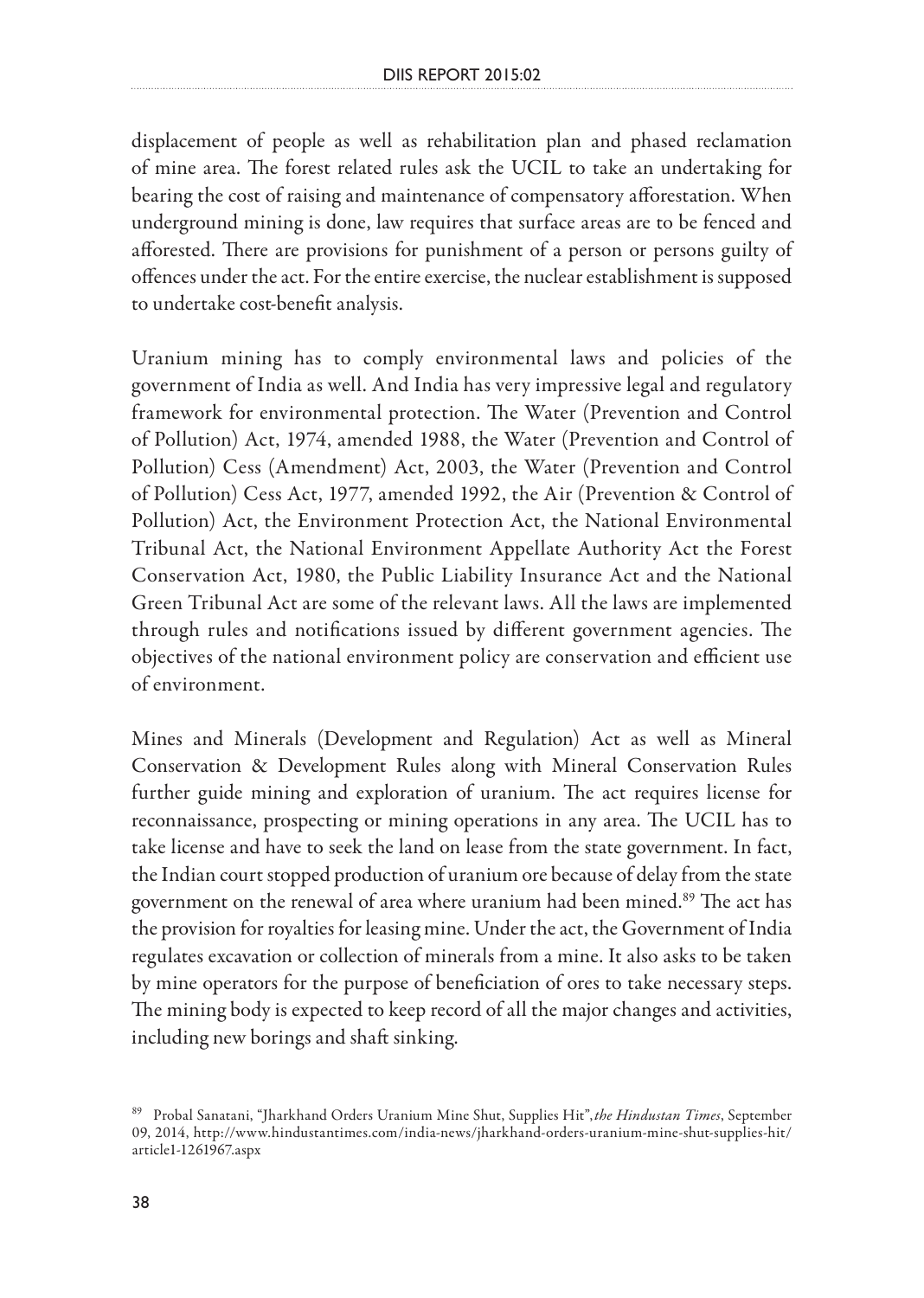The Right to Fair Compensation and Transparency in Land Acquisition, Rehabilitation and Resettlement Act, 2013 is the new law in India except for one state.<sup>90</sup> The law demands Social Impact Assessment before acquiring any land even if it is for mining. The report has to be made public under this law. It asks for public hearing before acquisition of tribal land. All the rehabilitation and resettlement plans are to be made public. The government through its district-level official is supposed to lay down criteria for land acquisition, and keep an eye on it. Before this act, the Government of India had to act under the Land Acquisition Act of 1894, which was subsequently amended several times. India also has the Scheduled Tribes and Other Traditional Forest Dwellers (Recognition of Forest Rights) Act 2006 and Panchayats (Extension to the Schedules Areas) Act to regulate land acquisition.

Indeed, self-regulation is the dominant philosophy of the Indian atomic establishment. Yet, the nuclear establishment codifies through mechanisms other than the 1948 Act, which was later replaced by the current Atomic Energy Act in 1962. This Act was amended a few more times. In the initial years, the most significant is the following oft-quoted Bhabha's Directive:

"Radioactive material and sources of radiation should be handled in Atomic Energy Establishment, in a manner, which not only ensures that no harm can come to workers in the Establishment or anyone else, but also in an exemplary manner so as to set a standard which other organisations in the country be asked to emulate".

India regulates uranium with laws, rules, codes and directives. These controlling regulatory mechanisms have evolved over the years. Currently, the Indian regulatory system categorises natural uranium as a Low Specific Activity (LSA)-1 material. Although the Atomic Energy Act of 1948 was the first law of independent India to govern nuclear energy and relevant activities like uranium exploration, mining and processing, yet directives and different rules and notifications issued by the executive authority have been playing a major role in managing uranium in the country. In India, the industrial policy of 1948 has given the power to undertake atomic science related activities to the central government. Thus, the central government controls nuclear energy; however, maintenance of law and order is a state subject. Security

 $90$  Government of India, Ministry of Law and Justice, "The Right to Fair Compensation and Transparency in Land Acquisition, Rehabilitation and Resettlement Act, 2013," the Gazette of India, September 27, 2013, http:// indiacode.nic.in/acts-in-pdf/302013.pdf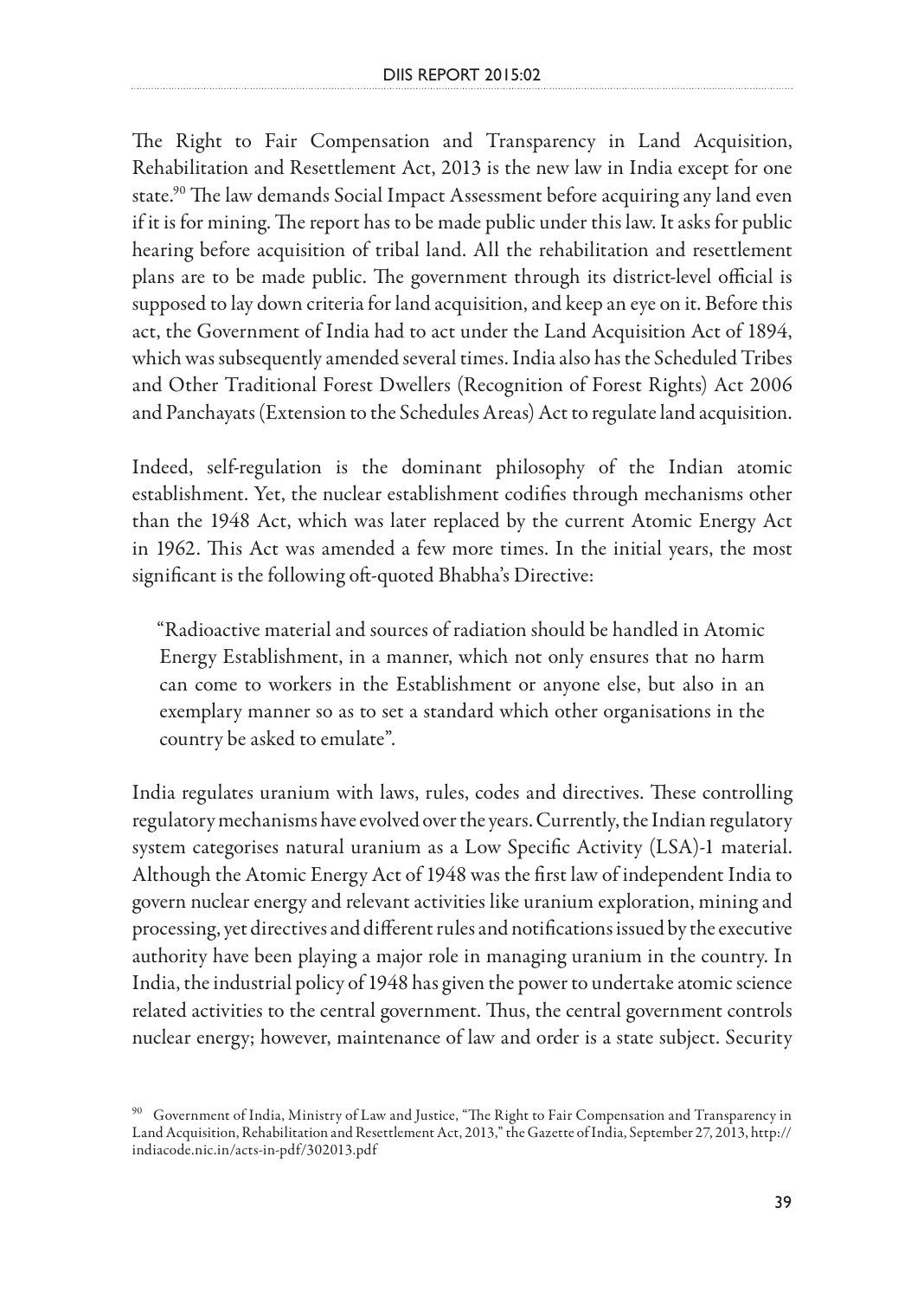and safety of mines and transportation of nuclear materials involve security and threat assessment. As a result, state and centre may have to undertake combined or coordinated efforts at some stage of activities relating to uranium.

The Atomic Energy Act 1962 designates uranium as a "prescribed substance", and the use of "prescribed substances" is to be carried out in provisions of the Atomic Energy Act 1962, and the Atomic Energy (working of mines, minerals and handling of prescribed substances) Rules 1984. The Atomic Energy Act of 1962 provides detailed authority to the central government for uranium governance in the country. As uranium governance is multi-dimensional in nature, the provisions for this may be located in different sections of the act. For example, provisions for 'prescribed substance' 'minerals for atomic energy' and even the direct mention of uranium give the mandate for uranium governance in India.

For regulatory and safety tasks, the nodal central government agency is the AERB. A presidential order deriving its mandate from the Atomic Energy Act of 1962 established the AERB on November 15, 1983. It is part of India's Atomic Energy Commission, earlier created in August 1948,<sup>91</sup> reconstituted by the president in August 1954 and came under the DAE in a March 1958 resolution. The Secretary of DAE constitutes the AEC board's full and part-time members. The AEC board also have governmental and non-governmental/retired nuclear scientists both.

For its safety and regulatory work, AERB takes assistance of other DAE bodies. For example, UCIL's website states the following:

Health Physics Unit and Environmental Survey Laboratory of Bhabha Atomic Research Center carries out in-plant and environmental monitoring of all the UCIL units. The laboratory also evaluates and ensures overall safety in accordance with the standards prescribed by the national and international regulatory bodies like AERB and the International Commission on Radiological Protection (ICRP). Monitoring of radioactivity and radiation level in different matrices in the mine, mill and surroundings is carried out in routine basis and analysed. This facilitates continual improvement in working and living environment. Samples of soil, grass, vegetables, food

<sup>&</sup>lt;sup>91</sup> Government of India, Department of Atomic Energy, Lok Sabha, Unstarred Question No 3737, "Permission to Private Sector for Uranium Mining," March 20, 2013, at http://dae.nic.in/writereaddata/parl/bud2013/ lsus3737.pdf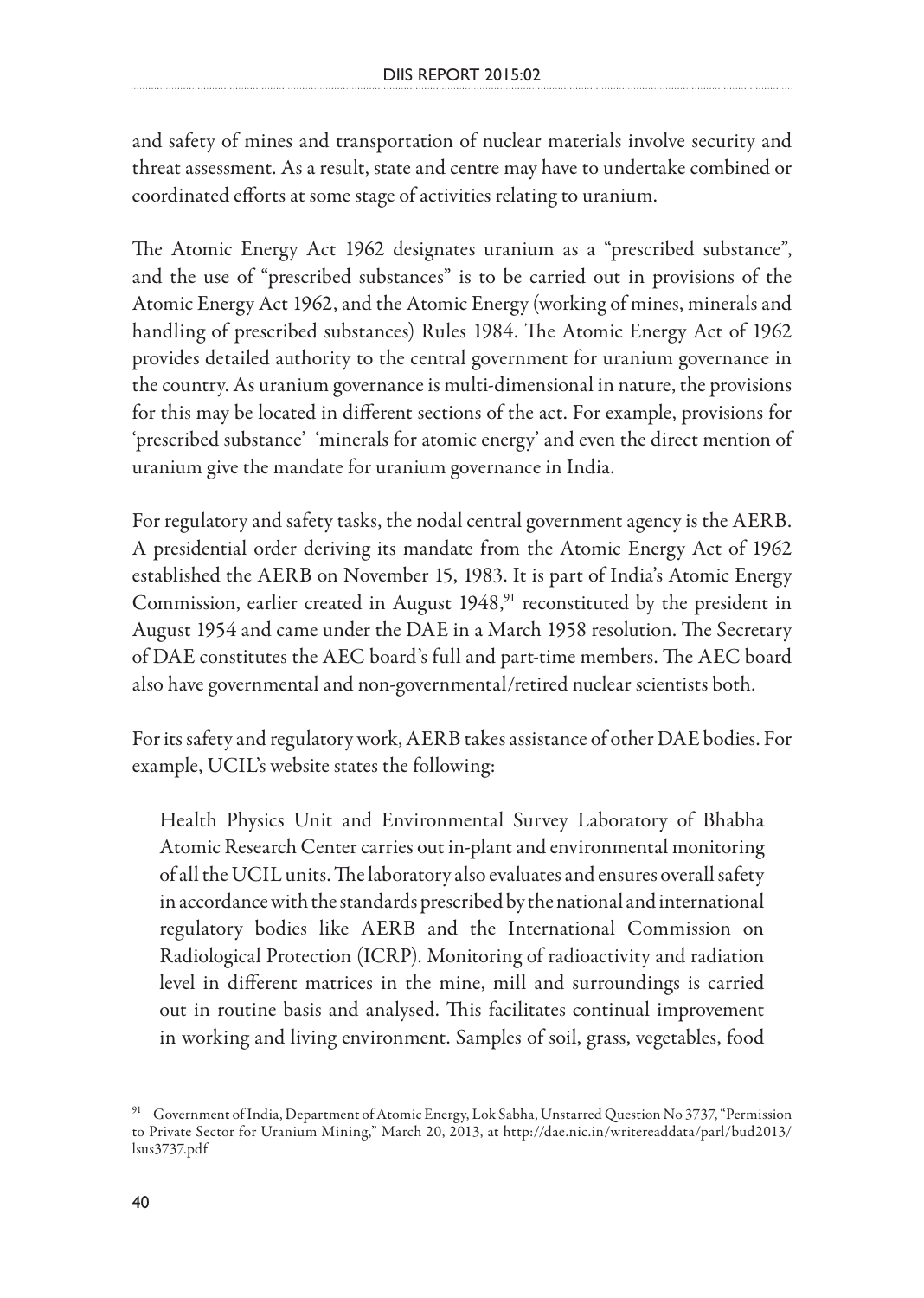stuff and aquatic organisms like algae fish etc. are also analysed to study the environmental impact.<sup>92</sup>

AERB documents reflect publications and guidelines of the IAEA and other multilateral and international bodies. However, if the AERB finds that IAEA codes and guidelines are inadequate for its purposes, it adds its own provisions. Even some of the codes and guidelines for uranium have such provisions. It is also responsible for safety reviews of transportation and training programmes. However, in undertaking all these activities, the AERB has to take into consideration the basic law of the land for nuclear energy governance—the Atomic Energy Act of 1962. The Environment Protection Act of 1986 also provides statutory authority in environment-related regulation and control.

The Atomic Energy Act of 1962 has several provisions for exploration, mining, milling and other activities relating to uranium. Section three (a) and (b) of the act which was added into it through an amendment made in 1987, authorises the central government to constitute a corporation or any other authority for atomic energy and related material work. The section gives authority for production and use of nuclear materials for nuclear energy. Different sections authorise the Indian Government to buy or otherwise acquire, store, transport, restrict or obtain information regarding different activities relating to uranium. The Section four of the act deals with notification of discovery of uranium. Under this section, any person who comes to know about discovery of uranium has to inform the central government about it.

Section five discusses the situation in which a person has been allowed to undertake mining to extract materials other than uranium or other nuclear material. If the person's mining activities lead to extraction of uranium, the central government can either impose certain conditions on the mining or stop mining altogether in that area. Depending on the situation, the central government may give compensation to the person who was given the authority to mine non-nuclear material. However, the law does not mention taking into consideration market price or strategic significance for determining the compensation for taking over the mine. The authority to decide compensation lies with the central government, though a person can go to court to appeal against the verdict.

<sup>92</sup> Uranium Corporation of India Limited, Radiological & Environmental Policies", at http://www.ucil.gov. in/web/radiological.html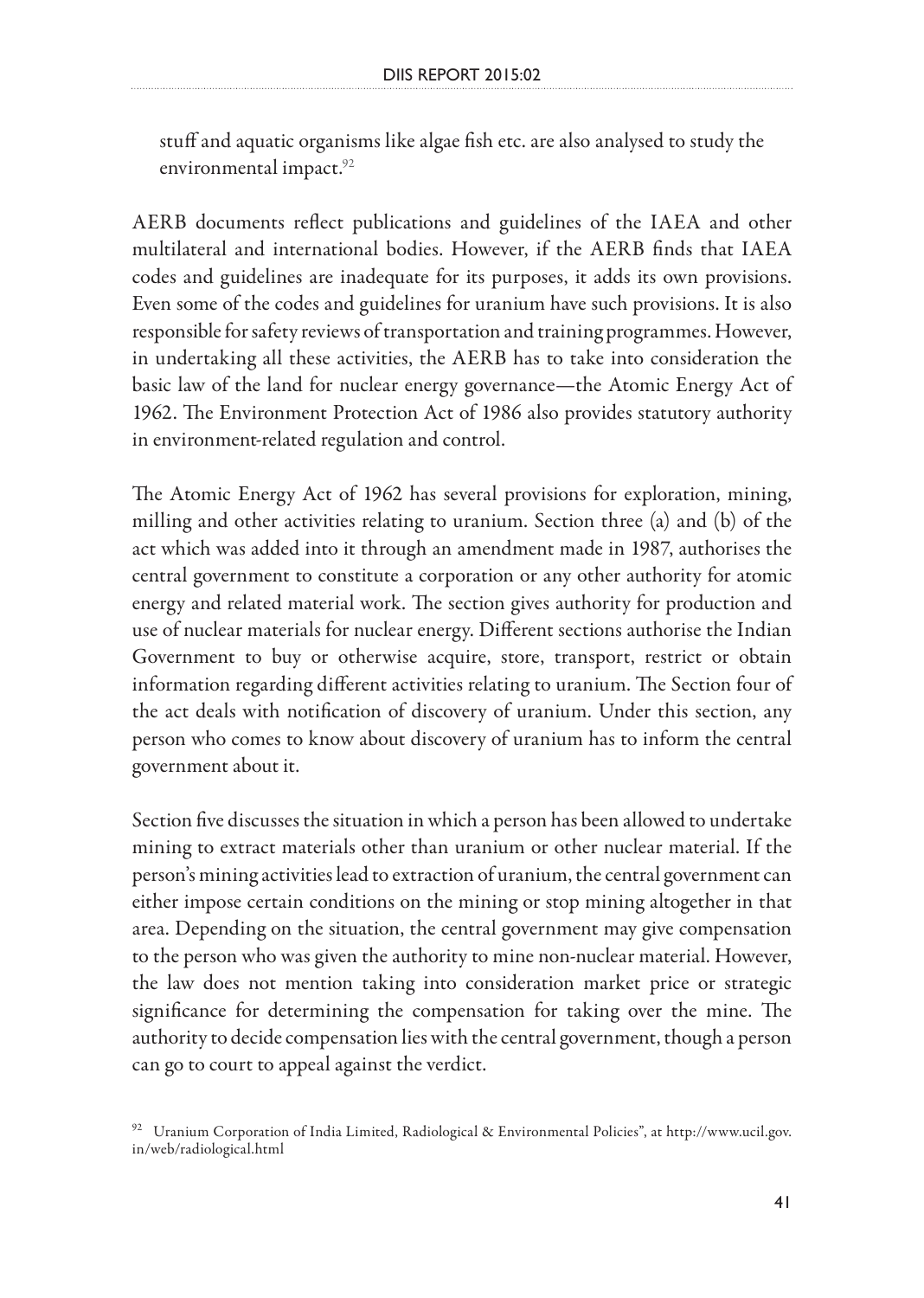Section six of the Act prohibits any person to dispose any material or mineral which holds natural uranium; the person may be given compensation, however, it is not mandatory. The amount of compensation in this case too will be determined by the central government. The AMD has been given the "exclusive right to buy from private mine owners" any uranium discovered during mining for other economic activities. The price is determined by the Government of India for any such purchase. Through the Ministry of Mines Note No.3/1/2005.M.VI dated19.12.2008 UCIL is expected to give 2 percent royalty on the compensation it receives to the states where mines are located.<sup>93</sup>

A licence is required to mine, mill and process uranium. As atomic energy is an exclusive subject of central government, only an authority appointed by the central government is empowered to grant licences. This is possibly because the private sector or private company is not allowed to explore, mine or mill uranium. Quite naturally, no foreign entity can get a license for mining, milling and processing uranium in India. All the work comes under the government and the governmentowned company under the New Exploration Licensing Policy of Ministry of Petroleum and Natural Gas.94

The Atomic Energy (Working of the Mines, Minerals and Handling of Prescribed Substances) Rules, 1984 explicitly lays down in Section three: "No person shall mine, mill, process and/or handle any ore mineral or other material from which any one or more of the prescribed substances can be extracted, without obtaining a licence in Form B from the Licensing Authority and except in accordance with the terms and conditions of such licence…."95 Form B is issued by the licensing authority of the DAE; it sets 17 conditions for granting the licence. (See Appendix)

### **Safety**

For safety of natural uranium-related activities, India has comprehensive legal, regulatory and institutional frameworks. The Directorate General of Mines

 $93$  Government of India, Department of Atomic Energy, Rajya Sabha, Unstarred Question No 745, "Uranium Deposits in Country", at http://dae.nic.in/writereaddata/rsus040310.pdf#page=7

<sup>94</sup> Government of India, Department of Atomic Energy, Lok Sabha, Unstarred Question No 3737, "Permission to Private Sector for Uranium Mining," March 20, 2013, at http://dae.nic.in/writereaddata/parl/bud2013/ lsus3737.pdf

<sup>95</sup> Government of India, Department of Atomic Energy, "Atomic Energy (Working of the Mines, Minerals and Handling of Prescribed Substances) Rules, 1984", April 1984, at http://dae.nic.in/writereaddata/AE(WMMPS) %201984.pdf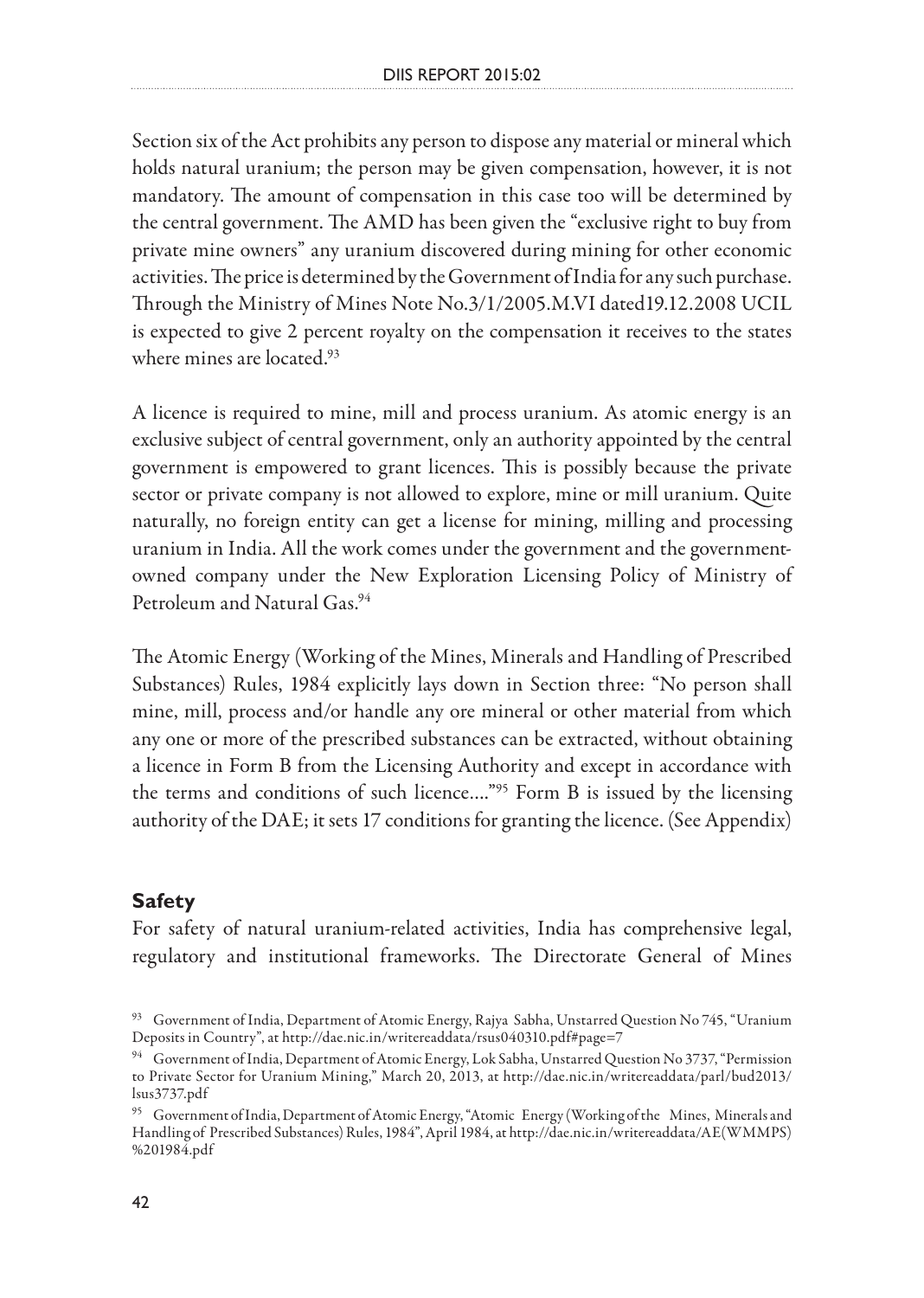Safety in India is responsible for general industrial safety; the AERB is the agency responsible for radiation-related safety and State Pollution Control Board too monitors uranium mining activities. The legal framework like the Atomic Energy Act provides general statutory authority. The regulatory framework that contains some general regulatory codes and guidelines applicable to general nuclear activities suggests some concrete provisions. The preparation of these documents takes into account internationally accepted safety criteria for design, construction and operation of nuclear facilities.

The AERB prepares four types of documents: first, safety codes and safety standards; second, safety guides and methods; third, guidelines and fourth, safety manuals. The Indian atomic establishment's own experience combined with the international practices help in formulating these documents. The AERB documents guides on siting, design, construction, commissioning, operation and decommissioning of facilities. Compliance of minimum requirements laid down in relevant safety codes and safety standards is considered mandatory for nuclear facilities. The safety guides and methods basically elaborate the criteria and requirements laid down in safety codes and safety standards. Although compliance of safety guides is not mandatory, however, the concerned authority will have to show to the AERB that the alternative method or plan is better than what is proposed in the guide. Guidelines are formulated in areas where no code exists. They are designed as explained criteria or requirements which do not need safety guides. A safety manual is basically a technical and procedural document for a precise activity or a set of activities.

In India, safety measures for front-end of the nuclear cycle mainly, mining, milling or conversion are found in codes for nuclear power cycle facilities. However, there are specific codes, guidelines, directives and other orders for uranium mining and milling. Safety Review Committee of the DAE came out with the document titled *Radiation Protection Manual for Nuclear Facilities* in 1982. For a long period, this document was referred for radiological safety. At present, *Radiological Safety in Uranium Mining and Milling* (AERB Safety Guidelines No. AERB/FE-FCF/ SG-2) is an important document to enforce safety in uranium milling and mining.

The principal statutory document, the Atomic Energy Act of 1962, has useful provisions for nuclear safety. Section eight of the Atomic Energy Act empowers the authority to enter into any site for inspection and when required, safety related inspections may be made. The section 17 explicitly states that the site may be inspected within "reasonable hours" and details safety of facilities including those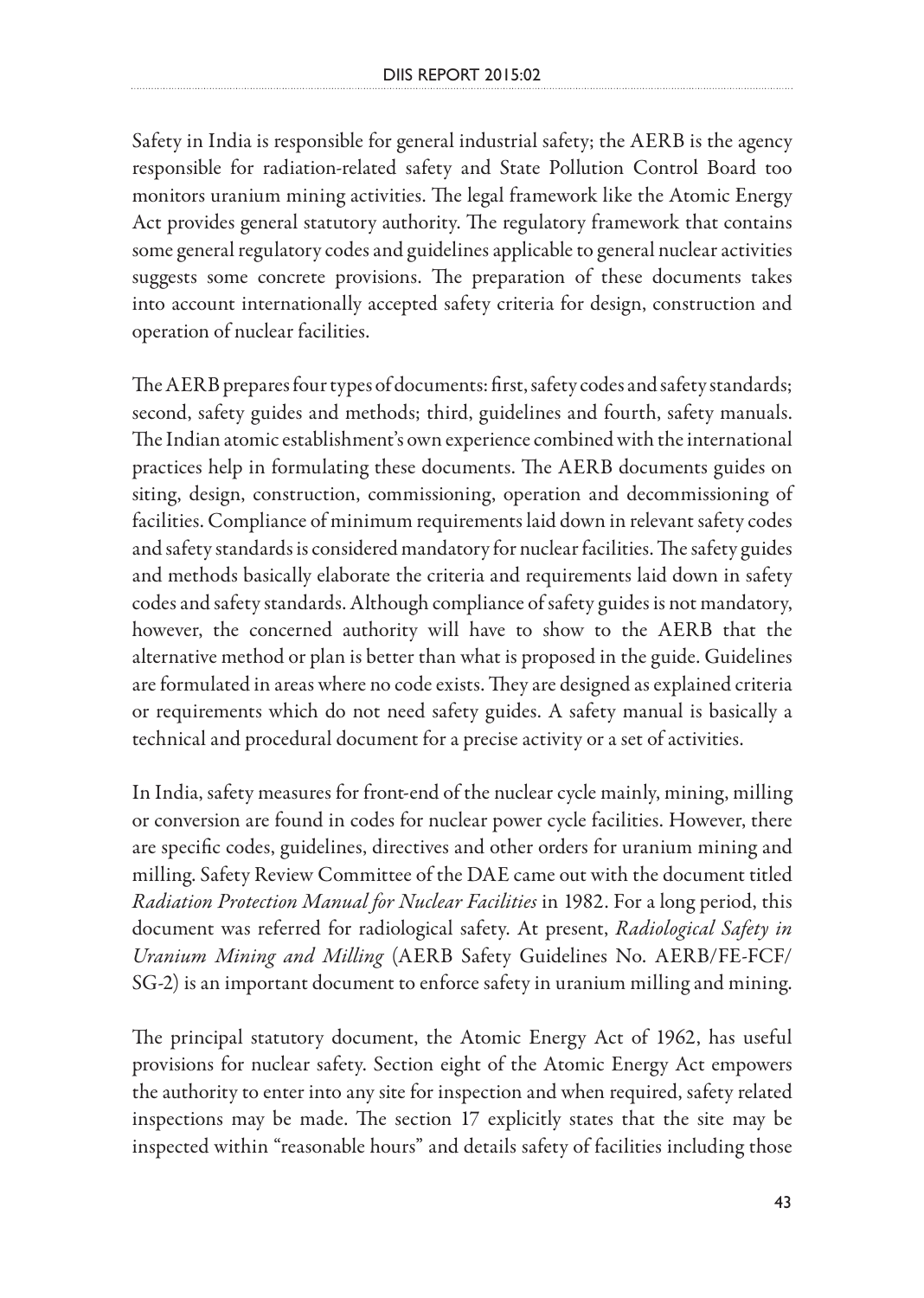engaged in mining and processing of natural uranium. Moreover, it instructs the concerned authority to perform periodic health check of people working on the sites, decide on their working hours and days, impose restrictions on working hours if necessary and ensure that people working on the sites have special qualifications required for such work. It authorises the government to prescribe necessary requirements to construct or alter any structure on these sites. The Act allows seizure of materials and other necessary action against the facility if the concerned authority perceives any damage to human beings or property.

Section 24 of the Act lays down penalty for violation of the Act. A person found guilty in a court of law may be imprisoned for up to five years and fined. The person may be given either or both the penalties. Section 25 treats offences by companies like UCIL, its subsection one maintains: "Where an offence under this Act has been committed by a company, every person who at the time the offence was committed was in charge of, and was responsible to, the company for the conduct of the business of the company as well as the company, shall be deemed to be guilty of the offence and shall be liable to be proceeded against and punished accordingly….". The section covers "director, manager, secretary or other officer of the company." However, the Act notes that if an event happens without the knowledge of the concerned person or company or despite efforts made by them to avert the event, the offence clause will not apply. Yet, the affected party may be compensated. Section 14 of the Act provides compensation for any victim affected by the radiation emitted on any site.

Regulatory provisions for safety to workers, environment and people in general are also in the Environmental Protection Act and the Factories Act, 1948. The Environmental Protection Act does not explicitly mention uranium or nuclear material causing environmental damage; however, it does lay down procedures for any hazardous materials, which may be environmental pollutants. Even the Factories Act of 1948 is general in nature, but its statutory authority to deal with hazardous process is useful for regulatory work for uranium. In general, the Act prescribes providing proper tools, machinery and safe building at the workplace, mechanisms to prevent dangerous occurrences, prevention of employment in case of serious hazards, and so on. Occupational health surveys, offences by workers and liability are important provisions of the Act for ensuring safety. The 1984 Bhopal gas tragedy effected amendments in the Factories Act in 1987 for example, the existing Atomic Energy (Factories) Rules, 1984 got amended to as the Atomic Energy (Factories) Rules, 1996. In fact, even before the Bhopal tragedy, different DAE bodies and the committees appointed by the DAE and the AERB had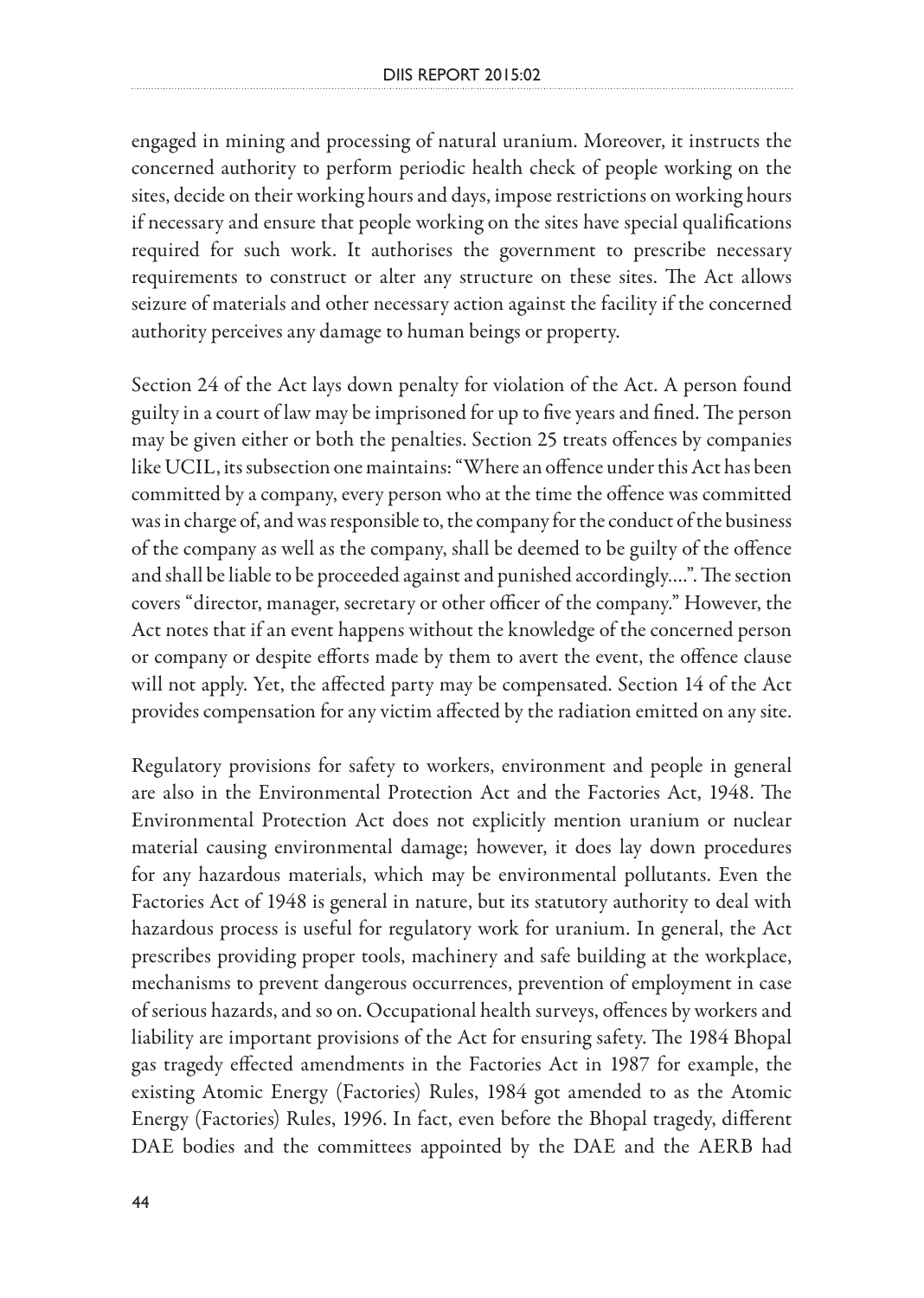recommended amendments to the 1984 Rules. In 1996, the AERB started the tradition of appointing its officials as inspectors under the Factories Act, 1948. The amended rules or existing Atomic Energy (Factories) Rules, 1996 apply broad requirements of the Act for nuclear installations, including sites which undertake activities related to natural uranium. The rules lay down provisions for medical inspectors and assign their detailed responsibilities.

*The Atomic Energy (Radiation Protection) Rules, 2004* ensure safety by laying down requirements for radiation symbol or warning sign; development of safety standards and safety codes, surveillance procedures; radiation monitoring systems, dose limits and other regulatory constraints, follow-up actions in cases of exposure in excess of regulatory constraints, including steps to prevent recurrence of such incidents and so on. The 2004 Rules also require employment of radiological safety officer, prohibition of employment of persons under the age of 18, records of workers, health surveillance reports, modifications in work condition of a pregnant worker. Section 20 of the Rules requires reporting of any accident involving a source or loss of a source to the higher authority within 24 hours.

*Atomic Energy (Working of the Mines, Minerals and Handling of Prescribed Substances) Rules, 1984* stipulates that a company which has been licensed to undertake mining, milling and processing should submit the design of the facility. In the design, the rules expect the site manager to illustrate spots which may generate dust, fumes, toxic gases, liquid effluents and solid wastes containing radioactive as well as toxic substances. The 1984 rules also require information about the local and general ventilation system, methods and equipment available to contain and control the spread of surface contamination, safety devices, protective clothing and appliances. Though duties and responsibilities of the radiological safety officer are mentioned in other rules, the 1984 rules add more responsibilities for safety officer and radiological safety officer to handle uranium mining and milling.

*The Atomic Energy (Safe Disposal of Radioactive Wastes) Rules, 1987* restricts the disposal of contaminated items. Details are provided in different forms which are attached to the annexure of the rules. Though the 1987 rules continued with some of the provisions which other rules had to ensure safety of the site, yet some new mechanisms like making an annual assessment of hazardous substances which may have adverse impact on people and the environment have been included. The rules' provision for quarterly reports may be useful for the competent authority to make an assessment of emerging situations in and around a uranium site.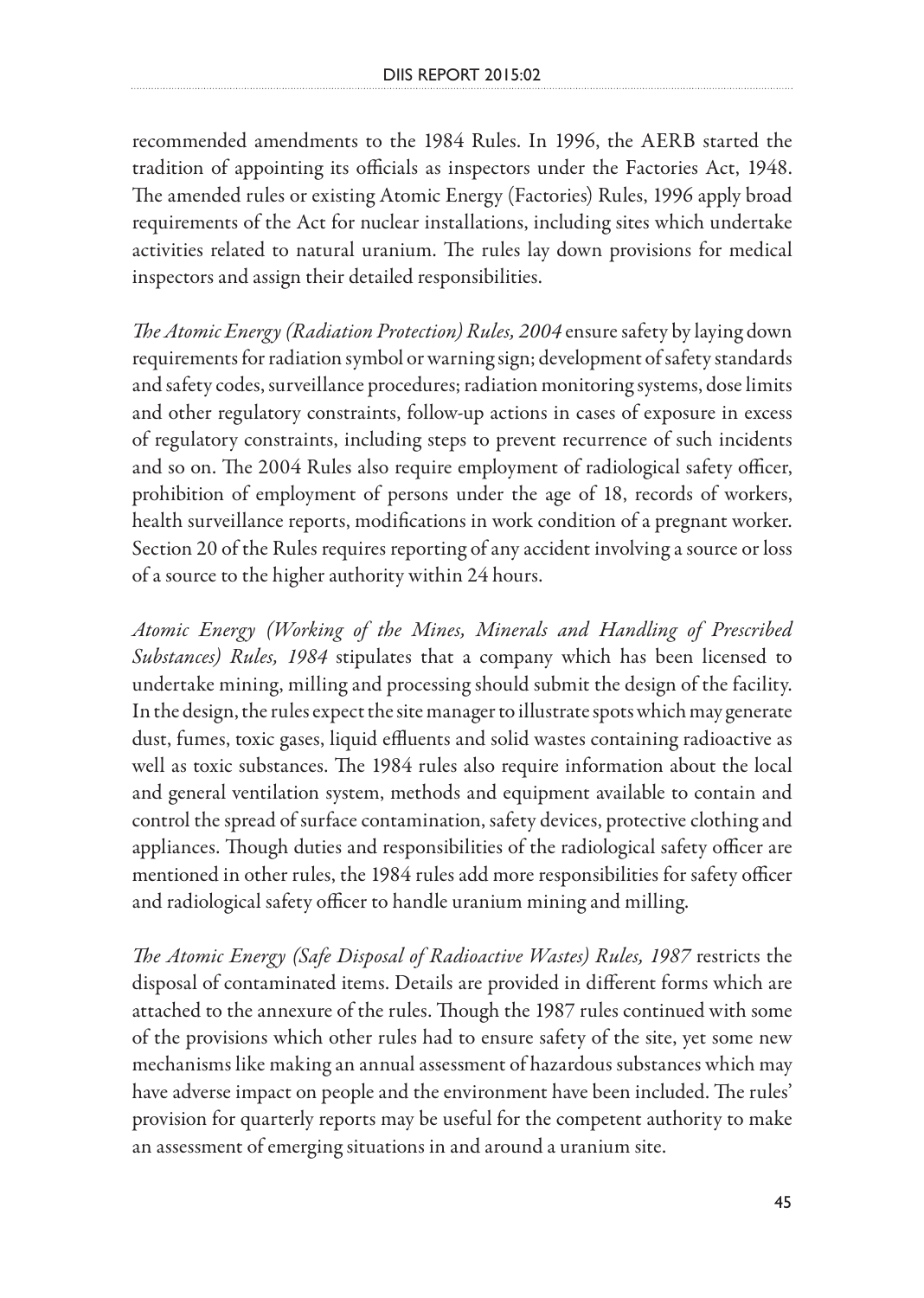The AERB does not undertake industrial safety review of uranium mines; however, as mentioned earlier, its safety guidelines on "Radiological Safety in Uranium Mining and Milling" are considered extremely relevant for enforcing radiological safety parameters in uranium mining and milling. The former chairman of the AERB in the very introduction of the document highlights its significance. He writes, "[It] provides guidance for ensuring radiological safety in site selection, design, construction, commissioning, operation, maintenance, waste management, decommissioning and controlling of radiation and occupational health hazards of the uranium mining and milling plants. This document is one of the series of guidelines being prepared by AERB to be followed at various stages of uranium mining and milling with an overall objective of protecting the workers and the public from the harmful effects of radiation associated with nuclear fuel cycle facilities. This document addresses administrative, legal and regulatory framework on radiological monitoring, occupational health aspects and emergency plan for mining and processing of uranium. It also provides guidance for the management of decommissioning of such facilities and monitoring and regulatory control during pre-operation, operation, closure and post-closure period."96

The guidelines for radiological safety in uranium mining and milling provides specific course of action to deal with uranium. The guidelines are quite detailed for different aspects of uranium mining and milling activities. Some of main points are as follows:

- Compilation of food/milk production and dietary habits in the area
- Database of the current and the forecast population of permanent residents in the adjacent area
- Meteorological conditions like cyclone
- Hydrological condition
- Seismicity of the area
- Codes and standards for specific design
- Design of the site should contain proper
	- · Pumping
	- · Material handling equipment
	- · Tailings management facilities

<sup>96</sup> Government of India, Atomic Energy Regulatory Board, *Radiological Safety in Uranium Mining and Milling,*  AERB Safety Guidelines No. AERB/FE-FCF/SG-2, August 2007, at http://www.aerb.gov.in/AERBPortal/ pages/English/t/publications/CODESGUIDES/SG-FCF-2.pdf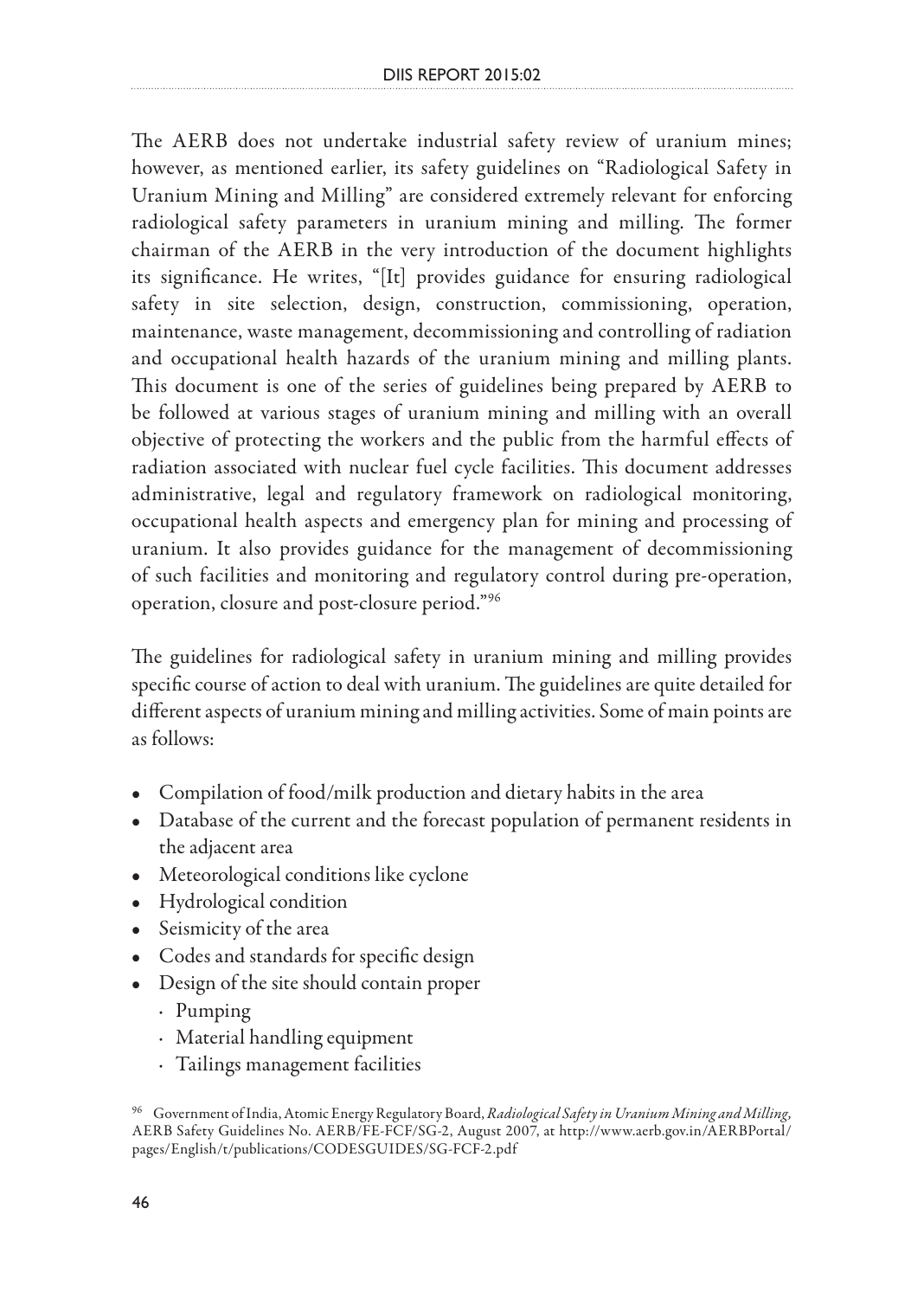- Proper analysis of ventilation in the underground mine through mechanically forced air flow
	- · Maximisation of ventilation efficiency quotient
	- · Mine ventilation monitoring
- Mill Ventilation
	- · Equipment and processes producing airborne dust, radon gas and radon daughters need to be segregated and enclosed in confinement
	- · Prevent escaping of fine dust and radioactive gases generated during the processes to active areas
	- · Complete confinement in the dry material handling and dry concentrate areas.
	- · The entire conveyor belt and especially the transfer points fitted with appropriate enclosures.
	- · Other appropriate tools
- Prevent formation of dead ventilation zones
- Sufficient exhaust for product drum filling area
- Mechanised packaging and handling of uranium ore and compounds
	- · Personal protective equipment (PPE)
- Reports on safety related unusual occurrences (SRUO)
- In-service inspection manual
- Recommendation of the International Commission on Radiological Protection for Airborne Radioactivity
- Monitoring of
	- · Radon and radon daughters
	- · Long-lived alphae Emitters
	- · Gamma radiation
	- · Internal contamination
	- · External radiation
	- · Surface contamination
- Handling of
	- · Long-lived radionuclides
	- · External radiation
	- · Surface contamination
- Radiation exposure records
- Environmental monitoring
- Outline the procedure decommissioning of the uranium mine and mill
- Emergency crew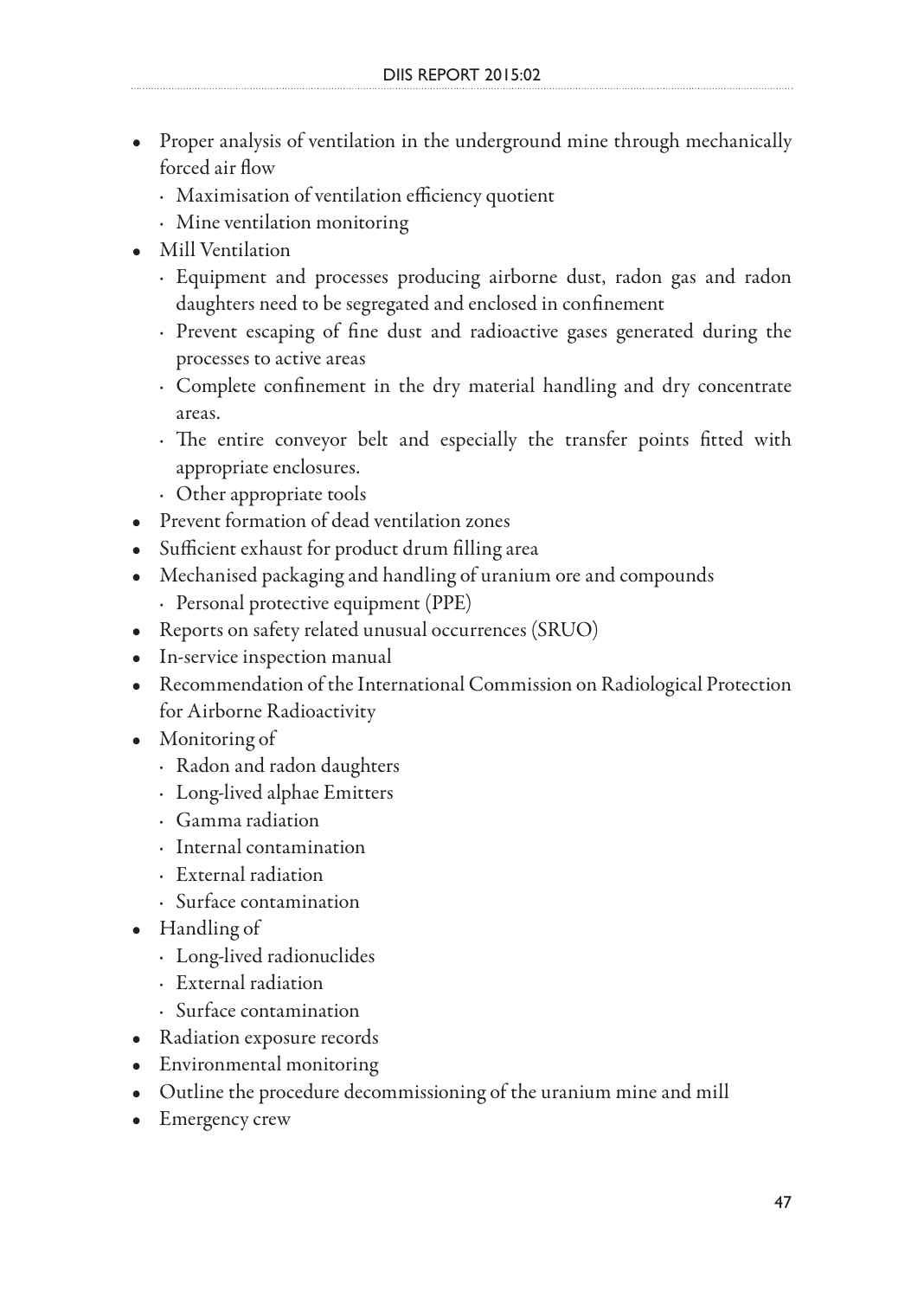Radiation Protection for Nuclear Fuel Cycle Facilities (AERB Safety Code NO. AERB/NF/SC/RP) elucidates various necessities and ways to implement safety laws and rules prescribed under different acts and rules. Though this Code is useful for several other activities of the nuclear fuel cycle, Section 1.3 (a) of the Code explicitly mentions its application for uranium mining and milling. The Code uses *Design Basis Accident Conditions* for both situations—normal and accident. Radiation protection programme of the code has several useful details for safety. It expects the licensing authority to check whether radiation shielding and appropriate radiation zoning requirements are in order or not. The fulfilment of these requirements control radiation exposure. It also assigns importance to lay down criteria for design and construction materials for radiation shielding.

The code for radiation protection has developed other provisions to ensure safety. It requires the site to have a proper ventilation system to control the release of radionuclide concentrates in air. It asks the competent authority and designated people to test equipment and structure to prevent any accident. It emphasises on training people undertaking activities relating to uranium. Like other regulatory documents it too prohibits employment of any person under 18, but it goes a step beyond and prohibits any apprenticeship or trainee recruit to a person who is under 16.

### **Security**

The Indian nuclear establishment has a legal and regulatory framework for uranium security. Whereas safety demands general awareness and dissemination of information, security prefers confidentiality and provides only needed and reasonable information in the public domain. India is a signatory of both the international treaties for nuclear security. It also supports the code of conduct. As a result, India's legal and regulatory frameworks contain provisions of these treaties as well as the code of conduct.

India has refined its existing legal, regulatory, cultural and institutional frameworks to manage the risk and consequences of unauthorised removal of radioactive materials, and sabotage at nuclear power plants. However, the most important aspect of India's nuclear security is the prevalence of a nuclear security culture. The motto that there should not be any complacency is the biggest hallmark. The Indian government undertakes its own threat perception exercise involving its specialised agencies and departments. The threat perception or "Design Basis Threat" guides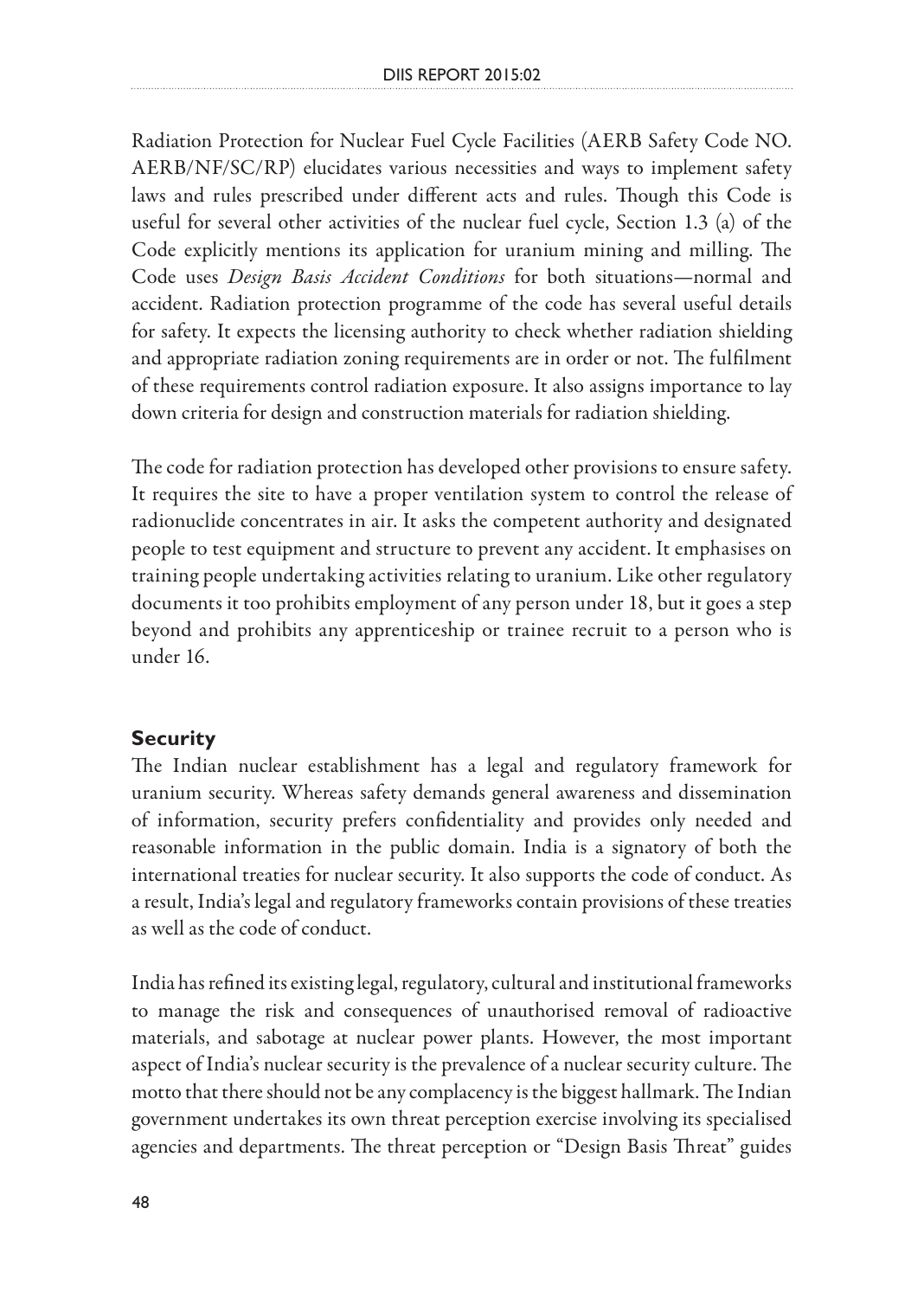nuclear security preparedness. India's legal and regulatory framework has adopted the international standards.

Significantly, before the safety and security interface became a dominant theme in the 2012, Seoul Nuclear Security Summit, for the Indian policy making community and the nuclear regulator, the synergy between nuclear security and safety was considered a practical step to optimise resources. For a long period, the legal and regulatory framework echoed the need to maintain the domestic regulatory interface between nuclear security and safety. For example, Clause number 2.19 of AERB document on Nuclear Security Requirements for NPPs [Nuclear Power Plants] notes:

To maintain interface between safety and security, proper interaction should exist between the site security committee/unit level security committee and station operations review committee (SORC).

Whenever any change is proposed in security plan to meet the security requirements, such changes should be reviewed in SORC also to ensure that these changes will not affect safety.

Similarly, any change made/ outage taken for safety systems (for which credit has been taken in analysis for deciding vital areas) should be reviewed by security committees and alternate security measures should be provided (if required) till the changes in safety systems are completed.

Equally significant is that security emphasises the interface. India has setup a threetiered review system for nuclear security. The first tier review involves Committee for Reviewing Security Aspects of Nuclear Facility, Committee for Review of Nuclear Security dealing with radiation facilities and for transport of radioactive materials and an overarching Advisory Committee on Security. At the second tier, the safety-security synergy is focused. At this stage, the work is done mainly through safety-related committees, which review the first tier report. Finally, the third stage review is conducted by the top level of the AERB.

India's principal law—the Atomic Energy Act of 1962 also reflects this synergy and interface. Section four, which is about the notification of discovery of uranium, is relevant for nuclear safety and security. Similarly, Section five authorising control over mining or concentration of substances containing uranium; Section six detailing disposal of uranium and Section seven empowering to seek information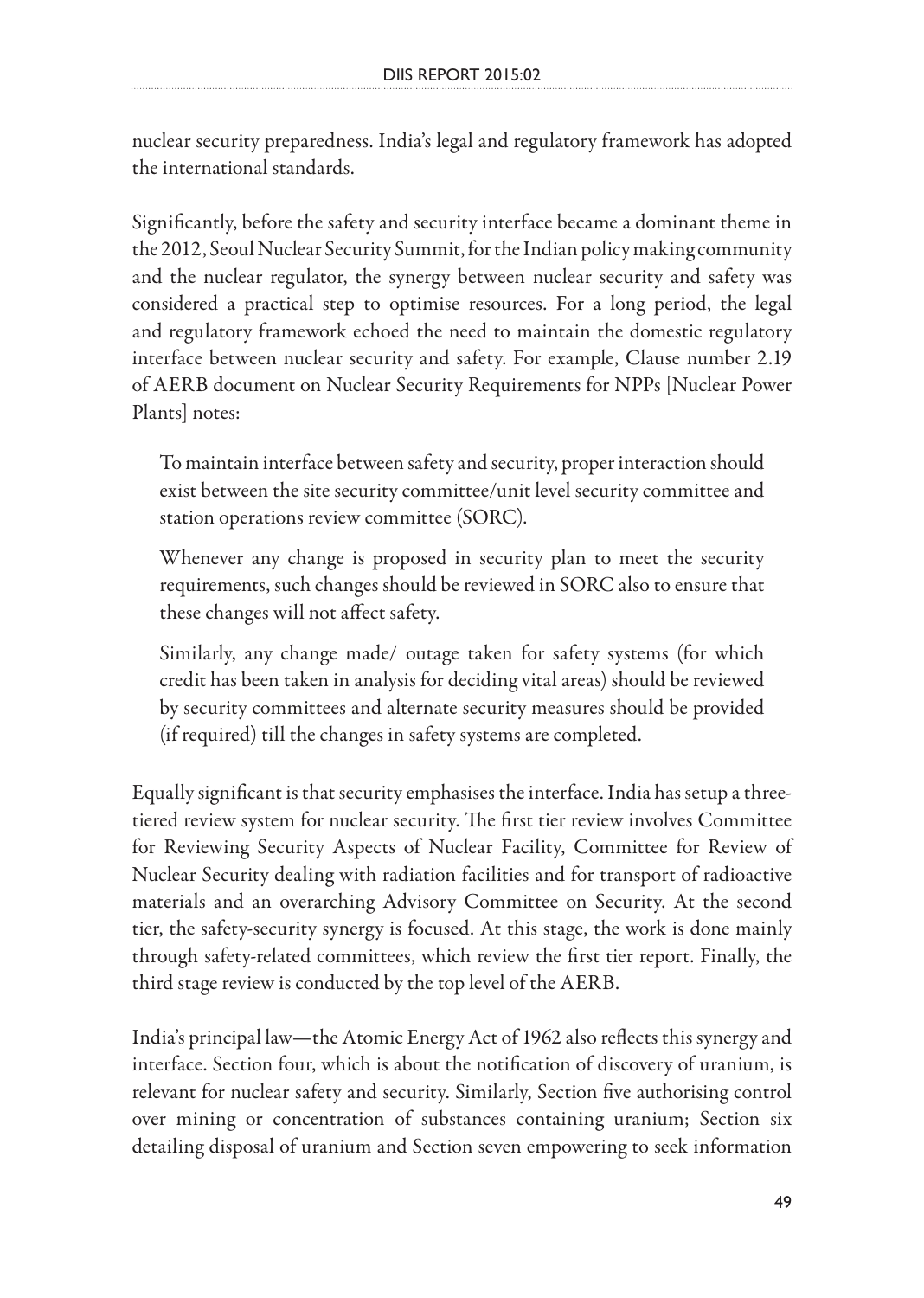about materials, plan or processes provide statutory authority for both safety and security. Section eight granting power of entry and inspection to inspector to "make copies of or extracts from any drawing, plan or other document found in the mine, premises or land and for the purpose of making such copies or extracts, may remove any such drawing, plan or other document after giving a duly signed receipt for the same and retain possession thereof for a period not exceeding seven days…" could be relevant for both purposes. Section 14 of the Act controlling production and use of uranium, Section 15 authorising to demand any substance for extracting uranium and Section 16 for allowing control over radioactive substances too have uses for both security and safety.

Of course, there are some separate provisions for uranium security and uranium safety in the Act. For example, Section 17 is exclusively for safety purposes. In the same way, Section 19, which denies access to "prohibited areas" is more useful for nuclear security. This Section restricts taking of "any photograph, sketch, pictures, drawing, map or other document" in the restricted area designated by the central authority.

Atomic Energy (Radiation Protection) Rules, 2004 stipulate physical verification of radioactive material from time to time and an inventory of materials. If there is any loss of material, the competent authority, and the local police are to be informed. The employer has to inform the competent authority within twenty four hours.<sup>97</sup> A licensee has to inform the competent authority and enforcement agency. Though the time limit has not been given in the 2004 rules, yet the action is to be taken within twenty four hours, preferably immediately, after the loss is established by the licensee. The Rules also require proper investigation and maintenance of its record. The Atomic Energy (Safe Disposal of Radioactive Wastes) Rules, 1987 also includes a provision for proper procedures for entry into areas marked as "restricted." It disallows not only entry of unauthorised persons from outside but also restricts entry of insiders or employees working on the site. Even employees who are not working in these restricted areas are not allowed to go.

Indeed, the nuclear security regulatory framework has details for physical protection and material security. The regulation demands that the main plant boundary must have provisions such as watchtowers, patrolable roads and radiation monitors. Security agencies are supposed to undertake routine surveillance of the

<sup>97</sup> Government of India, Department of Atomic Energy, "Atomic Energy (Radiation Protection) Rules, 2004", the Gazette of India, September 11, 2004 at http://dae.nic.in/writereaddata/RPR2004.pdf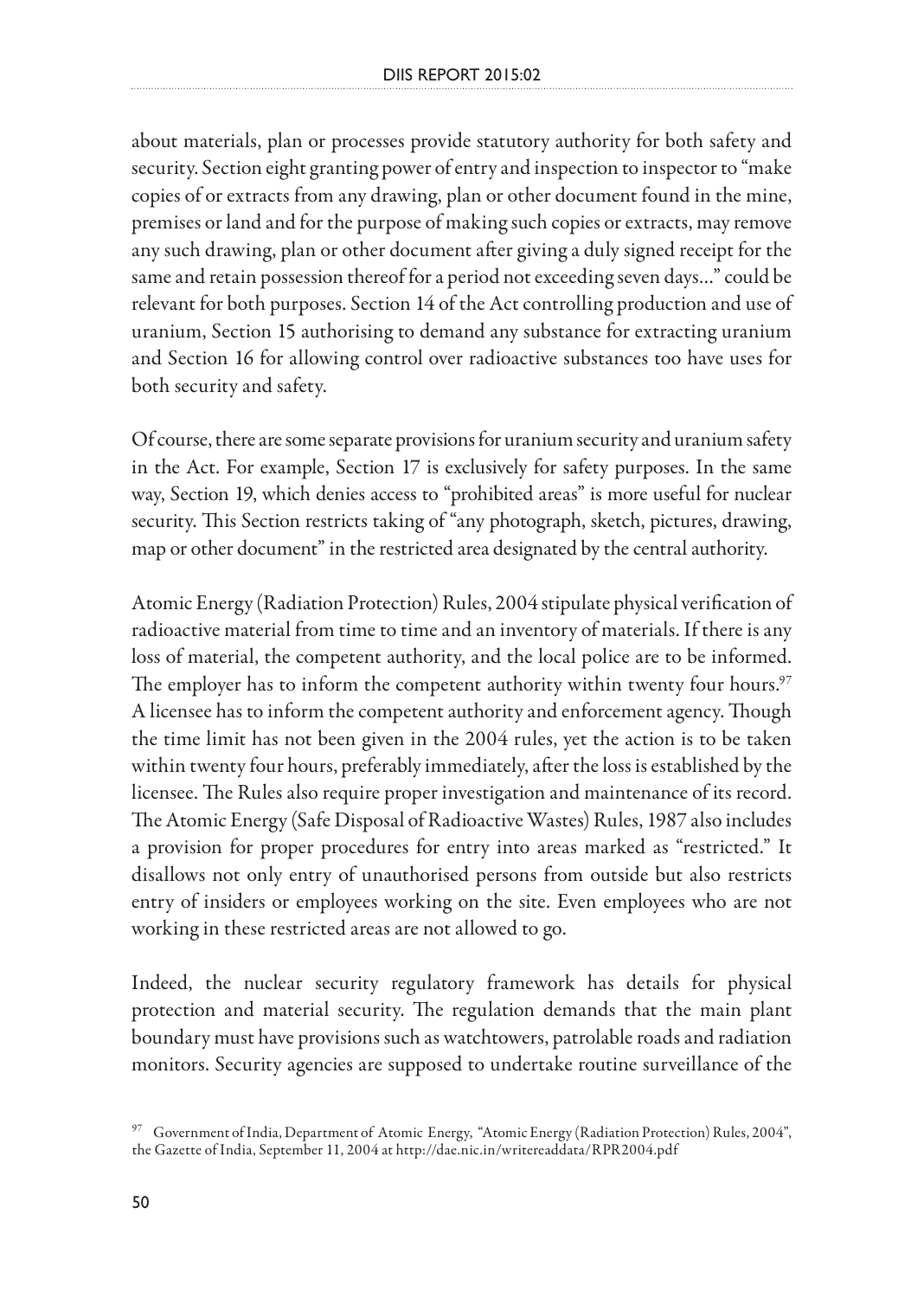nuclear facilities and possess adequate equipment to shield and protect against explosions, missiles, plane crashes, and any other manmade outcome. A facility must have proper access control for personnel, vehicle and material. Even parking of vehicles is controlled. Its design, submitted for approval has to spell out the number of entry points. Section four of the Code for Radiological Safety in Uranium Mining and Milling has an explicit provision titled—Nuclear Security. This section asks the concerned authority to make an assessment of "a) Impact of site and surroundings on nuclear security and (b) Physical protection system, physical barrier, communication etc."

India has taken several other measures for nuclear security. It has constituted a response force. The force responsible for nuclear security conducts mock drills periodically. The concerned body combines planned and surprise inspections to keep the security system efficient and vibrant. The central and alternate central alarm station and distress alarm systems are provided to help security forces in preventing as well as quickly countering any sabotage. The agency responsible for physical security delineates vital areas and new fuel storage areas, sets up communication systems and power supplies and devises contingency plans.

The AERB is responsible for many of the vital nuclear security-related activities. It is the licensing authority, and at the time of granting licence it scrutinises information on nuclear security. As many of the requirements are to be met at the design stage, it ensures that all the parameters for nuclear security are met at this stage. It monitors different activities, including nuclear security-related at the implementation and operational stages of the power plant. The AERB synergises efforts for nuclear security and safety, which optimises resource utilisation as well.

### **Transportation**

In India, the Safety Code (AERB/SC/TR-1) governs transportation of radioactive material. This Code has also been issued by the AERB. The IAEA document Regulations for the Safe Transport of Radioactive Material has basically shaped the Indian Safety Code. Now, as the IAEA has the revised 2012 version of Regulations for the Safe Transport, Specific Safety Requirements No SSR-6, the AERB is revising the Indian Safety Code. As a result, the India Safety Code is also undergoing changes. The AERB has another guidebook for governing transportation of nuclear materials. This guide is Security of Radioactive Material during Transport (AERB Safety Guide No AERB/NRF-TS/SG-10) published in January 2008.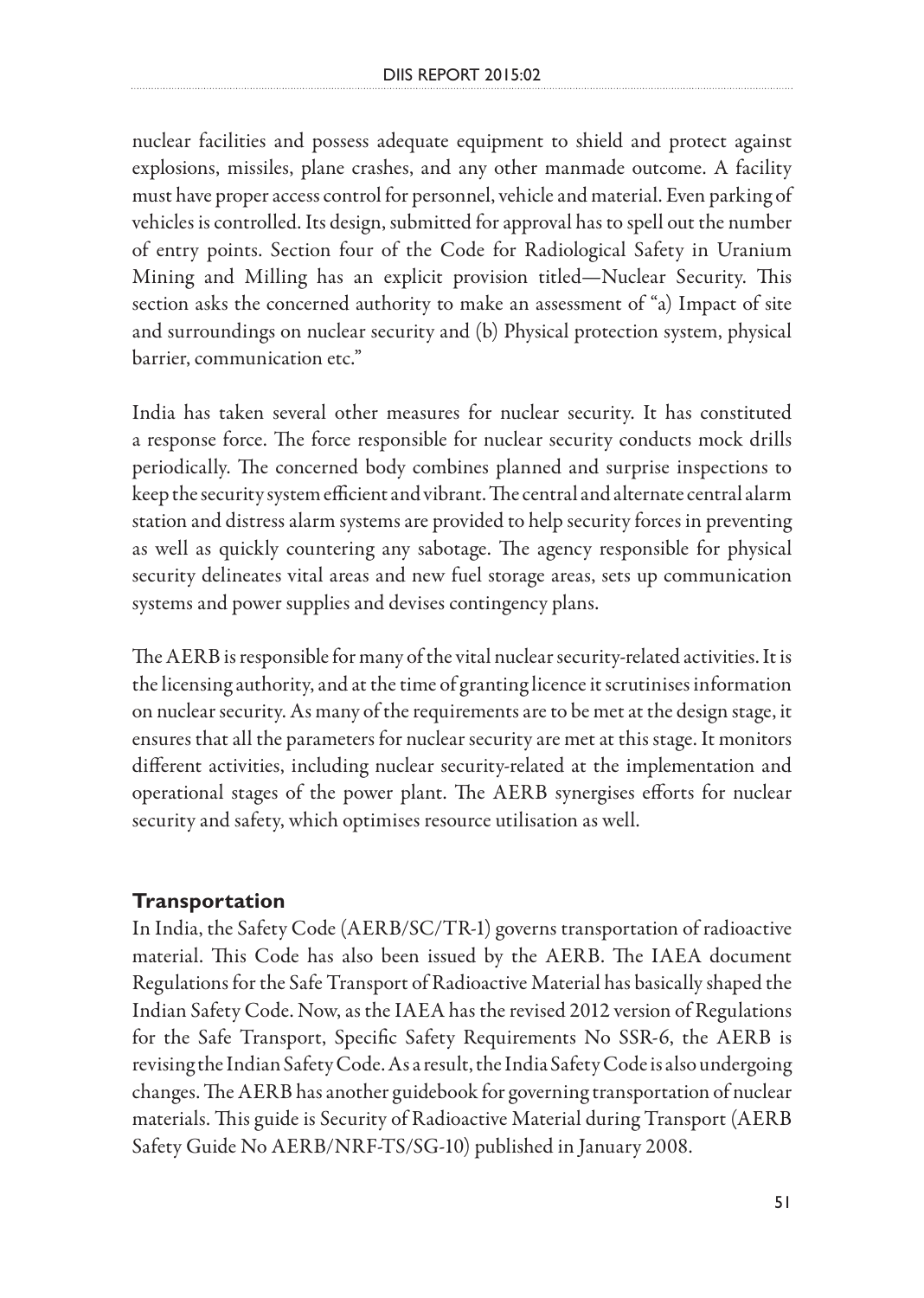In the Indian regulatory system, natural uranium needs industrial packaging. As discussed earlier, uranium ores and ore concentrates or "other radioactive material which is essentially uniformly distributed in small quantities in large mass of non-radioactive medium "are treated as low specific activity material. For this kind of material, the regulatory system recommends less stringent transportation mechanisms. For higher radioactive sources, the regulatory system prescribes different kinds of packaging such as

Type A and Type B (U)/B (M) packages. For smaller quantity of items, the code recommends 'Excepted Packages.' However, all the packages are supposed to contain and check contamination so that radiation does not seriously affect cargo handlers and public.

The Indian Code gives consignor means the entity sending the package the most important or primary responsibility to implement rules, regulation and guidelines. The entity sending the package has to choose the right kind of package for transportation. It has to determine the level of radioactivity of materials being transported and accordingly take further action. The Indian regulatory system has "procedures for preparation of packages." A consignor has to follow these procedures for deciding the container in which to send the item. Procedures identify detailed steps for preparing the package and labelling it later. They are as follows:

- 1. Transport the source only in an approved transport container. Or use the original container in which the fresh source was received. Ensure that it is in good condition.
- 2. Load the source in the container properly and carefully.
- 3. Secure the source within the shielded container by means of appropriate locking mechanisms incorporated in the design of the shielded container.
- 4. Close the lid of the container so that the source is not released during the transport.
- 5. Load the container in an outer sturdy container such as a wooden or metallic box provided with spacers within for preventing movement of the shielded container inside during the transport. Ensure that the outer container deployed is in a sound condition and is provided with locking facility and strong lifting handles.
- 6. Lock the outer container and tie it with crossed metal straps and seal it. This is referred to as the 'transport package.'
- 7. Using a working radiation monitor, measure the maximum radiation levels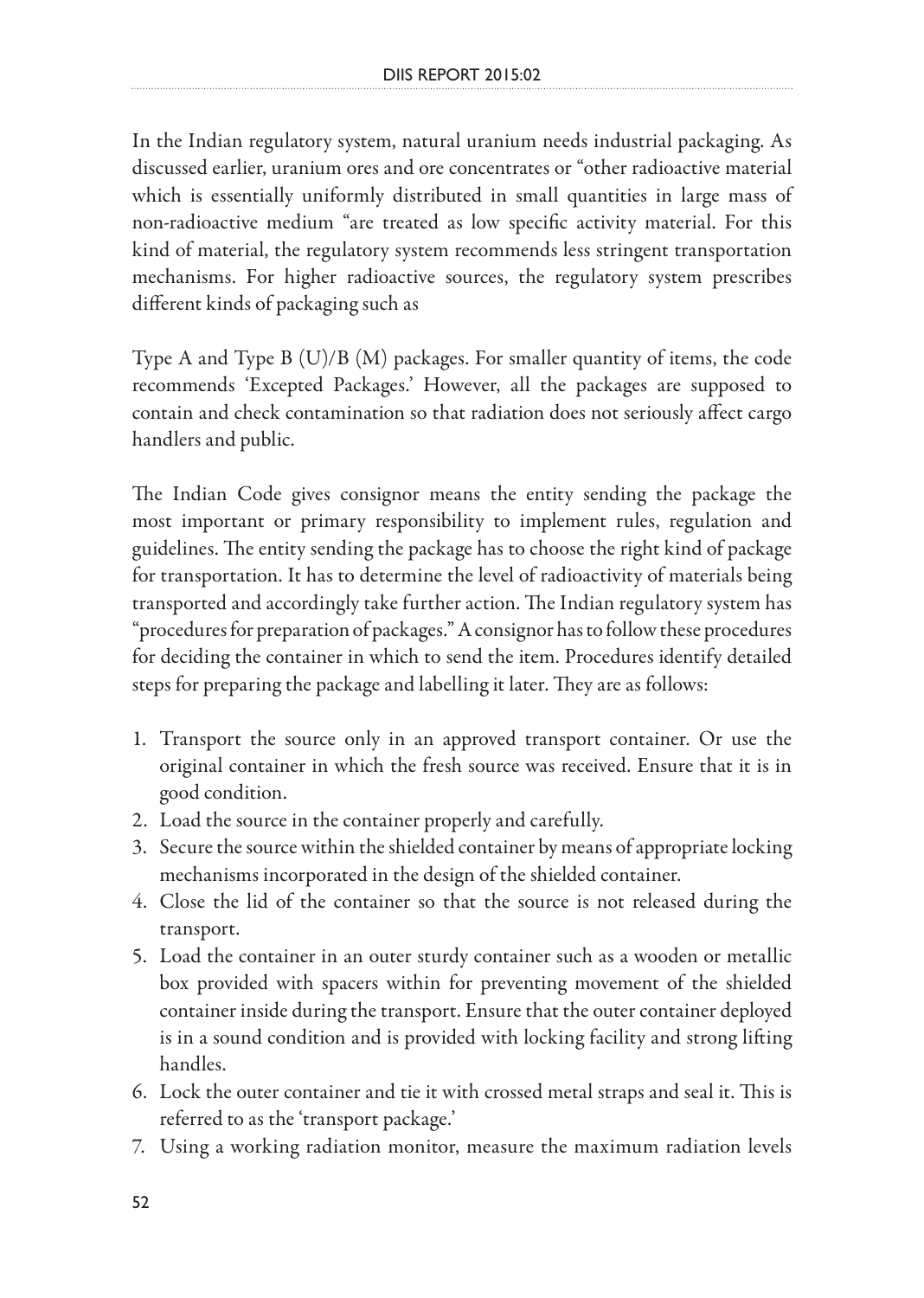on the outer surface of the package and at a distance of 1 meter from the surface and record them. The maximum radiation level at one meter expressed in mSv/h multiplied by 100 is called as the TRANSPORT INDEX of the package (TI).98

The Code prescribes that the consignment needs durable, clear and legible marking on the exterior of the package. The regulation demands that on the industrial package provide other details such as addresses of sender and recipient, UN number and proper shipping name. As natural uranium is classified as LSA-1 material, the consignee is free to select any transport for movement of uranium. It may choose one or more than one of these routes—road, rail, sea or air. However, the Code prohibits sending the consignment by shared taxi, bus, the passenger compartment of a train and the passenger cabin of an aircraft. Moreover, the consignment has to clearly demonstrate in document or otherwise that the item in transportation is a radioactive item.

The Safety Code allows the container to go as an item of cargo, but in no case it may go by post. A key is to be carried during transportation, and this key is to be delivered to the recipient, and no one else. In case, the recipient is not found or any emergency situation arises, the competent authority and the DAE are to be informed. The regulation asks the transporter to carry some documents such as Transport Emergency Card (TERMCARD), other emergency related instructions and sender's declaration. Some of the important instructions for the transporter are as follows:

- Transport by the most direct route
- Keep away from Intermediate off-loading and reloading
- Appropriate tool for heavier item
- Avoid Transportation with other dangerous goods such as explosives and inflammables.
- Avoid transportation with photosensitive films/plates.
- No one should sit on the package
- Avoid spending unnecessary time near the package
- Restricted number of packages in a single vehicle
- Consignment to be delivered to a consignee only

<sup>98</sup> Government of India, Atomic Energy Regulatory Board, "Transport of Radioactive Material", at http:// www.aerb.gov.in/AERBPortal/pages/English/transport/transport\_jsp.action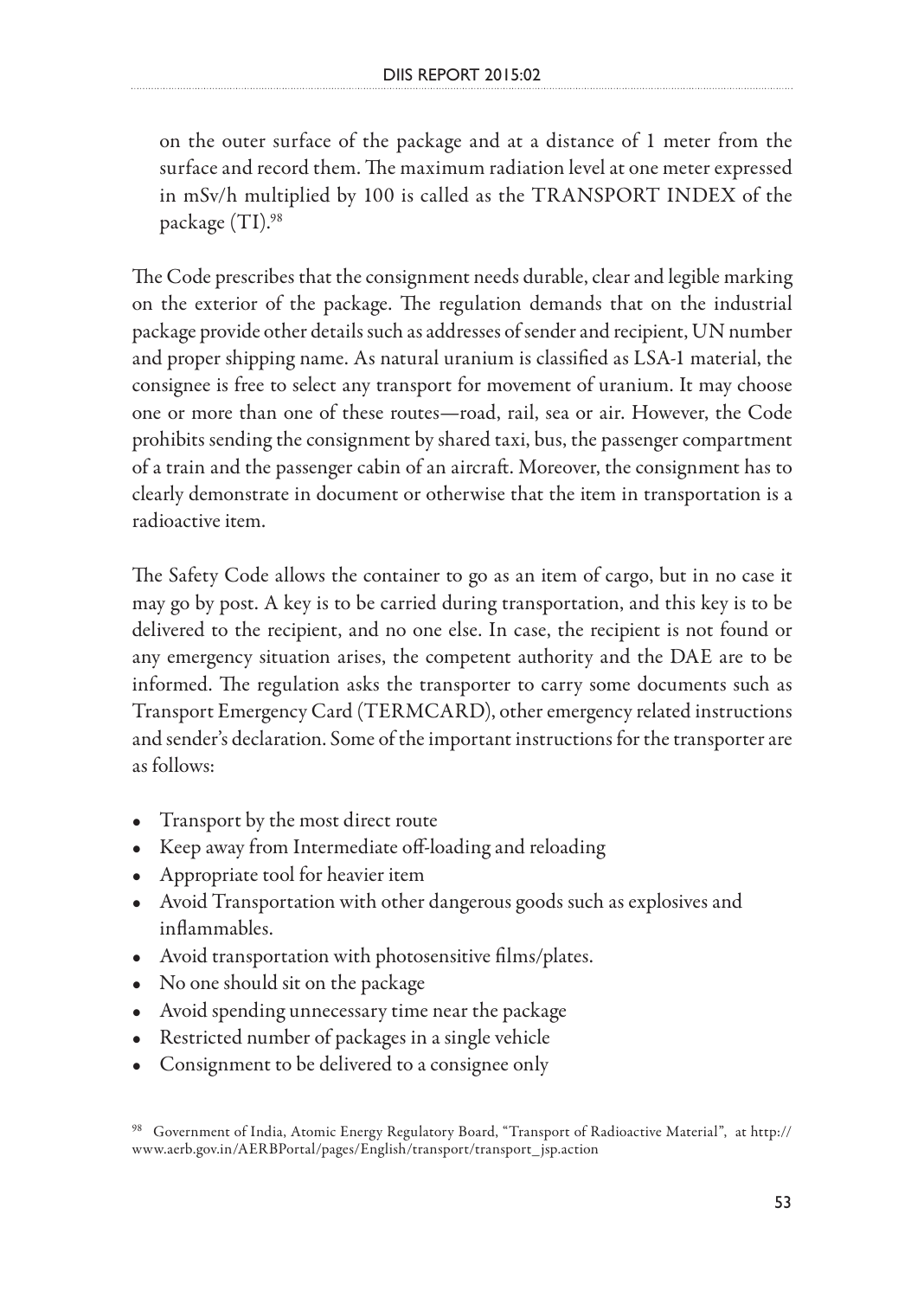Security of Radioactive Material During Transport gives highly useful guidelines based on international practices for securing material during transport. The guide aims at preventing "unauthorised removal, sabotage and other malicious acts."99 This guide has acknowledged practices prescribed in international law and organisations. For example, the guide makes special reference of Annexures 17 and 18 of the Convention on International Civil Aviation and the ICAO Technical Instructions for the Safe Transport of Dangerous Goods by Air. It also discusses the IAEA method of categorisation in which Category one is the most dangerous and Category five the least dangerous; it recommends improvisation by covering all types of radioactive materials. The idea behind reworking on materials reorganisation is to help parties involved in transportation of materials to make out the level of security for a particular package and consignment. The AERB has listed radioactive materials based on India's own security requirements.

Interface between safety and security for even transportation of uranium is very explicitly mentioned in the foreword of this document. The foreword written by the former Chairman of AERB notes: "Any breach in security during the transport of radioactive material, could have safety consequences resulting in radiation exposure to workers and / or the public in excess of the dose limits."100 This guide, which is basically developed to secure radioactive materials, uses categorisation made for safety to secure materials during transportation. For industrial packages, the guide maintains that "Prudent Management Practices" are appropriate. For other materials, it wants higher security levels such as Basic Security and Enhanced Security.

As mentioned earlier, natural uranium is categorised as a LSA-1 nuclear material; it has to follow a somewhat relaxed set of procedures. However, it does not mean that it will not follow general procedures related to radiological items. Transportation of LSA-1 item has to follow some general instructions for movement of radioactive material. The guide recognises some key or common requirements during transportation. These are listed as follows:

- Design features
- Access control

<sup>99</sup> Government of India, Atomic Energy Regulatory Board, *Security of Radioactive Material during Transport,* AERB Safety Guide No. AERB/NRF-TS/SG-10, January 2008, at http://www.aerb.gov.in/AERBPortal/pages/ English/t/publications/CODESGUIDES/sg-10.pdf

<sup>100</sup> Government of India, Department of Atomic Energy, Lok Sabha, Unstarred Question No 6550, "Supply of Uranium", May 16, 2012, at http://dae.nic.in/writereaddata/lsus6550.pdf)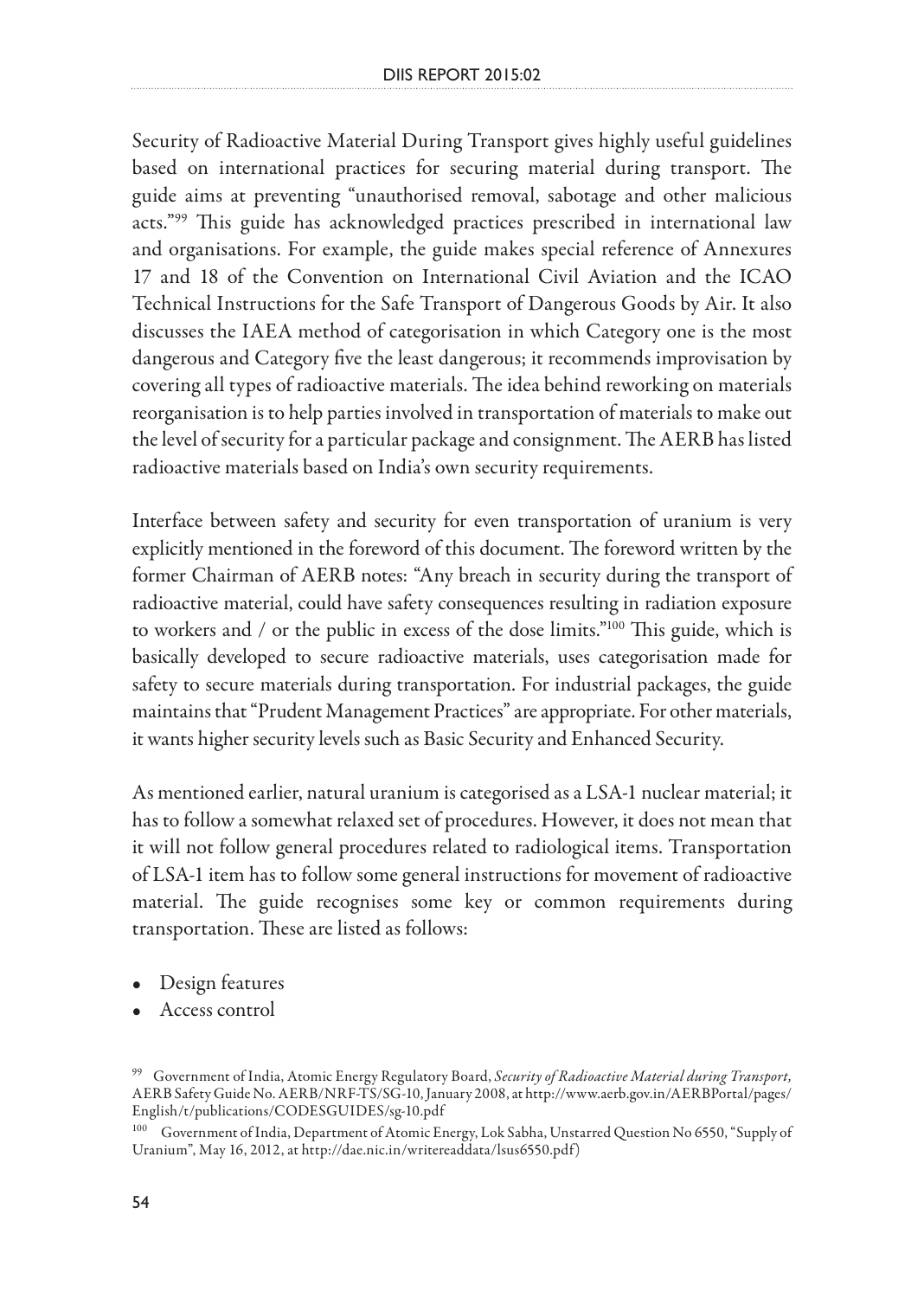- Administrative control (e.g. personnel verification)
- Information control
- Specific training of carrier's personnel (formalised familiarisation programme)
- Tracking of shipment
- Alerting state authorities prior to and during shipment

The guide lays down different kinds of security principles. It provides some basic security principles such as some formal security plans, infusing security culture among stakeholders, proper evaluation of threats and maintaining confidentiality. It gives importance to providing information on a need to know basis. The prominent transport security principles in the guide are quite relevant. It puts emphasis on proper management of transport schedules and route of shipment. It wants the concerned parties not to follow routine kind of routes.

The guide recommends mechanisms to "deter, detect and delay" unauthorised access, identification of malicious acts and alert systems. For different kind of activities different parties have been given responsibility. The government is expected to give proper idea about security threats. Operator or sender is supposed to implement procedures and mechanisms to prevent any malicious act. The consignor has to give its security plan to the government and take security clearance for persons handling transportation of uranium. In fact, consignor is the key point where the determination of the level of security and the required mechanisms for ensuring security of the consignment is determined. Transporter or carrier has responsibilities such as following instructions, keeping a verifiable record and reporting any wrongdoing in the course of transportation. In addition, the recipient has to receive the package/consignment personally or through an authorised person within the stipulated time.

The AERB wants all those involved in transportation to ensure that when responsibility is changed at different stages of transportation, the person responsible for transferring or assuming responsibility must follow the prescribed procedures. It wants advance notification when the responsibility is transferred between two authorities. For the proper management of chain, the AERB document recommends communication and tracking of a shipment. The AERB guide also underlies importance of "physical security measures," and demands that loading, inspection, guarding and surveillance should be done with persons trained for specific purposes, and who are properly equipped.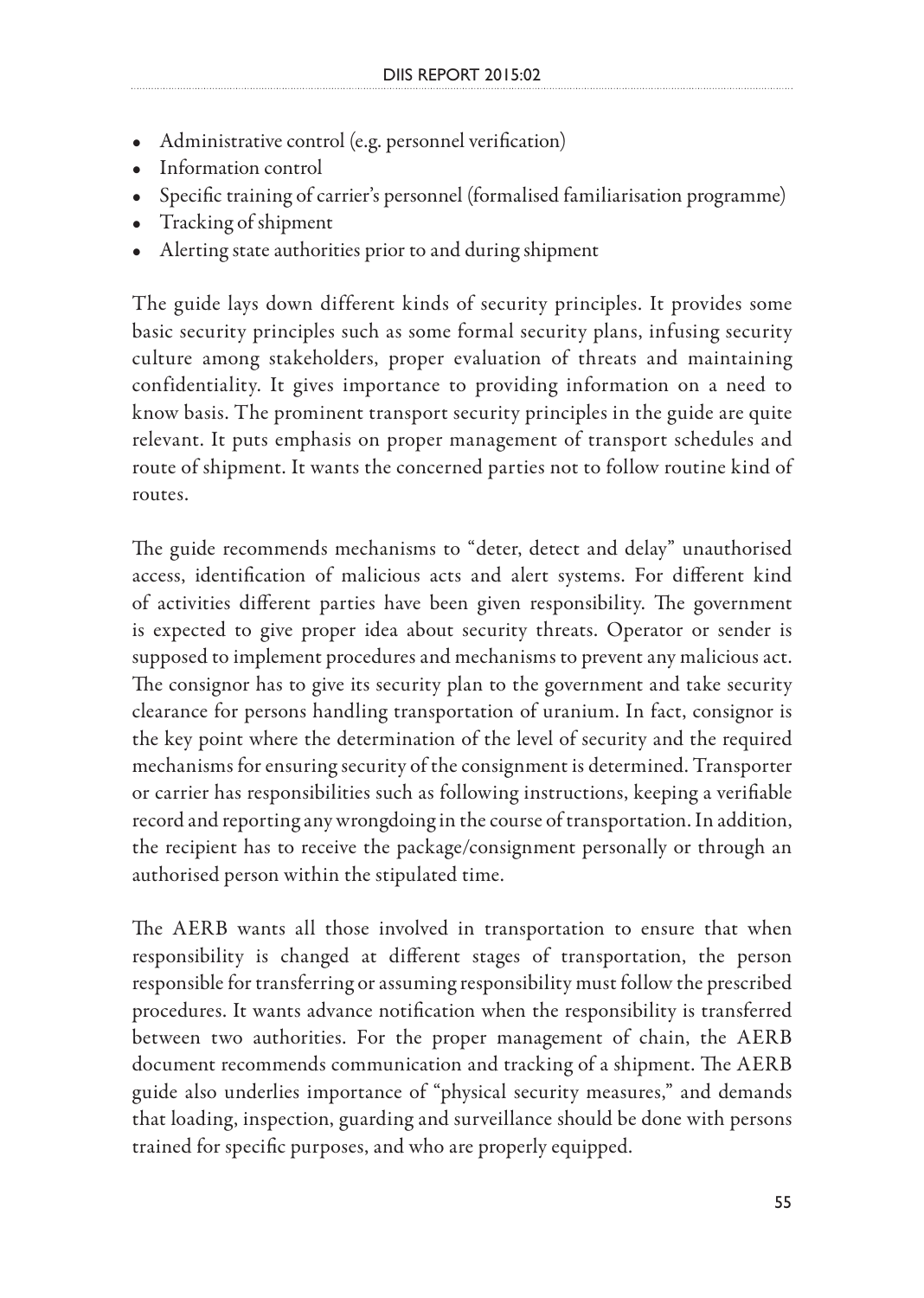The guide, in one of the appendixes, discusses how to impart training to parties involved in transportation of nuclear materials. The training, in general, is to raise awareness and familiarise persons involved in transportation of materials about security measures to be taken during transportation to prevent any sabotage or theft of materials. The guide details "function-specific training" for people involved. This starts from recognising the category to the required packaging to emergency response steps. It wants involved parties to recognise all the prescribed documents and instructions. The guide maintains that all the training exercise should not lose the focus on the need for maintaining secrecy, which is at the core of nuclear security.

### **Export/Import Regulation**

Currently, India is importing, not exporting uranium. Notwithstanding the current status on import/export, India has a very comprehensive legal and regulatory framework for import and export control and for the same purpose, the provisions of Atomic Energy Act of 1962 are available and extremely important. The Foreign Trade (Development and Regulation) Amendment Act, 2010, The Weapons of Mass Destruction and Their Delivery Systems (Prohibition of Unlawful Activities) Act, 2005 and the Customs Act, 1962 are other important acts which provide statutory authority for nuclear exports and import. When India decides to export uranium, it will have a legal, regulatory and institutional system in place for the task.

As discussed earlier, uranium is one of the prescribed substances defined to be regulated under the provisions of the Act. Sections  $14(b)$ , 16, and 30 (g) of the Atomic Energy Act of 1962 explicitly entrust the central government to make rules for export and import for nuclear exports. This applies to its exports and imports too. Without the authorisation of the Government of India, no export or import of uranium can take place.

The Weapons of Mass Destruction (WMD) Act, 2005 is one of the new entries in the Indian legal framework. This law implements India's Commitment to the United Nations Security Council Resolution (UNSCR) 1540. One of the principal objectives of the Act was to prevent non-state actors from acquiring sensitive technology, which may be used for developing WMD. The September 11, 2001 incidents have already alerted the world about the danger of WMD terrorism in general and nuclear terrorism in particular.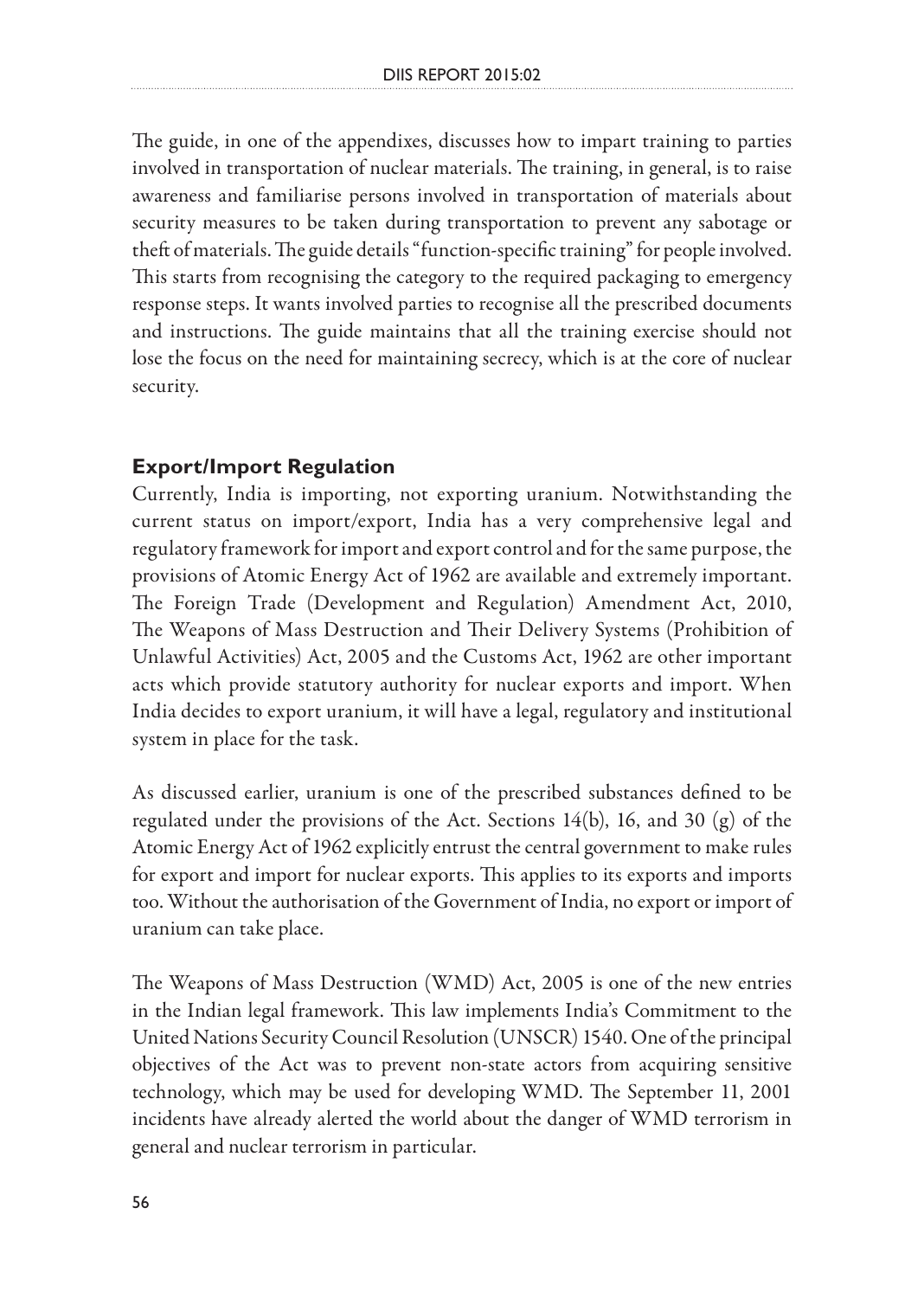The WMD Act introduced almost all of the global export control practices to the Indian export control system. The catch all control, which entered into the western system after the 1990 Gulf War, found its way in the Indian export control regime through this Act. However, the phrase catch-all control has not been used. Section 11 of the Act lays down, "No person shall export any material, equipment or technology knowing that such material, equipment or technology is intended to be used in the design or manufacture of a biological weapon, chemical weapon, nuclear weapon or other nuclear explosive device, or in their missile delivery systems." Under the catch-all control, the licensing authority of the supplier country may control or deny an item to a recipient if it is presumed or established that the particular item is going for development of WMD and their delivery vehicles.

The same 2005 Act incorporated deemed export and intangible controls. Deemed export refers to transfer of knowledge to a foreigner residing in the supplier country. This rule, in principle, is relevant to all commercial, research and educational institutions to prevent transfer of knowledge useful for building WMD. Intangible control is basically referred to control of specific information and know-how which is required for development, production or use of any goods. Training and technical services are generally included in intangible control. On the other hand, the forms such as blueprints and prototypes are normally covered under tangible form of control of technology. The 2005 WMD Act also authorised control related to brokerage, transit, transhipment and retransfer. The surfacing of proliferation network made the world realise the significance of brokerage control more than before. The Act further strengthened the end-user requirements.

The DAE maintains that for export and import of uranium Atomic Energy (Working of Mines, Minerals and Handling of Prescribed Substances) rules, 1984, Atomic Energy(Radiation Protection) rules, 2004, Prescribed equipment (Control of Export) Order, 1995 guidelines, guidelines for Nuclear Transfers (Exports), 2006 and 2010 guidelines for co-operation with other countries regarding peaceful uses for atomic energy, which was amended in 2013, are relevant regulatory tools, of these, the most significant are the 2006 and 2010 guidelines.

The 2006 guidelines impose a blanket ban that any nuclear material should not lead to manufacturing of nuclear explosives. They also favour special control of an item which may contribute to nuclear bomb making outside India. The guidelines seek an assurance from the government of the importing country that it will provide physical protection of materials supplied to an entity of that country. Any nuclear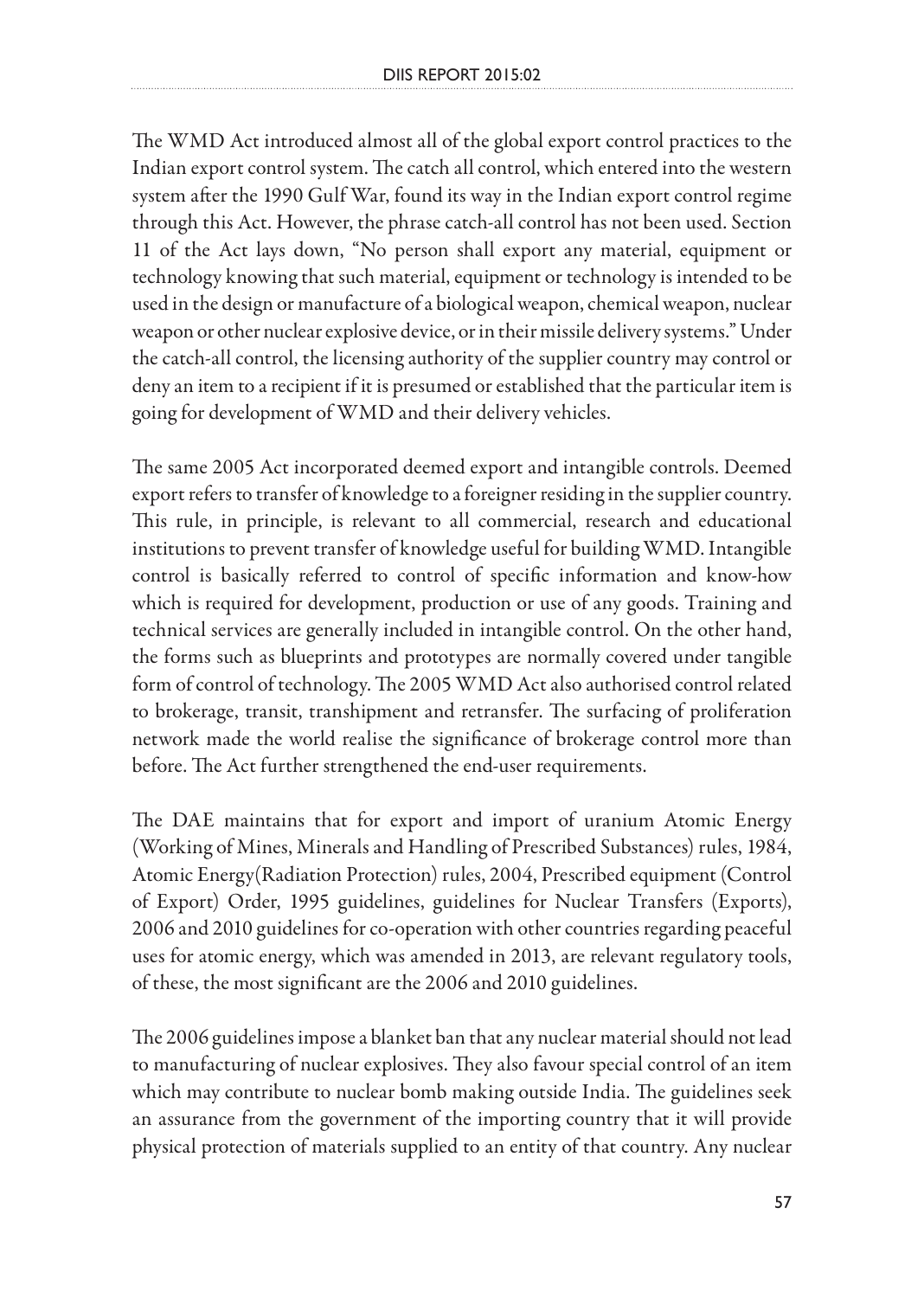material exported or imported will be under the IAEA safeguards. Besides, any material exported to outside may have an extra conditionality from the Indian Government. Similarly, uranium coming in the country will be subject to thirdparty control.

The 2010 guidelines for implementation of arrangements for cooperation concerning peaceful use of atomic countries with other countries are also relevant for uranium import and export control. They allow export of uranium to a country which is interested in civil nuclear cooperation and trade with India. For transfer, all the conditions of the 2006 rules are to be followed. The 2010 guidelines look for more assurances and require that an application for export of nuclear materials like uranium in the format provided in its schedule-II is made and "authorisation" of an officer of additional secretary is taken for export. The guidelines also underline the possibility of additional information, need for reporting requirements and scope of verification.

On March 31, 1995, India issued a notification whereby it published a list of controlled items. This list was called Special Materials, Equipment and Technology (SMET) list. The SMET list was regularly updated at that time, but on April 1, 2001 was replaced through another notification. The new list is known as Special Chemicals, Materials, Equipment and Technology (SCOMET) and is also updated regularly. The SCOMET list included the items listed on the MTCR and NSG annexes, though these may not be in the same order as the U.S. and other participant countries of the two multilateral export control regimes have.

India has evolved a system for pre-licence screening. It ensures that the supplier is denied licence for violating laws such as Foreign Exchange Regulation Act and Foreign Exchange Management Act or placed on the caution list of Reserve Bank of India. As an end-user undertaking is required, the supplier is also expected to submit the purchase order from the foreign buyer, consignee and end-user along with the technical specification of the item for which a licence is sought. A number of factors resembling the U.S. red flag and "know your customer" are also taken into account before the authority grants the licence. Any nuclear item is to be supplied under safeguards. A supplier is to specify "port of discharge and route" and the route cannot be changed after the licence is issued.

The Indian Trade Classification (Harmonised System) helps transactions of goods. Technology and service exporters will merely have Importer-Exporter Code. This code may be withdrawn, suspended and cancelled if an exporter violates the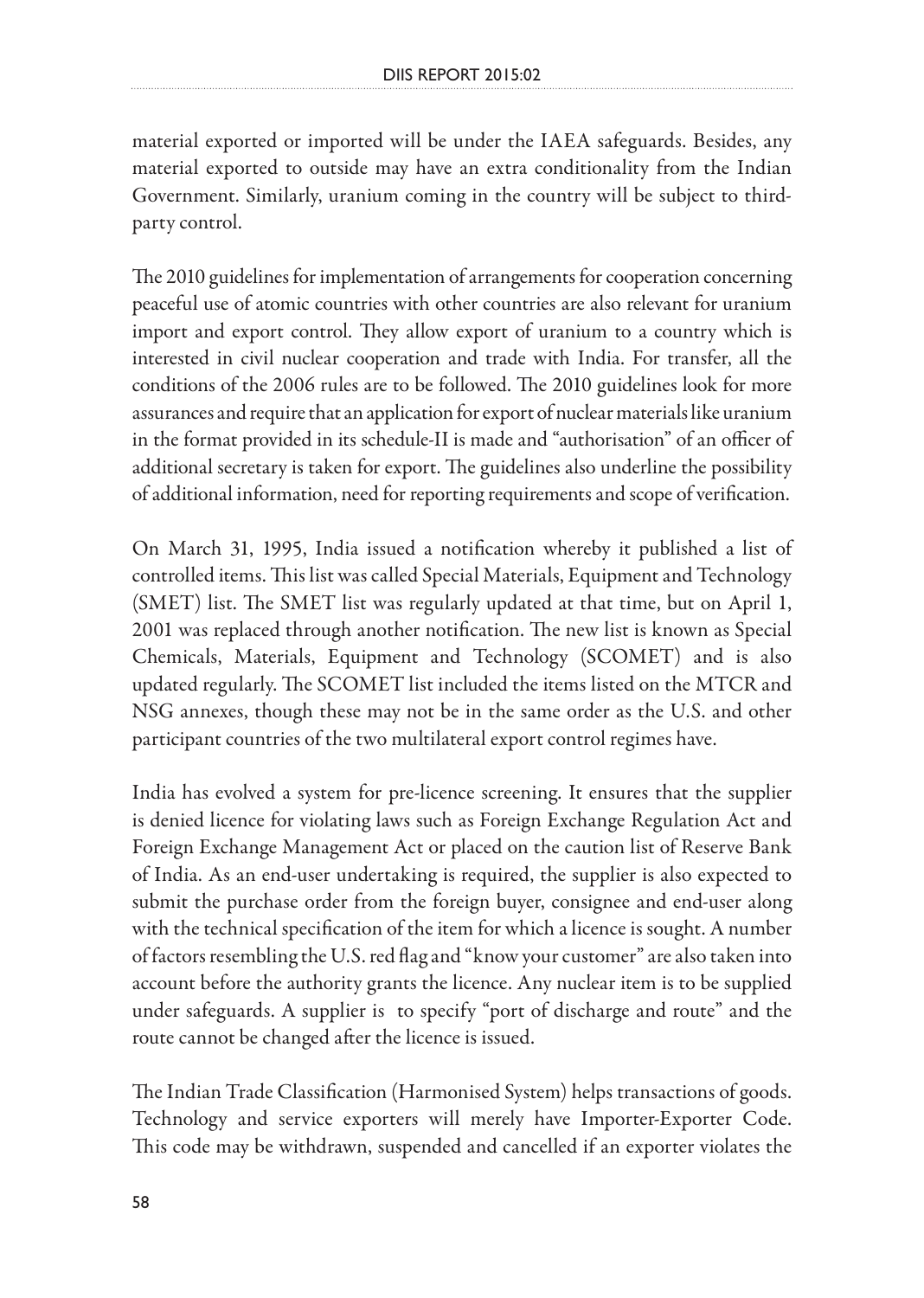condition of licence or relevant Indian laws. Government officials may search, inspect and seize goods, documents, things and conveyances. However, the entire exercise is to be undertaken with certain safeguards and a supplier has the right to appeal against any activity. If a supplier is found violating an act, rules, or an order, a fine of up to five times the price of item may be levied.

The WMD Act along with other acts provides a multi-layered punishment system. A person may be sent to prison depending on the nature of violation of the act. The period may vary from five years to life imprisonment. A supplier may be fined in addition to the imprisonment. The severe punishment will be meted out for the involvement in terrorist activities. The WMD Act has given description of the nature of violation and the punishment and penalty for it.

Import of uranium and its concentrate needs authorisation from Directorate General of Foreign Trade (DGFT).101 To implement and enforce its export control laws, India has evolved an impressive institutional framework. The DGFT is the nodal agency for implementation of the export controls system and the licensing of goods controlled under SCOMET. SCOMET items are to be divided under eight categories, starting from the Category zero to seven. The Categories zero and four are nuclear items. The items listed under the Category zero are licensed by the DAE. For instance, uranium is a SCOMET item; therefore, its licence, in principle, will be granted by the DAE. However, licence applications are to be submitted at the DGFT.

Any application for the supply of SCOMET items is cleared by an Inter-Ministerial Working Group (IMWG). The Additional director general of foreign trade chairs meetings of the IMWG. The representatives from the Ministry of External Affairs, the Ministry of Defence, the Defence Research and Development Organisation, the Department of Defence Production, the Department of Atomic Energy, the Department of Space, the Indian Space Research Organisation, National Authority of the Chemical Weapons Convention, the Department of Chemicals, the Department of Chemical & Petrochemicals and intelligence agencies participate in the IMWG.

The IMWG has some permanent invitee departments or ministries and others are invited depending on the item for which a licensing judgment is to be made. Each application is cleared on the basis of its merit. For nuclear items, approval comes

<sup>101</sup> Government of India, Department of Atomic Energy, Lok Sabha, Unstarred Question No 3715, "Import of Uranium", March 20, 2013, at http://dae.nic.in/writereaddata/parl/bud2013/lsus3715.pdf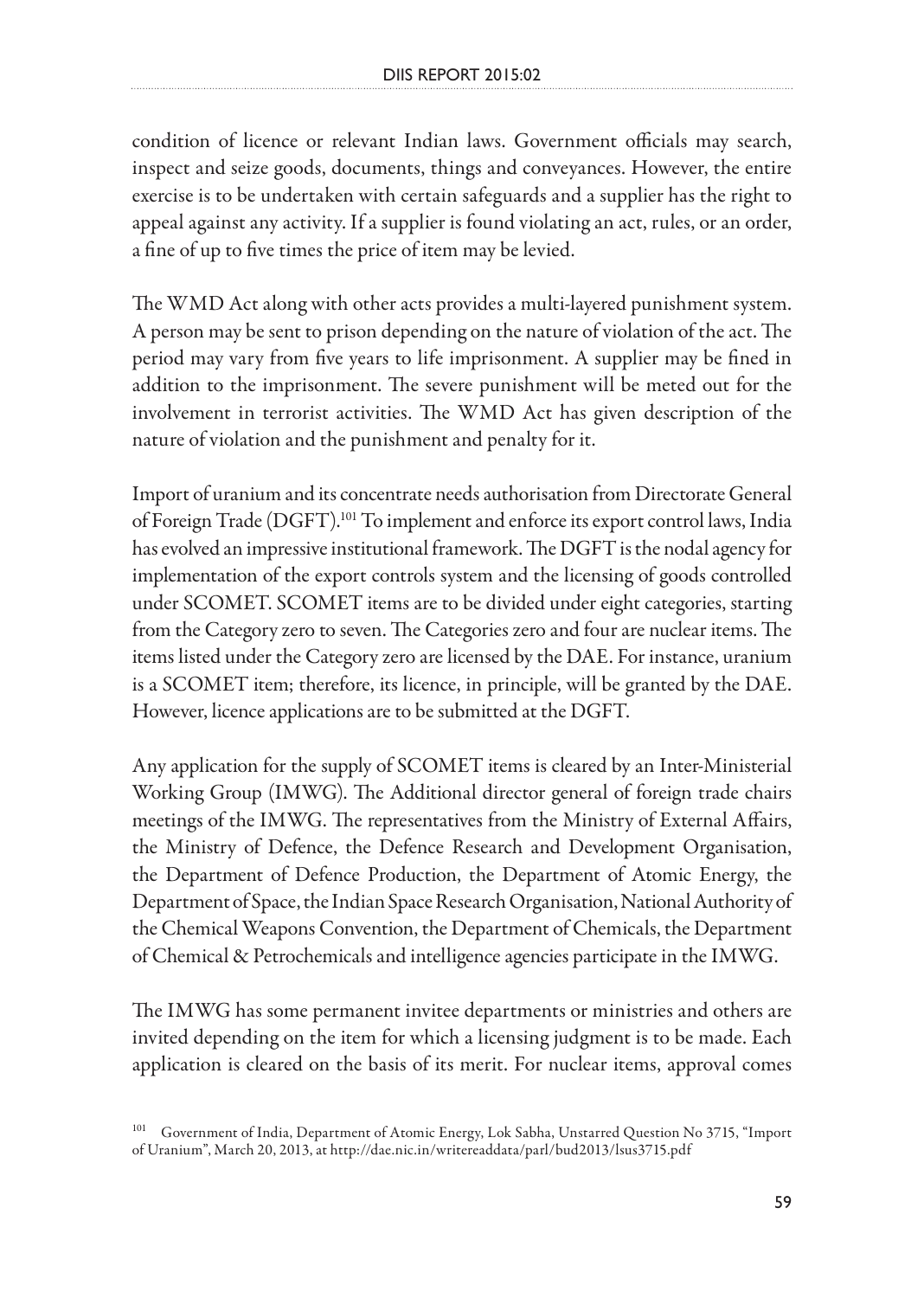from the DAE, while for other items; the approval is given by the IMWG on a consensus basis. It is a standing body that meets every month. A No Objection Certificate is necessary from the relevant members of the IMWG. Licensing authorities are supposed to get back to the company after the IMWG meeting. Licence is granted, denied or marked: "no licence is required." If the information provided in the application is found as not enough, the licensing authorities may ask for additional information.

India's Customs Department has a large staff base and a fully automated system required for enforcing export controls. The Customs Department, and other border control agencies, just need an orientation through training and international interactions to enforce these export controls. The Customs Risk Management System effectively engages challenges of export controls of sensitive items.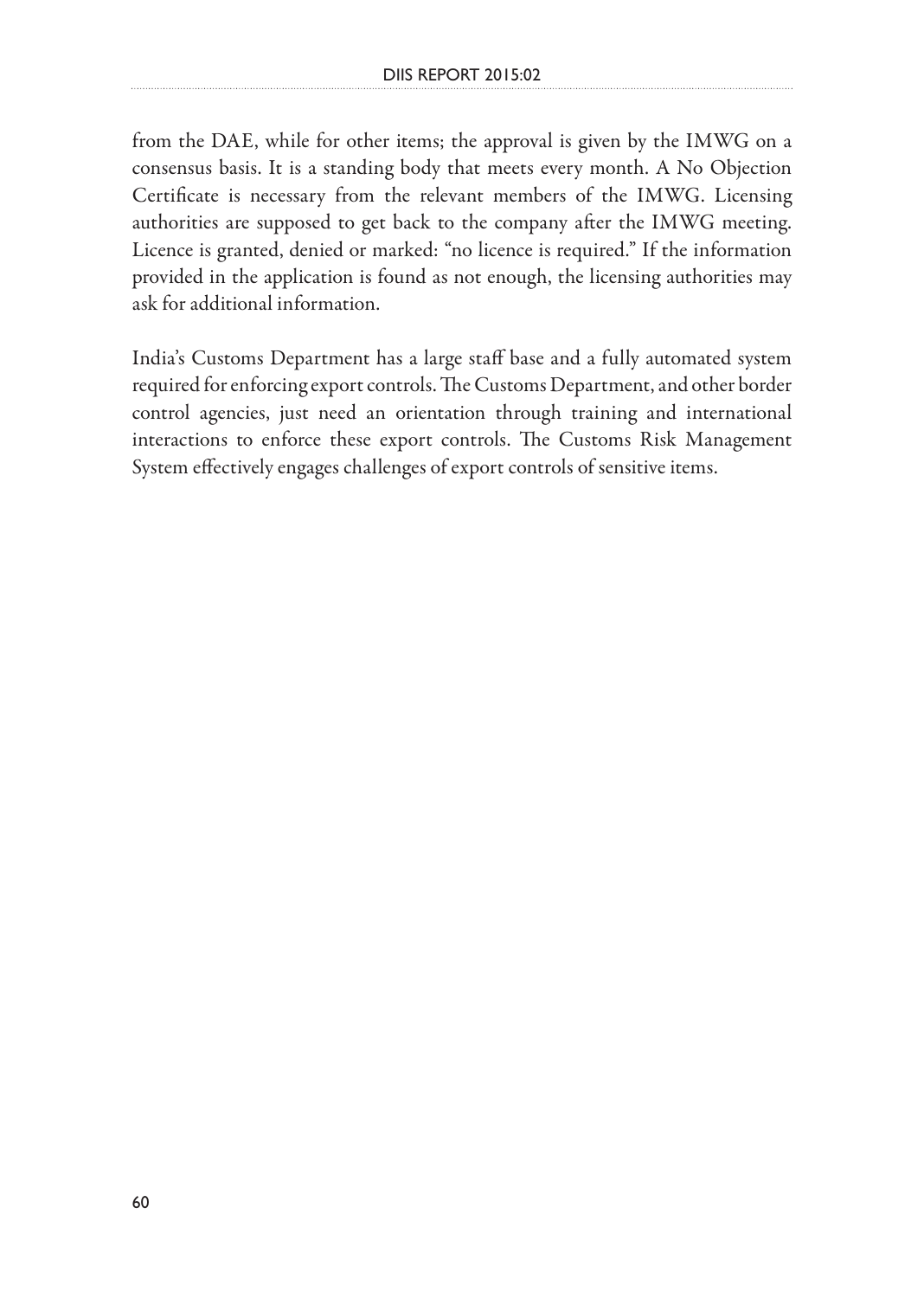### **Conclusion**

India has a regulatory system is place, where uranium is categorised differently as a prescribed material according to the Atomic Energy Act. On one hand it is treated with great care and sensitivity, considered as a highly relevant strategic material. At another level, uranium is indicated as the source of safeguard material as per international understanding. For safety and security, being treated as a LSA-1, however, in relation to other materials; it has less stringent safety and security procedures for operation.

Less stringent does not mean no or relaxed method of security and safety, but rather the regulatory framework has put adequate best practices and appropriate safety and security practices for uranium governance. The system uses improvised international standards drawing principally from the codes and documents prepared at the IAEA. However, guidelines developed in other international organisations are also consulted and if found appropriate are incorporated. Safeguards, Safety and Security are supposed to run in harmony in the Indian system. The approach is pronounced in the uranium facilities and activities. Indian safeguards have given due place to security in the agreements India has so far signed with the IAEA. Transportation of uranium, a global concern too has been addressed in the Indian system. The code and guidelines are improvised and claims to have zero tolerance for security and safety.

Under no circumstances, uranium procured from outside can be used for strategic purposes. This will be placed under safeguards. Unlike nuclear power plants, India's uranium mines are not separated into civil and strategic categories. All the mines are dual in nature. It may send domestic uranium for bomb or for civil nuclear energy. Importantly, in theory, the India's nuclear weapon programme may also receive support from the increasing domestic uranium base. As India or its mining company UCIL takes economic feasibility as one of the criteria for mining explored mines, so, in principle, India may continue to mine economically profitable facilities for nuclear energy purposes and economically not-so-feasible sites for security purposes; security is less price-sensitive than purely economic activities.

However, considering India's policy enshrined in its nuclear doctrine and the current global nuclear arms control trends, India may not go for an endless pursuit of nuclear weapons. It will calibrate its decision to the emerging nuclear world order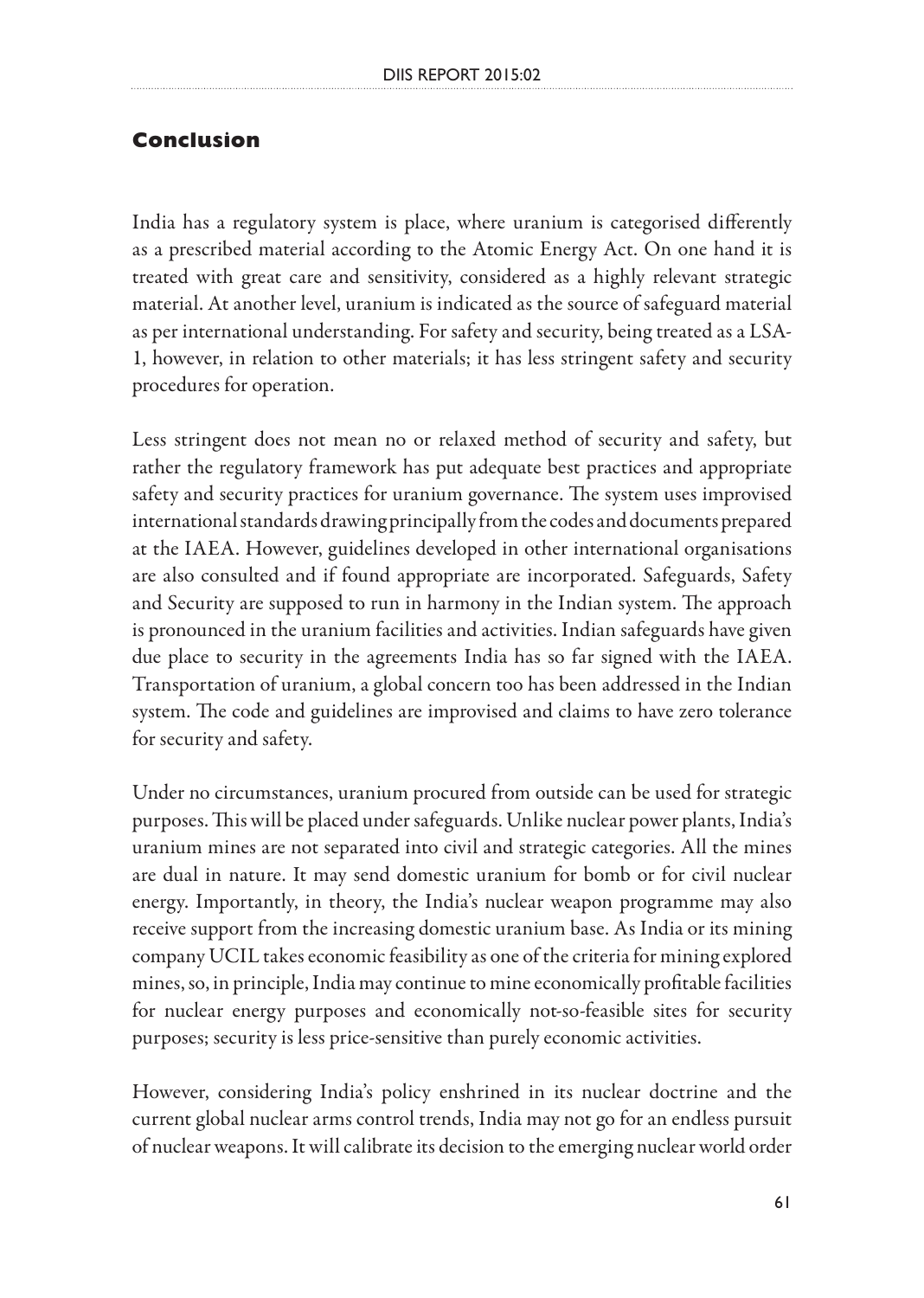and its security. As noted in the past too, India had curtailed its uranium production when it did not see its requirement. In fact, it had made some economic losses because of that decision. Significantly, the decision to curtail uranium production was taken when India had just begun the bomb-making process. However, India may continue with its decision of not making its indigenously mined or produced uranium stockpile public.

India, a producer and consumer of uranium, appears to remain a consumer in the near future because of its nuclear expansion plan, which continues despite the Fukushima incident and the anti-nuclear protests. The uranium shortage forced it to conclude the agreements with several foreign countries after the 2008 Indiaspecific exemptions in the NSG. The shortage for its existing, under construction and planned nuclear power plants also pushed it to explore more uranium sites and open new mines. Soon it will have new mining and conversion facilities in addition to the Jaduguda cluster.

As a result, it has acquired an impressive Indian uranium production base. There is a possibility of the impressive production base combined with the outside uranium procurement further propelling India's nuclear energy quest to meet its energy demands. In principle, India could be an exporter of uranium if its reserve or pool of uranium is of no use for nuclear energy generation. However, this scenario appears to be a remote reality. By its own admission, the DAE will take at least three decades to fructify the closed cycle by planning all the phases of India's ambitious three-stage nuclear energy development. The requirement of uranium for its everincreasing nuclear reactors does not appear to be diminishing.

Interestingly, even if India does not have a policy of exporting uranium, it has regulatory mechanisms to control uranium exports. Again for export control purposes, India has a more stringent treatment for uranium. It has placed it in the category 0 of the SCOMET. The category 0 items of the SCOMET are licensed by the DAE and they need to undergo rigorous scrutiny.

The DAE has an overarching presence for uranium activities in India. However, it performs the task through a web of organisations. The AERB is the key organisation not only for safety but also for security. In addition, other organisations of the DAE also help in accomplishing its work. Some of the non-nuclear related safety issues are handled by the organisations and departments outside DAE. Uranium security also needs assistance of outside departments and police and paramilitary forces.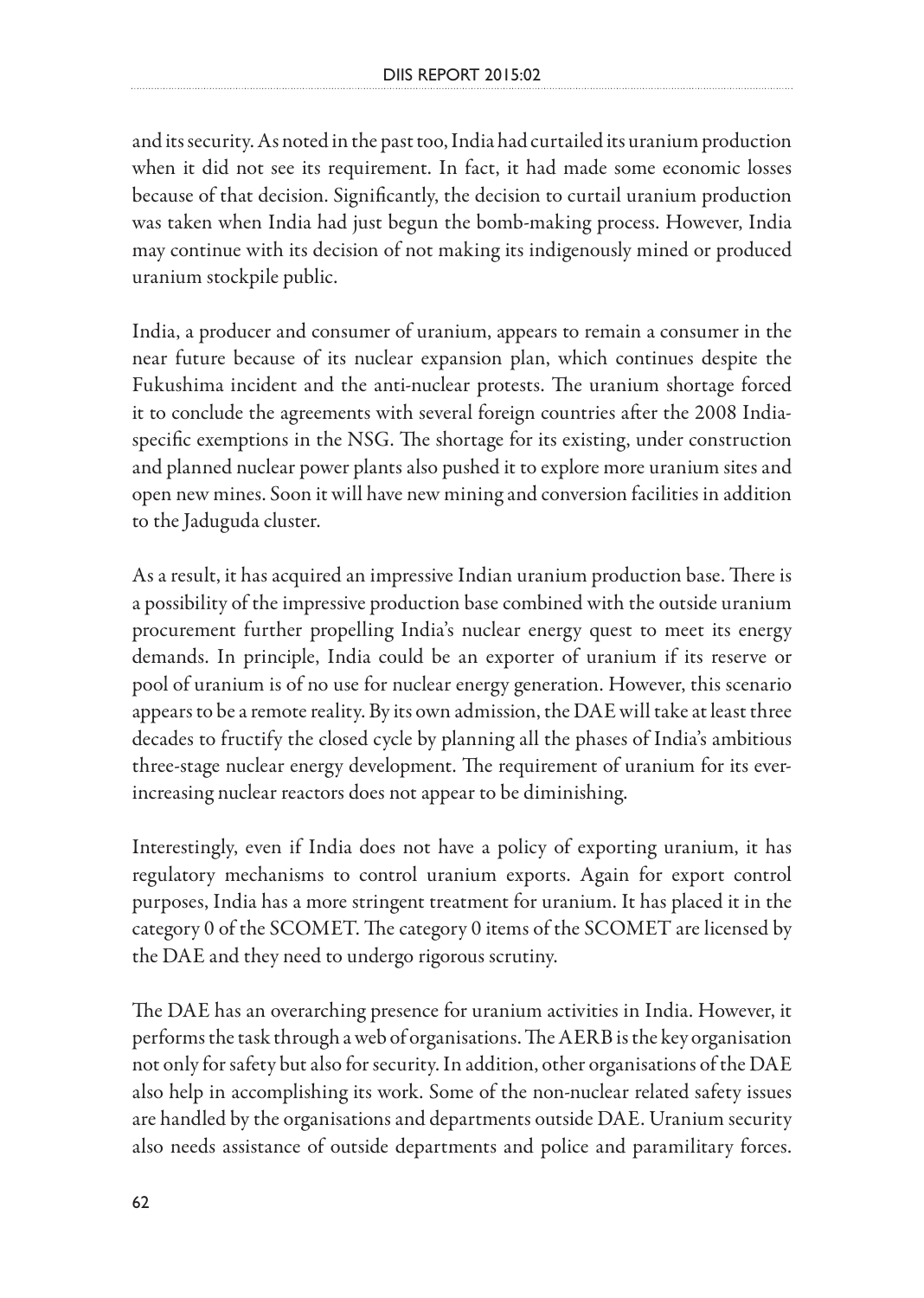The central government cooperates with the state governments in several security areas. Similarly, export and import of materials involves DGFT.

India values international cooperation in uranium supply to its regulation. It continues to interact with the international community bilaterally and multilaterally. Its policy and internal documents today are formed and influenced by several treaties, agreements, statements and understandings. The IAEA and other multilateral organisations have helped the formulation of the Indian codes and guidelines for uranium. In different specialised bodies, India participates and is benefitted by the exchange of ideas. It shares its own experience with the world, at the same time it has to shape its own system with lessons learnt from different countries. India is revising its safety code, which may be relevant for uranium safety. India has pronounced that its safety and security culture does not give any room for complacency. This culture must continue and any regulatory gap would need to be filled in the future.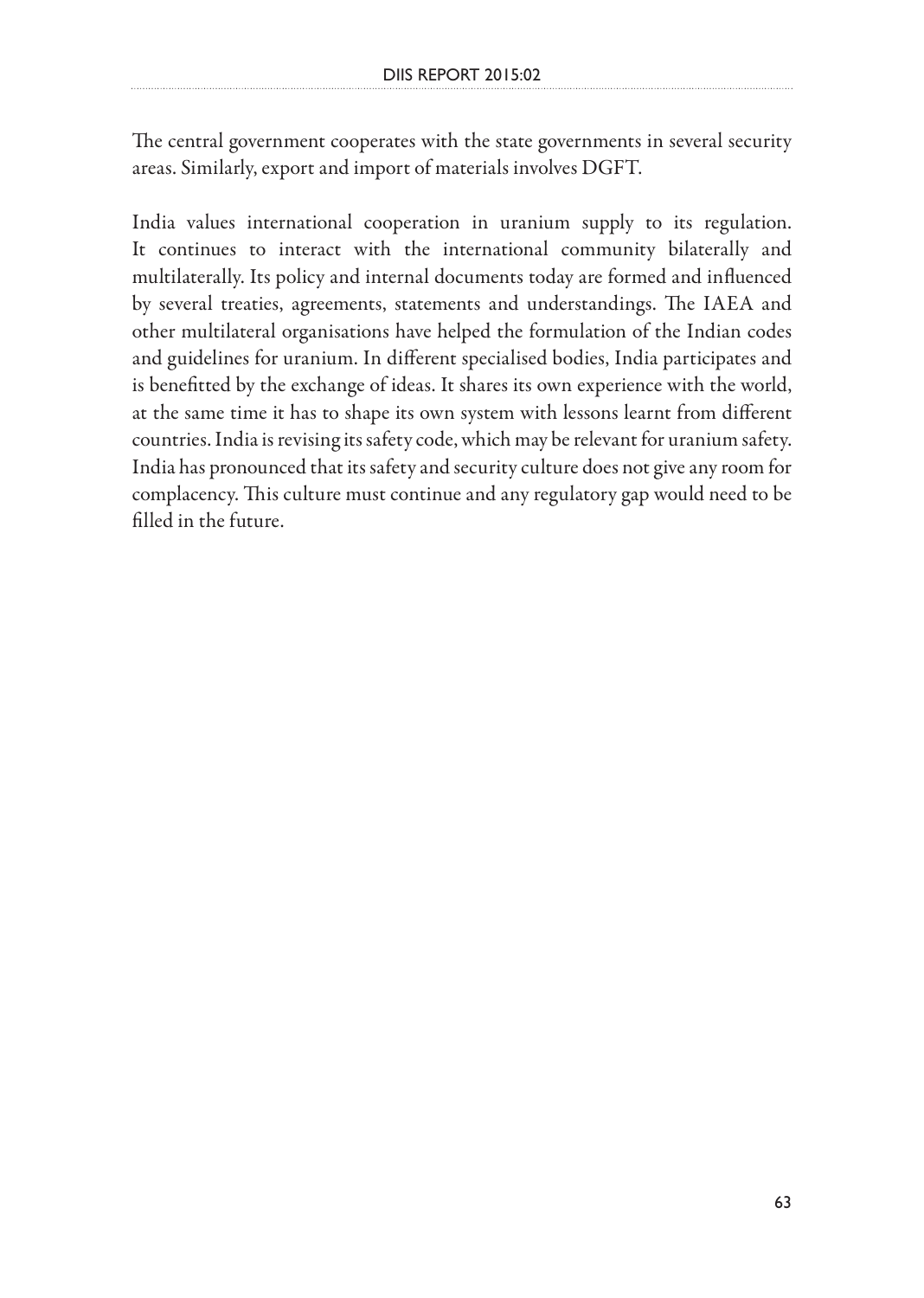# **Appendices**

# **Appendix 1.**

|  | <b>State</b>     | Name of the Deposit<br>(Location) | <b>Uranium</b><br><b>Resources</b><br><b>Established</b><br>(In Metric Tonnes<br>U308) |
|--|------------------|-----------------------------------|----------------------------------------------------------------------------------------|
|  | Andhra Pradesh   | Lambapur                          | 1450                                                                                   |
|  |                  | Peddagattu                        | 7585                                                                                   |
|  |                  | Tummalapalle-Rachakuntapalle      | 63269                                                                                  |
|  |                  | Koppunuru                         | 2761                                                                                   |
|  |                  | Chitrial                          | 8473                                                                                   |
|  |                  | Sub-total                         | 83538                                                                                  |
|  | Chhattisgarh     | <b>Bodal</b>                      | 1530                                                                                   |
|  |                  | Jajawal                           | 1438                                                                                   |
|  |                  | Dhumath-Dhabi                     | 500                                                                                    |
|  |                  | <b>Bhandaritola</b>               | 518                                                                                    |
|  |                  | Sub-total                         | 3986                                                                                   |
|  | Himachal Pradesh | Rajpura                           | 364                                                                                    |
|  |                  | Kasha-Kaladi                      | 200                                                                                    |
|  |                  | Tileli                            | 220                                                                                    |
|  |                  | Sub-total                         | 784                                                                                    |
|  | Jharkhand        | Jaduguda                          | 5100                                                                                   |
|  |                  | Jaduguda Extension                | 1600                                                                                   |
|  |                  | <b>Bhatin</b>                     | 1150                                                                                   |
|  |                  | Narwapahar                        | 10700                                                                                  |
|  |                  | Narwapahar Extension              | 1080                                                                                   |
|  |                  | Turamdih                          | 3750                                                                                   |
|  |                  | Banduhuran                        | 5460                                                                                   |
|  |                  | Bagjata                           | 1860                                                                                   |
|  |                  | <b>Mohuldih</b>                   | 1700                                                                                   |
|  |                  | Mohuldih Extension                | 1630                                                                                   |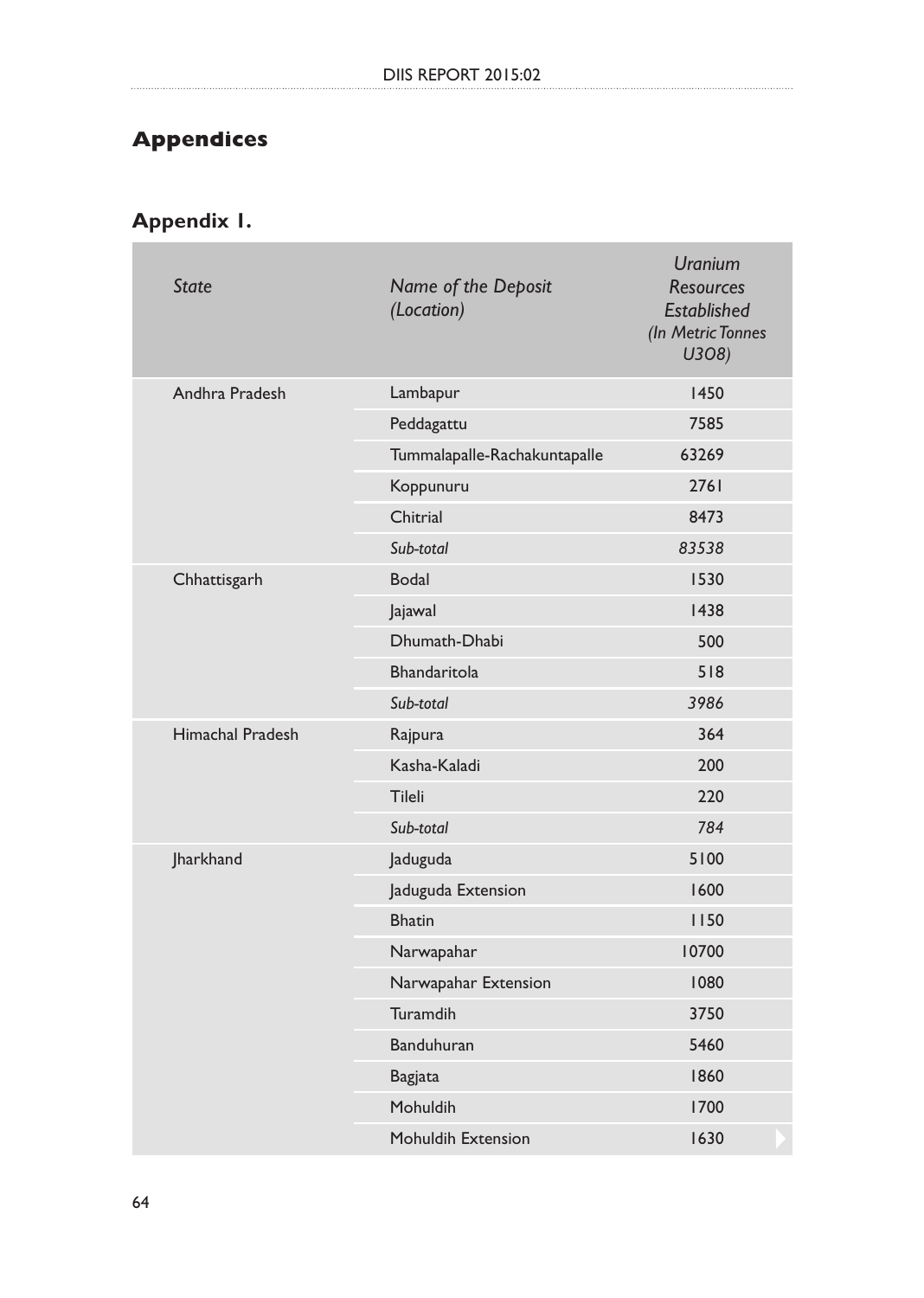|                      | Turamdih (South)        | 4850    |
|----------------------|-------------------------|---------|
|                      | Garadih                 | 1270    |
|                      | Kanyaluka               | 1970    |
|                      | Nimdih                  | 815     |
|                      | Rajgaon                 | 1200    |
|                      | Nandup                  | 2910    |
|                      | Central Keruadungri     | 1029    |
|                      | Singridungri-Banadungri | 1764    |
|                      | Bangurdih               | 1140    |
|                      | Sub-total               | 50978   |
| Karnataka            | Gogi                    | 4267    |
|                      | Walkunji-Yellakki       | 415     |
|                      | Sub-total               | 4682    |
| Maharashtra          | Mogarra                 | 355     |
|                      | Sub-total               | 355     |
| Meghalaya            | Wahkyn                  | 5381    |
|                      | Gomaghat-Phlangdiloin   | 1000    |
|                      | Tyrnai                  | 600     |
|                      | Lostoin                 | 771     |
|                      | Wahkut                  | 161     |
|                      | Umthongkut              | 753     |
|                      | Sub-total               | 19738   |
| Rajasthan            | Rohil                   | 5566    |
|                      | Umra                    | 1160    |
|                      | Sub-total               | 6726    |
| <b>Uttar Pradesh</b> | <b>Naktu</b>            | 785     |
|                      | Sub-total               | 785     |
| Uttarakhand          | Pokhri-Tunji            | 100     |
|                      | Sub-total               | 100     |
|                      | <b>Grand Total</b>      | 171,672 |

*Table Reproduced from:* Government of India, Department of Atomic Energy, Lok Sabha, Unstarred Question No 3601, "Uranium Reserves", August 24, 2011, http://dae.nic.in/writereaddata/3601\_ lsus240811.pdf